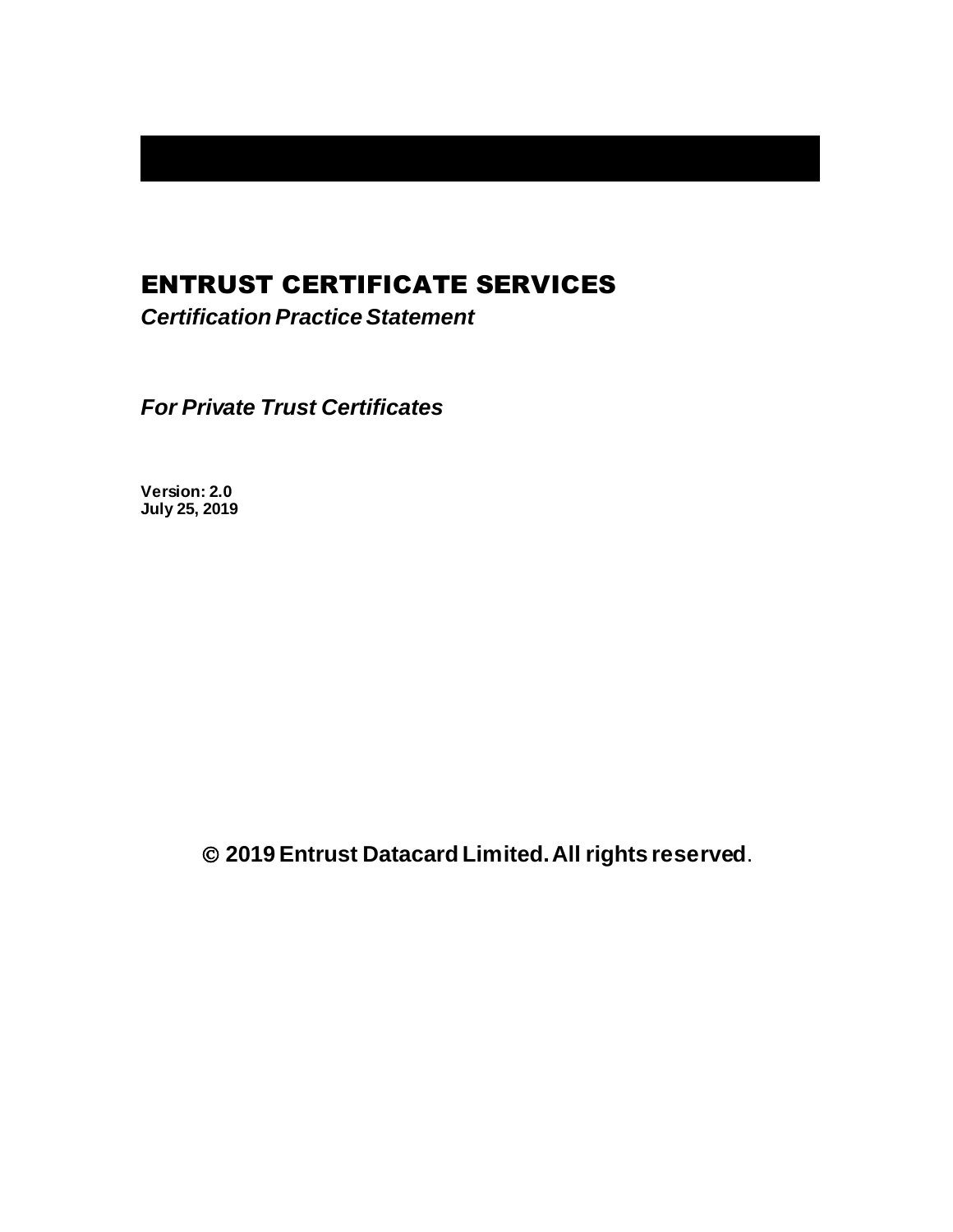# **Revision History**

| Issue | Date               | Changes in this Revision                          |
|-------|--------------------|---------------------------------------------------|
| 1.0   | December 1, 2013   | Initial version.                                  |
| 1.1   | March 4, 2014      | Addition of mobile device certificates and change |
|       |                    | to Loss Limitations                               |
| 1.2   | February 17, 2015  | Correct CA public key distribution and add new    |
|       |                    | SHA-2 issuing CA                                  |
| 1.3   | February 12, 2016  | Update for Subscriber Obligations and HSM         |
|       |                    | criteria                                          |
| 1.4   | March 7, 2016      | Update to allow SHA-1 signed certificates and     |
|       |                    | update approved key sizes                         |
| 1.5   | September 19, 2016 | Update to remove restriction for SHA-1 signed     |
|       |                    | <b>SSL</b> certificates                           |
| 1.6   | February 1, 2017   | Changes to Definitions, Disclaimers, Loss         |
|       |                    | Limitations and Conflict of Provisions            |
| 1.7   | July 14, 2017      | Update for domain validation methods, inclusion   |
|       |                    | of IP address validation methods and no           |
|       |                    | stipulation for CAA and CT                        |
| 1.8   | February 1, 2018   | Added requirements for Shared and Dedicated       |
|       |                    | <b>CAs for Private SSL</b>                        |
| 2.0   | June 30, 2019      | Upgrade CPS to RFC 3647 format                    |
|       |                    |                                                   |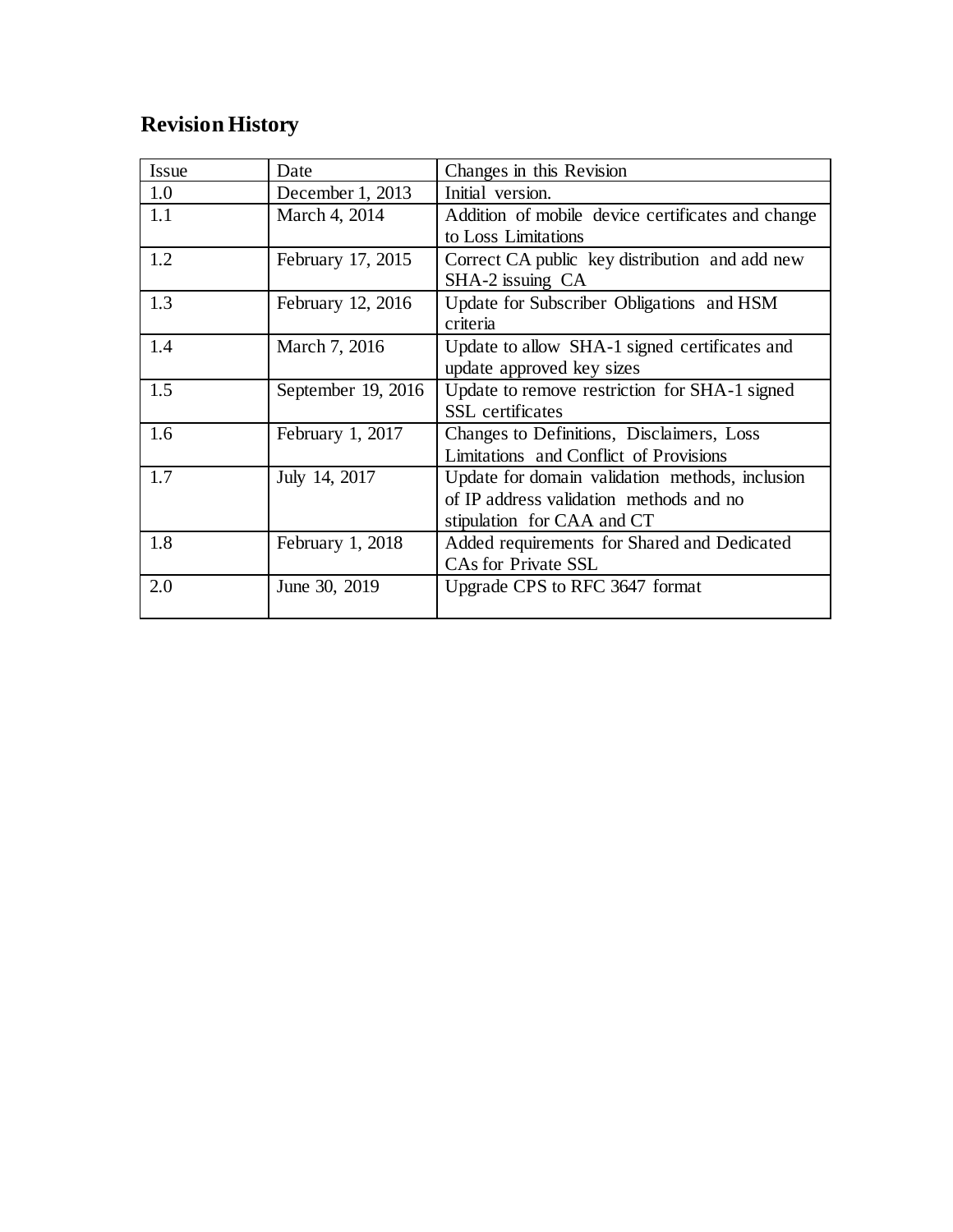# **TABLE OF CONTENTS**

| 1.1                                                                                         |  |
|---------------------------------------------------------------------------------------------|--|
| 1.2                                                                                         |  |
| 1.3<br>1.3.1<br>1.3.2<br>1.3.3<br>1.3.4<br>1.3.5                                            |  |
| 1.4<br>1.4.1<br>1.4.2                                                                       |  |
| 1.5<br>1.5.1<br>1.5.2<br>1.5.3<br>1.5.4                                                     |  |
| 1.6 <sub>1</sub><br>1.6.1<br>1.6.2                                                          |  |
| 2.                                                                                          |  |
| 2.1                                                                                         |  |
| 2.2                                                                                         |  |
|                                                                                             |  |
| 2.3                                                                                         |  |
| 2.4                                                                                         |  |
| 3.                                                                                          |  |
| 3.1<br>3.1.1<br>3.1.2<br>3.1.3<br>3.1.4<br>3.1.5<br>3.1.6                                   |  |
| 3.2                                                                                         |  |
| 3.2.1<br>3.2.2<br>3.2.2.2<br>3.2.2.3<br>3.2.2.4<br>3.2.2.5<br>3.2.2.6<br>3.2.2.7<br>3.2.2.8 |  |

 $\mathbf i$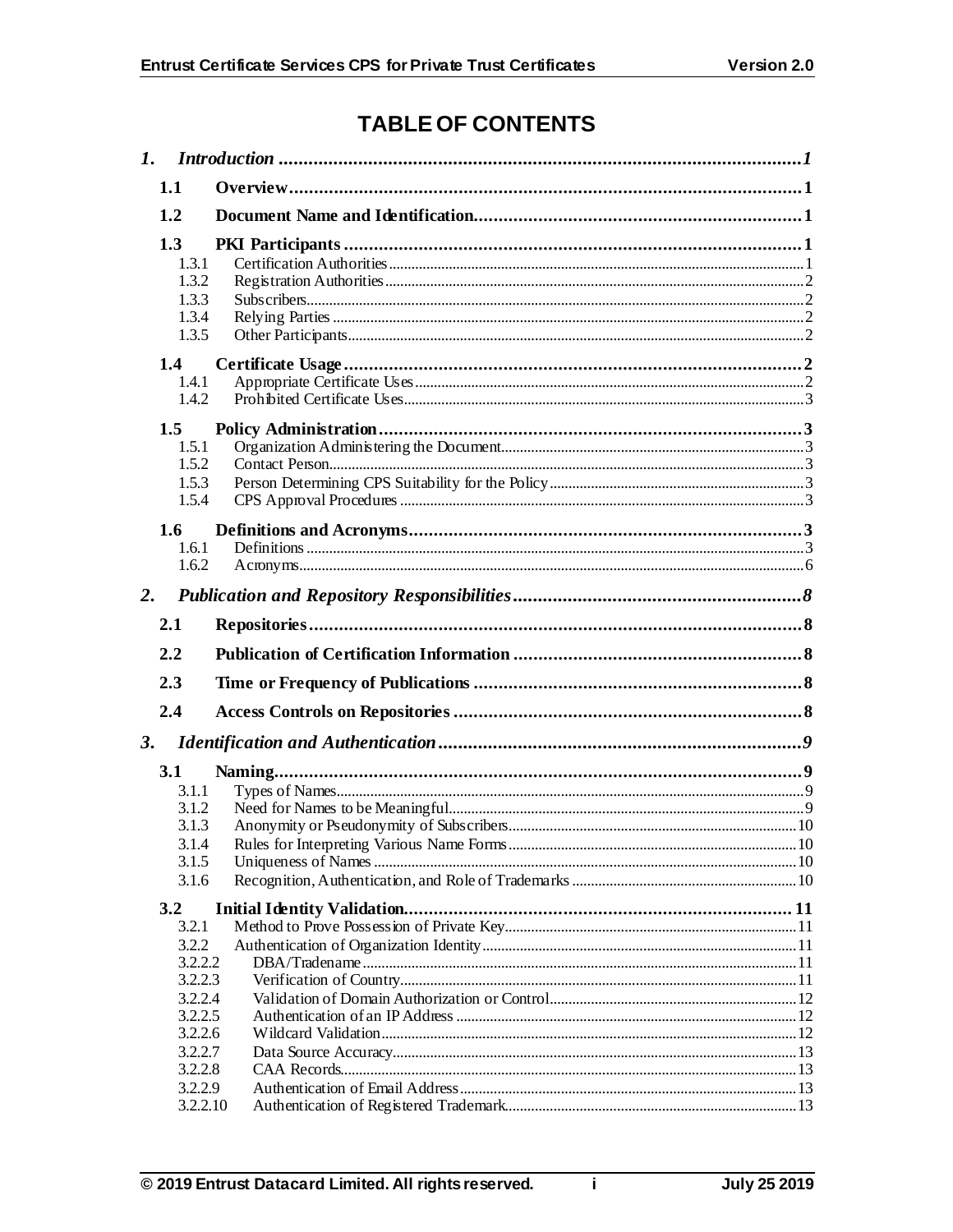|    | 3.2.3<br>3.2.4 |                                                              |  |
|----|----------------|--------------------------------------------------------------|--|
|    | 3.2.5<br>3.2.6 |                                                              |  |
|    | 3.3            |                                                              |  |
|    | 3.3.1          |                                                              |  |
|    | 3.3.2          |                                                              |  |
|    | 3.4            | Identification and Authentication for Revocation Requests 14 |  |
| 4. |                |                                                              |  |
|    | 4.1            |                                                              |  |
|    | 4.1.1          |                                                              |  |
|    | 4.1.2          |                                                              |  |
|    | 4.2            |                                                              |  |
|    | 4.2.1          |                                                              |  |
|    | 4.2.2          |                                                              |  |
|    | 4.2.3          |                                                              |  |
|    | 4.3            |                                                              |  |
|    | 4.3.1          |                                                              |  |
|    | 4.3.2          |                                                              |  |
|    | 4.4            |                                                              |  |
|    | 4.4.1          |                                                              |  |
|    | 4.4.2          |                                                              |  |
|    | 4.4.3          |                                                              |  |
|    |                |                                                              |  |
|    | 4.5            |                                                              |  |
|    | 4.5.1          |                                                              |  |
|    | 4.5.2          |                                                              |  |
|    | 4.6            |                                                              |  |
|    | 4.6.1          |                                                              |  |
|    | 4.6.2          |                                                              |  |
|    | 4.6.3          |                                                              |  |
|    | 4.6.4          |                                                              |  |
|    | 4.6.5          |                                                              |  |
|    | 4.6.6          |                                                              |  |
|    | 4.6.7          |                                                              |  |
|    | 4.7            |                                                              |  |
|    | 4.7.1          |                                                              |  |
|    | 4.7.2          |                                                              |  |
|    | 4.7.3          |                                                              |  |
|    | 4.7.4          |                                                              |  |
|    | 4.7.5          |                                                              |  |
|    | 4.7.6          |                                                              |  |
|    | 4.7.7          |                                                              |  |
|    | 4.8            |                                                              |  |
|    | 4.8.1          |                                                              |  |
|    | 4.8.2          |                                                              |  |
|    | 4.8.3          |                                                              |  |
|    | 4.8.4          |                                                              |  |
|    | 4.8.5<br>4.8.6 |                                                              |  |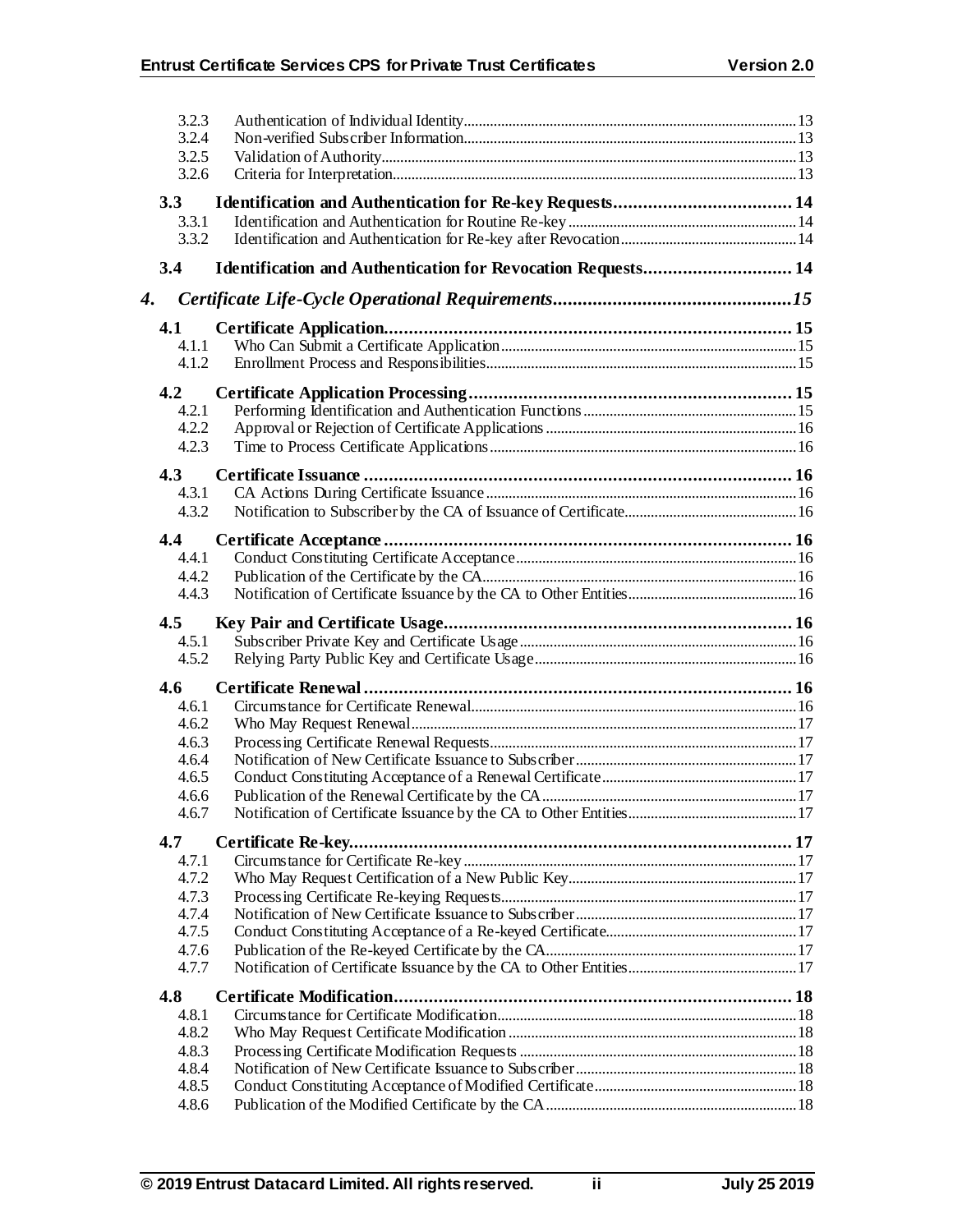|     | 4.8.7            |  |
|-----|------------------|--|
| 4.9 |                  |  |
|     | 4.9.1            |  |
|     | 4.9.1.1          |  |
|     | 4.9.1.2          |  |
|     | 4.9.2            |  |
|     | 4.9.3            |  |
|     | 4.9.4            |  |
|     | 4.9.5            |  |
|     | 4.9.6            |  |
|     | 4.9.7            |  |
|     | 4.9.8            |  |
|     | 4.9.9            |  |
|     | 4.9.10           |  |
|     | 4.9.11           |  |
|     | 4.9.12<br>4.9.13 |  |
|     | 4.9.14           |  |
|     | 4.9.15           |  |
|     | 4.9.16           |  |
|     |                  |  |
|     | 4.10             |  |
|     | 4.10.1           |  |
|     | 4.10.2           |  |
|     | 4.10.3           |  |
|     | 4.11             |  |
|     | 4.12             |  |
|     |                  |  |
|     | 4.12.1           |  |
|     | 4.12.2           |  |
|     |                  |  |
| 5.  |                  |  |
|     | 5.1              |  |
|     | 5.1.1            |  |
|     | 5.1.2            |  |
|     | 5.1.3            |  |
|     | 5.1.4            |  |
|     | 5.1.5            |  |
|     | 5.1.6            |  |
|     | 5.1.7            |  |
|     | 5.1.8            |  |
| 5.2 |                  |  |
|     | 5.2.1            |  |
|     | 5.2.2            |  |
|     | 5.2.3            |  |
|     | 5.2.4            |  |
| 5.3 |                  |  |
|     | 5.3.1            |  |
|     | 5.3.2            |  |
|     | 5.3.3            |  |
|     | 5.3.4            |  |
|     | 5.3.5            |  |
|     | 5.3.6<br>5.3.7   |  |

iii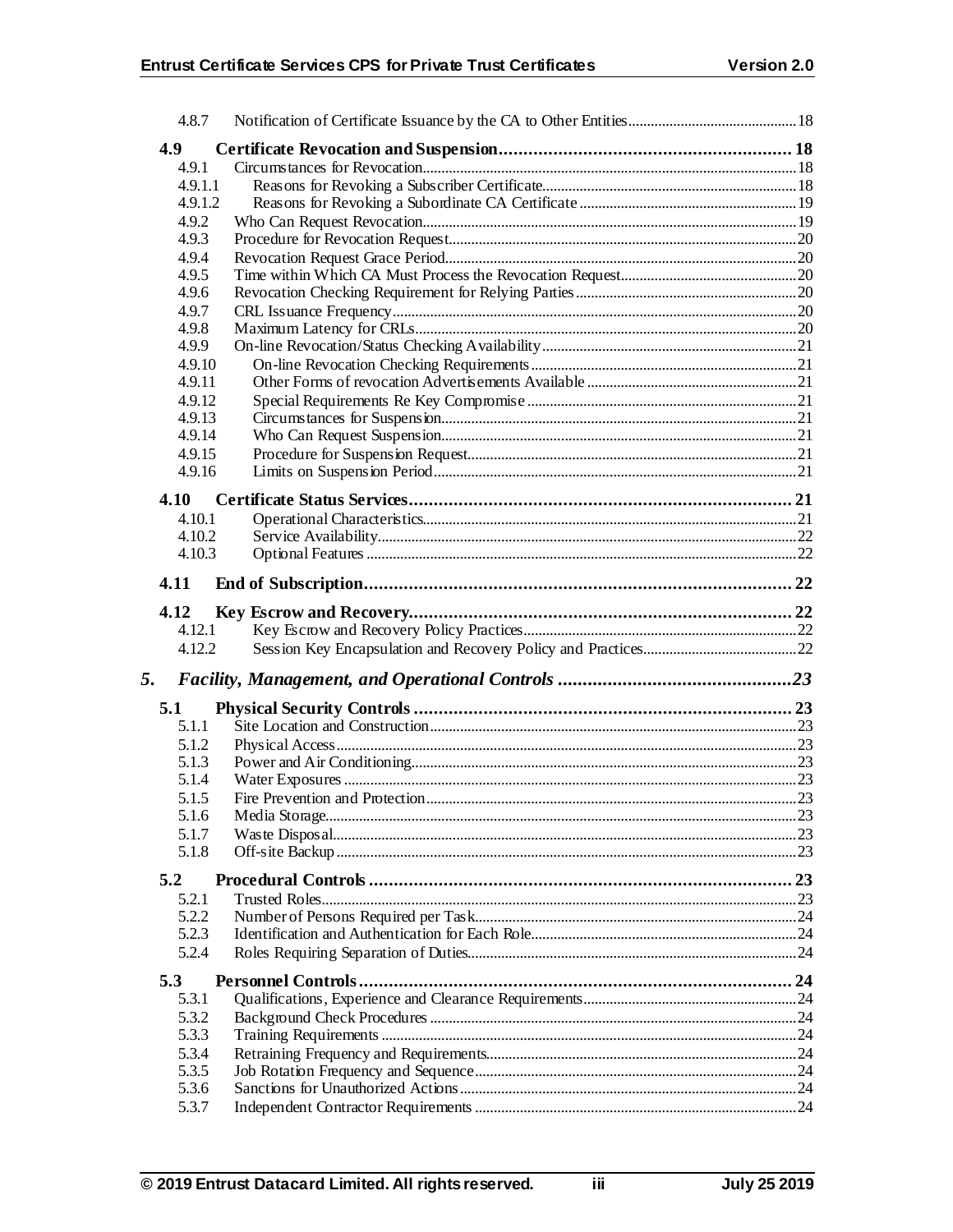| 5.3.8        |                                                                         |  |
|--------------|-------------------------------------------------------------------------|--|
| 5.4          |                                                                         |  |
| 5.4.1        |                                                                         |  |
| 5.4.2        |                                                                         |  |
| 5.4.3        |                                                                         |  |
| 5.4.4        |                                                                         |  |
| 5.4.5        |                                                                         |  |
| 5.4.6        |                                                                         |  |
| 5.4.7        |                                                                         |  |
| 5.4.8        |                                                                         |  |
| 5.5          |                                                                         |  |
| 5.5.1        |                                                                         |  |
| 5.5.2        |                                                                         |  |
| 5.5.3        |                                                                         |  |
| 5.5.4        |                                                                         |  |
| 5.5.5        |                                                                         |  |
| 5.5.6        |                                                                         |  |
| 5.5.7        |                                                                         |  |
|              |                                                                         |  |
| 5.6          |                                                                         |  |
| 5.7          |                                                                         |  |
| 5.7.1        |                                                                         |  |
| 5.7.2        |                                                                         |  |
| 5.7.3        |                                                                         |  |
| 5.7.4        |                                                                         |  |
| 5.8          |                                                                         |  |
|              |                                                                         |  |
|              |                                                                         |  |
| 6.           |                                                                         |  |
| 6.1          |                                                                         |  |
| 6.1.1        |                                                                         |  |
| 6.1.2        |                                                                         |  |
| 6.1.3        |                                                                         |  |
| 6.1.4        |                                                                         |  |
| 6.1.5        |                                                                         |  |
| 6.1.6        |                                                                         |  |
| 6.1.7        |                                                                         |  |
| 6.2          |                                                                         |  |
| 6.2.1        | Private Key Protection and Cryptographic Module Engineering Controls 30 |  |
| 6.2.2        |                                                                         |  |
| 6.2.3        |                                                                         |  |
| 6.2.4        |                                                                         |  |
| 6.2.5        |                                                                         |  |
| 6.2.6        |                                                                         |  |
| 6.2.7        |                                                                         |  |
| 6.2.8        |                                                                         |  |
| 6.2.9        |                                                                         |  |
| 6.2.10       |                                                                         |  |
| 6.2.11       |                                                                         |  |
|              |                                                                         |  |
| 6.3          |                                                                         |  |
| 6.3.1        |                                                                         |  |
| 6.3.2<br>6.4 |                                                                         |  |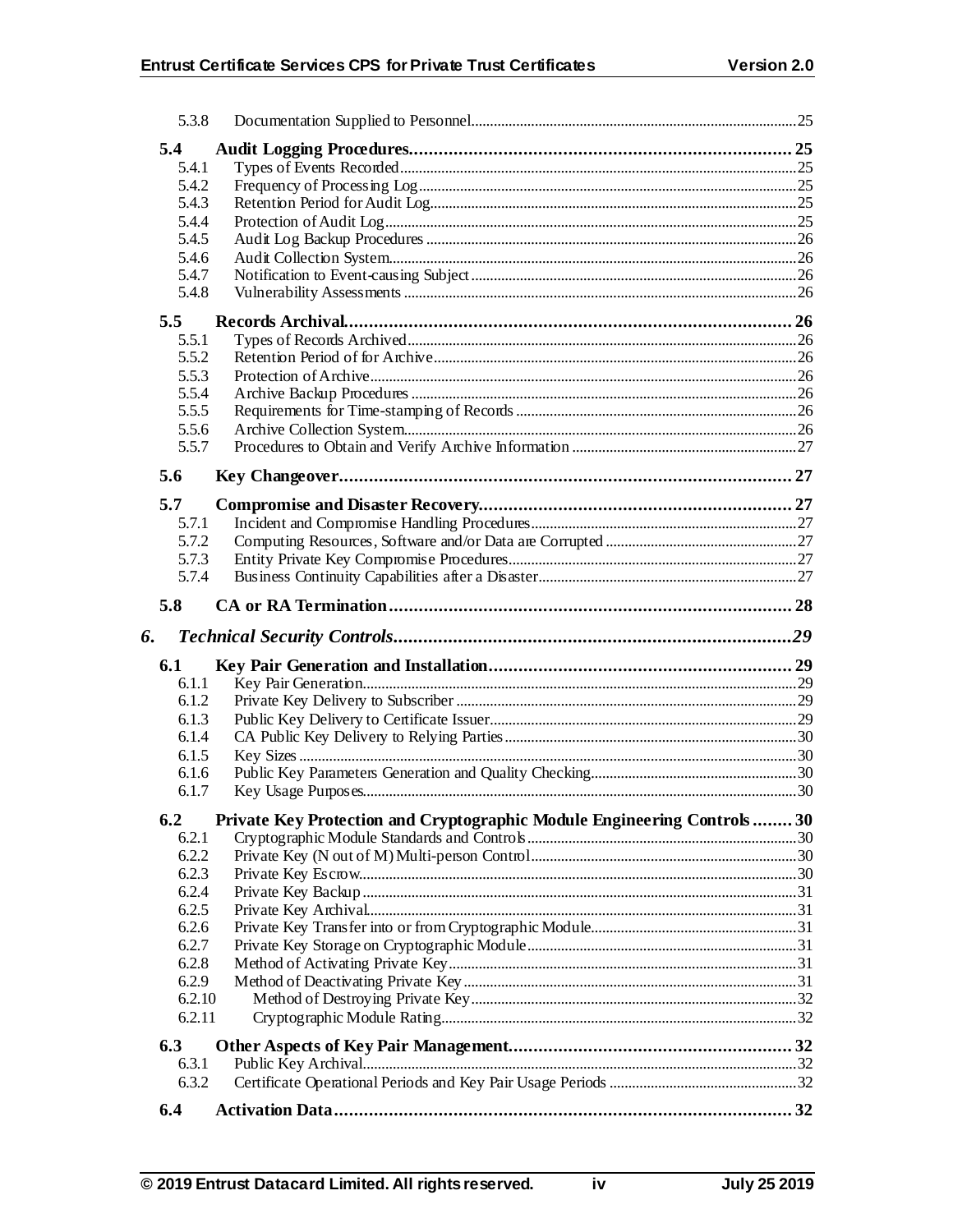|    | 6.4.1          |  |
|----|----------------|--|
|    | 6.4.2<br>6.4.3 |  |
|    |                |  |
|    | 6.5<br>6.5.1   |  |
|    | 6.5.2          |  |
|    | 6.6            |  |
|    | 6.6.1          |  |
|    | 6.6.2          |  |
|    | 6.6.3          |  |
|    | 6.7            |  |
|    | 6.8            |  |
| 7. |                |  |
|    | 7.1            |  |
|    | 7.1.1          |  |
|    | 7.1.2<br>7.1.3 |  |
|    | 7.1.4          |  |
|    | 7.1.5          |  |
|    | 7.1.6          |  |
|    | 7.1.7          |  |
|    | 7.1.8<br>7.1.9 |  |
|    |                |  |
|    | 7.2<br>7.2.1   |  |
|    | 7.2.2          |  |
|    | 7.3            |  |
|    | 7.3.1          |  |
|    | 7.3.2          |  |
| 8. |                |  |
|    | 8.1            |  |
|    | 8.2            |  |
|    | 8.3            |  |
|    | 8.4            |  |
|    | 8.5            |  |
|    | 8.6            |  |
|    | 8.7            |  |
| 9. |                |  |
|    | 9.1            |  |
|    | 9.1.1          |  |
|    | 9.1.2          |  |
|    | 9.1.3          |  |
|    | 9.1.4<br>9.1.5 |  |
|    |                |  |

 $\mathbf v$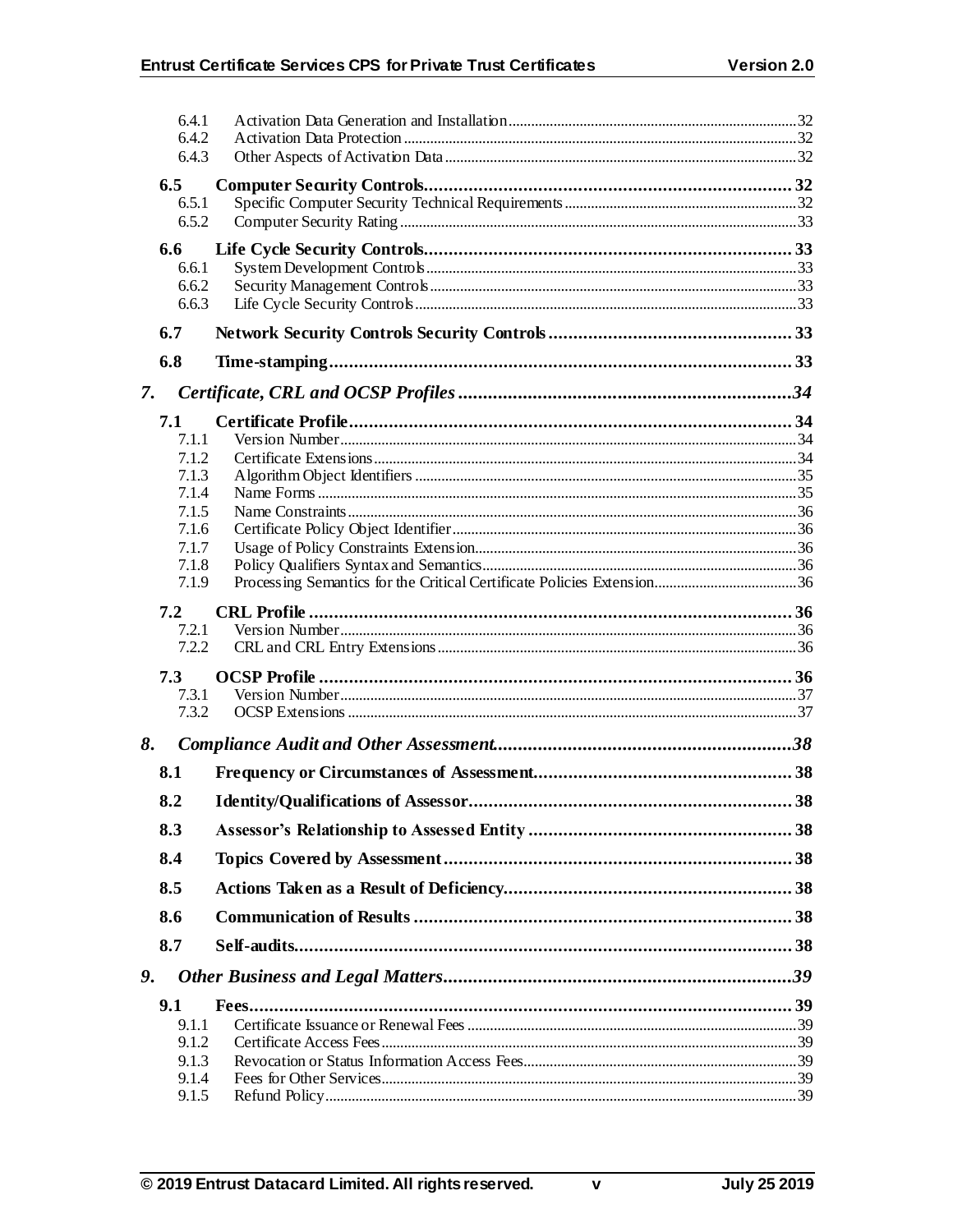| 9.2              |  |
|------------------|--|
| 9.2.1            |  |
| 9.2.2            |  |
| 9.2.3            |  |
| 9.3              |  |
| 9.3.1            |  |
| 9.3.2            |  |
| 9.3.3            |  |
| 9.4              |  |
| 9.4.1            |  |
| 9.4.2            |  |
| 9.4.3            |  |
| 9.4.4<br>9.4.5   |  |
| 9.4.6            |  |
| 9.4.7            |  |
|                  |  |
| 9.5              |  |
| 9.6              |  |
| 9.6.1            |  |
| 9.6.2            |  |
| 9.6.3<br>9.6.4   |  |
| 9.6.5            |  |
|                  |  |
| 9.7              |  |
| 9.8              |  |
| 9.9              |  |
| 9.9.1            |  |
| 9.9.2            |  |
| 9.9.3            |  |
| 9.10             |  |
| 9.10.1           |  |
| 9.10.2           |  |
| 9.10.3           |  |
|                  |  |
| 9.12             |  |
| 9.12.1           |  |
| 9.12.2           |  |
| 9.12.3           |  |
| 9.13             |  |
| 9.14             |  |
| 9.15             |  |
| 9.16             |  |
| 9.16.1           |  |
|                  |  |
| 9.16.2           |  |
| 9.16.3           |  |
| 9.16.4<br>9.16.5 |  |

vi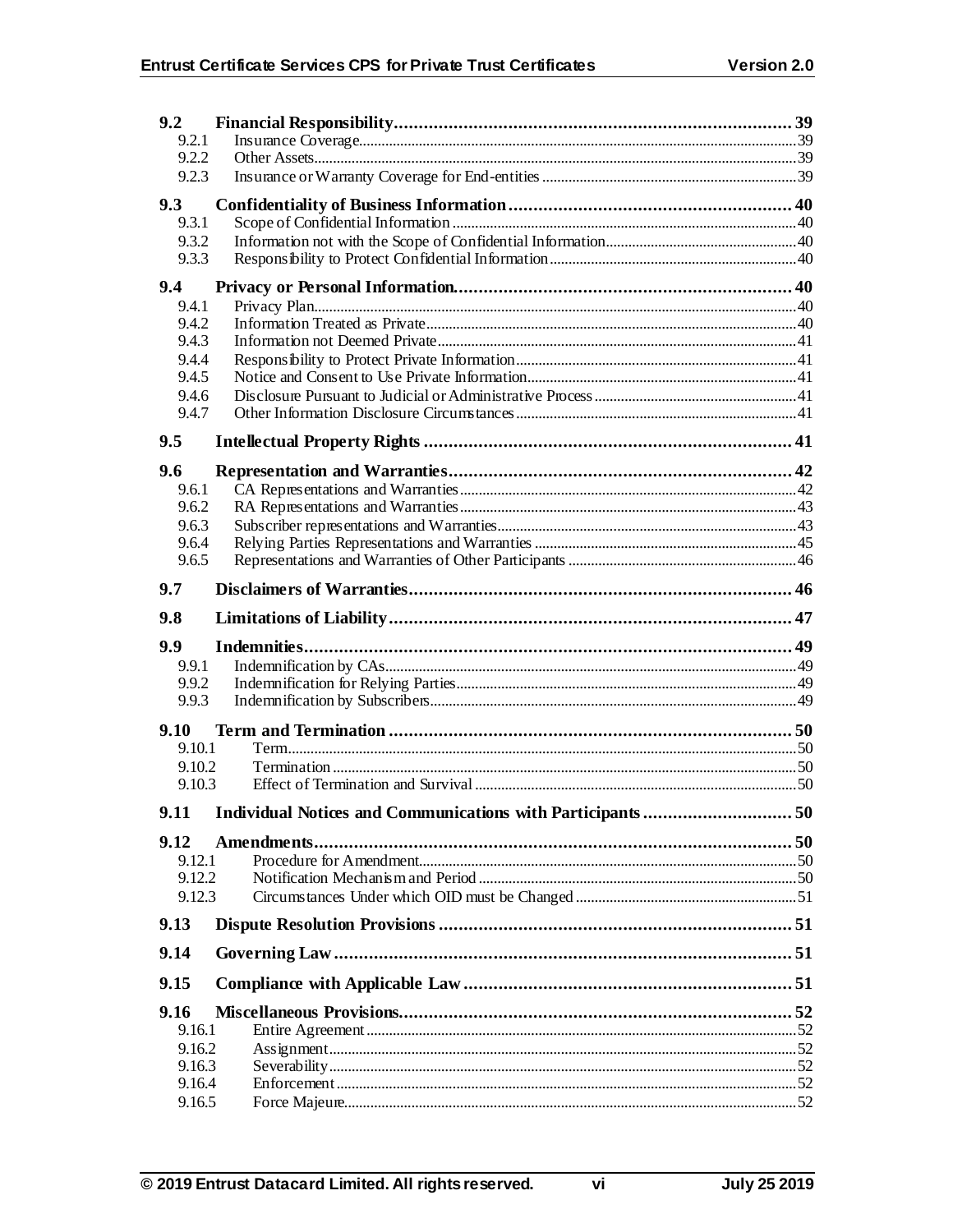| 9.17.1 |  |
|--------|--|
| 9.17.2 |  |
| 9.17.3 |  |
| 9.17.4 |  |
|        |  |

vii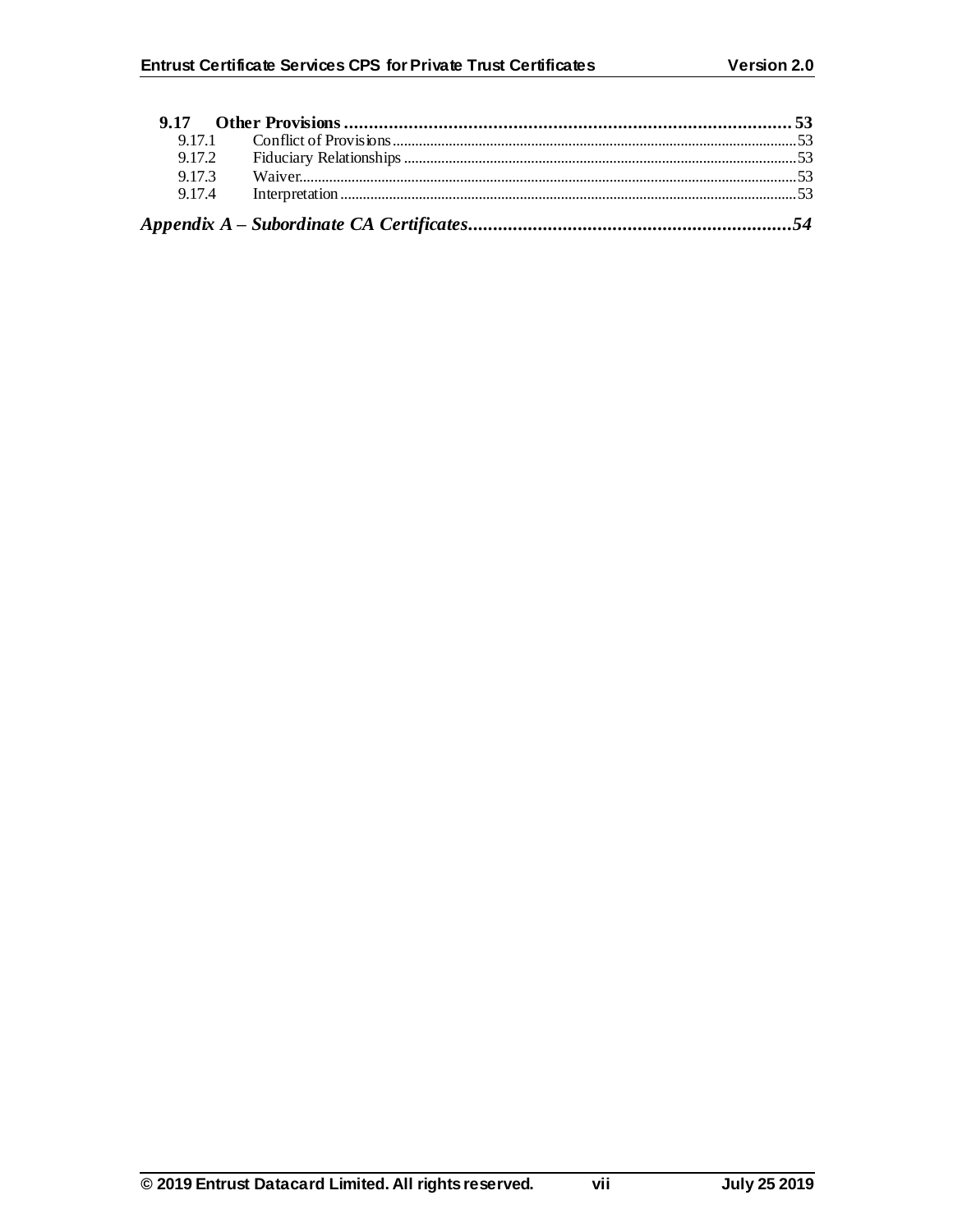## **1. Introduction**

Entrust Datacard Limited ("Entrust Datacard") uses its award winning suite of software products to provide standards-compliant digital certificates that enable more secure on-line communications.

The Entrust Datacard CAsissue Certificates, which include the following Certificate Types:

- Private SSL Certificate(s)
- Mobile Device Certificate(s)

## **1.1 Overview**

This CPS describes the practices and procedures of (i) the CAs, and (ii) RAs operating under the CAs. This CPS also describes the terms and conditions under which Entrust Datacard makes CA and RA services available in respect to Certificates. This CPS is applicable to all persons, entities, and organizations, including, without limitation, all Applicants, Subscribers, Relying Parties, Resellers, Co-marketers and any other persons, entities, or organizations that have a relationship with (i) Entrust Datacard in respect to Certificates and/or any services provided by Entrust Datacard in respect to Certificates, or (ii) any RAs operating under a CAs, or any Resellers or Co-marketers providing any services in respect to Certificates. This CPS is incorporated by reference into all Certificates issued by Entrust Datacard CAs. This CPS provides Applicants, Subscribers, Relying Parties, Resellers, Co-marketers and other persons, entities, and organizations with a statement of the practices and policies of the CAs and also of the RAs operating under the CAs. This CPS also provides a statement of the rights and obligations of Entrust Datacard, any third parties that are operating RAs under the CAs, Applicants, Subscribers, Relying Parties, Resellers, Comarketers and any other persons, entities, or organizations that may use or rely on Certificates or have a relationship with a CA or a RA operating under a CA in respect to Certificates and/or any services in respect to Certificates.

## **1.2 Document Name and Identification**

This document is called the Entrust Certificate Services Certification Practice Statement for Private Trust Certificates.

## **1.3 PKI Participants**

## **1.3.1 Certification Authorities**

In the Entrust Datacard public-key infrastructure, CAs may accept Certificate Signing Requests (CSRs) and Public Keys from Applicants whose identity has been verified as provided herein by an RA. If a Certificate Application is verified, the verifying RA will send a request to a CA for the issuance of a Certificate. The CA will create a Certificate containing the Public Key and identification information contained in the request sent by the RA to that CA. The Certificate created in response to the request will be digitally signed by the CA.

This CPS covers all Certificates issued and signed by the following Shared CAs. This CPS also covers all Certificates issued and signed by Dedicated CAs; however, the Dedicated CAs are not listed for privacy reasons.

Root

CN: Entrust Root Certification Authority -G3 Subject Key Identifier: b5 75 01 ee 41 c7 ca 7a 3f f2 fc 5a 56 c7 76 06 0b 06 6c 66 Thumbprint (SHA-1): ae 85 69 d9 4f 4a b1 c4 64 ad 9b 7c fd 78 40 b0 e3 9d af 66

> Subordinate CA(s) CN: Entrust Certification Authority -L1G Subject Key Identifier: 33 e9 d1 9c af 01 53 c3 fd 84 c3 a9 f8 71 b2 3f 7e fc 63 bb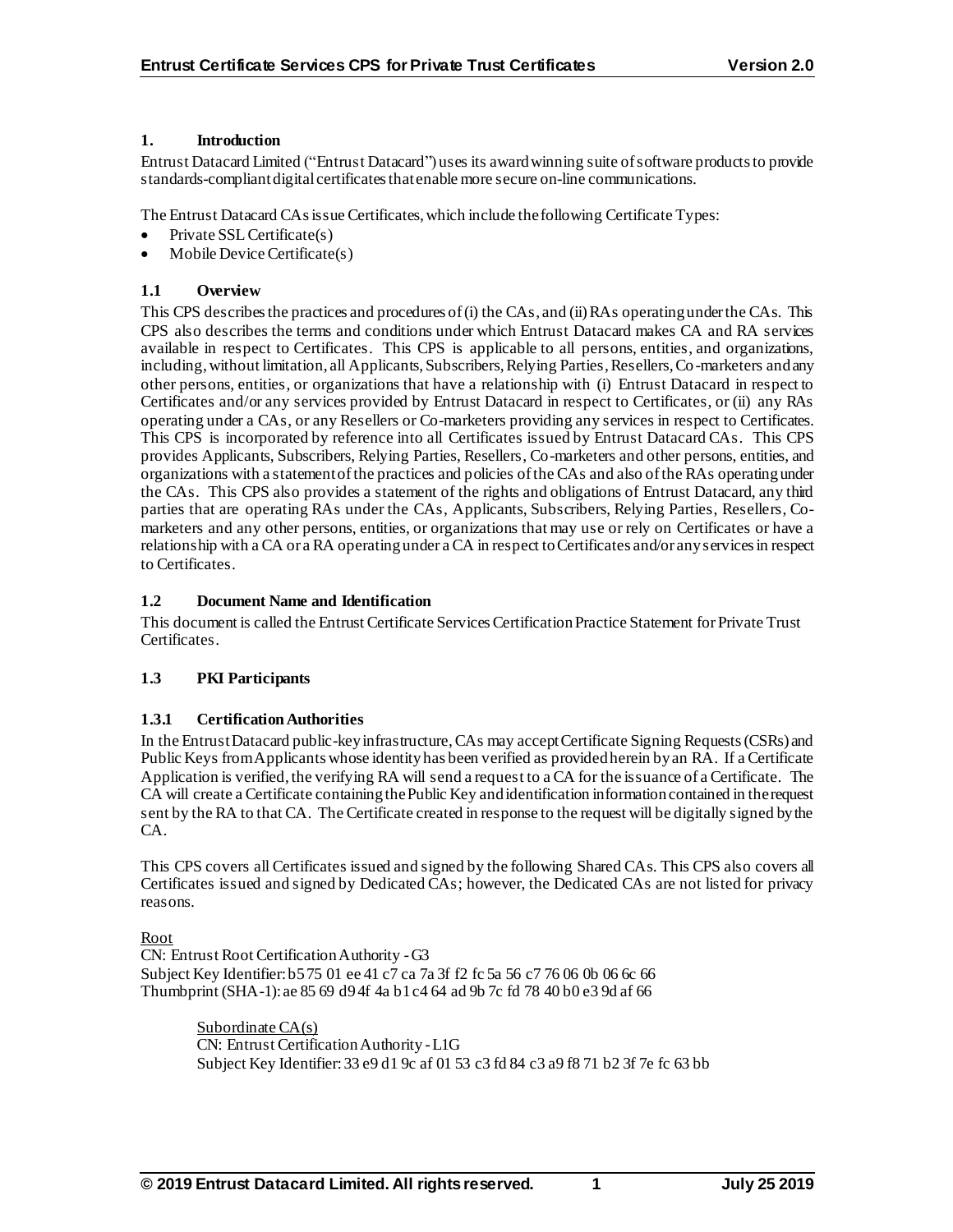CN: Entrust Certification Authority -L1H Subject Key identifier: 90 91 5c fb 52 8f f4 fb bb 37 3e 03 ff 39 63 1e a0 69 1b 81

CN: Entrust Certification Authority -L1R Subject Key identifier: d4 36 ff 0e 3c 50 fd 50 71 ca 1c 71 c1 8f f7 be a7 ef 85 34

## **1.3.2 Registration Authorities**

RAs under the CA may accept Certificate Applications from Applicants and perform verification of the information contained in such Certificate Applications, according to the procedures established by the Policy Authority. A RA operating under a CA may send a request to such CA to issue a Certificate to the Applicant.

Only RAs authorized by Entrust Datacard are permitted to submit requests to a CA for the issuance of Certificates.

The CA may designate an Enterprise RA to verify Certificate requests from the Enterprise RA's own organizationor from an organization of which the Enterprise RA is an agent. The requested FQDNs must be within the Enterprise RA's domain namespace.

## **1.3.3 Subscribers**

Subscribers may use CA services to support transactions and communications. The Subject of a Certificate is the party named in the Certificate. A Subscriber, as used herein, may refer to both the Subject of the Certificate and the entity that contracted with the CA for the Certificate's issuance. Prior to verification of identity and issuance of a Certificate, a Subscriber is an Applicant.

## **1.3.4 Relying Parties**

A Relying Party is a person, entity, or organization that relies on or uses a Certificate and/or any other information provided in a Repository to verify the identity and Public Key of a Subscriber and/or use such Public Key to send or receive encrypted communications to or from a Subscriber.

## **1.3.5 Other Participants**

No stipulation.

## **1.4 Certificate Usage**

Private SSL Certificates are issued to organizations to allow servers, devices and individuals to identify themselves to entities and services of the organization for authorization.

Private SSL Certificates may be issued from a Shared CA to multiple related or unrelated Subscribers. Certificates issued from a Shared CA may unintentionally be trusted by unrelated Subscribers.

Private SSL Certificates may be used from a Dedicated CA to a single Subscriber.

There may be policy differences between a Shared CA and a Dedicated CA, which will be indicated in this CPS.

## **1.4.1 Appropriate Certificate Uses**

This CPS is applicable to the following Certificate Types.

## Private SSL Certificates

Private SSL Certificates are intended for use in establishing web-based data communication conduits via TLS/SSL protocols. Private SSL Certificates conform to the requirements of the ITU-T X.509 v3 standard. The primary purpose of a Private SSL Certificate is to facilitate the exchange of encryption keys in order to enable the encrypted communication of information over the Internet between the user of an Internet browser and a secure server.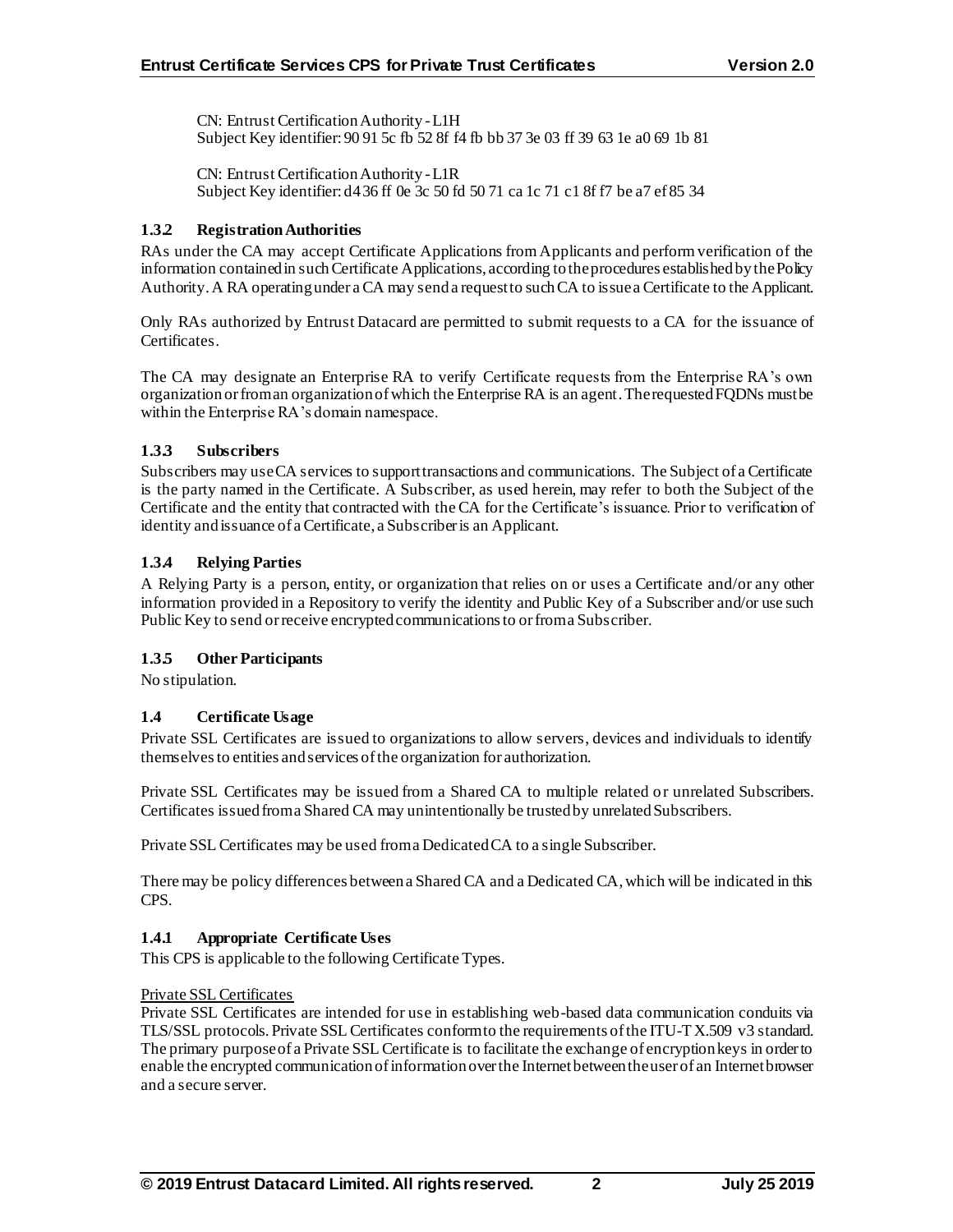## Mobile Device Certificates

Mobile Device Certificates are intended to allow the identification of mobile devices. Mobile Device Certificates conform to the requirements of the ITU-T X.509 v3 standard. The primary purpose of a Mobile Device Certificate is to provide a trusted identity to a service to obtain authorization to use that service.

# **1.4.2 Prohibited Certificate Uses**

The use of all Certificates issued by the CA shall be for lawful purposes and consistent with applicable laws, including without limitation, applicable export or import laws.

Certificates and the services provided by Entrust Datacard in respect to Certificates are not designed, manufactured, or intended for use in or in conjunction with hazardous activities or uses requiring fail-safe performance, including the operation of nuclear facilities, aircraft navigation or communications systems, air traffic control, medical devices or direct life support machines.

## **1.5 Policy Administration**

## **1.5.1 Organization Administering the Document**

The CPS is administered by the Policy Authority; it is based on the policies established by Entrust Datacard Limited.

## **1.5.2 Contact Person**

The contact information for questions about Certificates is:

Entrust Datacard Limited 1000 Innovation Drive Ottawa, Ontario Canada K2K 3E7 Attn: Entrust Certificate Services

Tel: 1-866-267-9297 or 1-613-270-2680 Email: [ecs.support@entrustdatacard.com](mailto:ecs.support@entrustdatacard.com)

Security issues, such as Certificate misuse, vulnerability reports or external reports of key compromise, may also be reported at https://www.entrust.net/ev/misuse.cfmor emailed to evssl@entrustdatacard.com.

# **1.5.3 Person Determining CPS Suitability for the Policy**

The Policy Authority determines the suitability and applicability of this CPS.

# **1.5.4 CPS Approval Procedures**

This CPS and any subsequent changes shall be approved by the Policy Authority.

## **1.6 Definitions and Acronyms**

## **1.6.1 Definitions**

**Affiliate**: means collectively, Entrust Datacard Corporation and any person or entity that directly, or indirectly through one or more intermediaries, controls, is controlled by or is under common control with a party hereto. In this context, a party "controls" a corporation or another entityif it directly or indirectly owns or controls fifty percent (50%) or more of the voting rights for the board of directors or other mechanism of controlor, in the case of a non-corporate entity, an equivalent interest.

**Applicant**: means a person, entity, or organization applying for a Certificate, but which has not yet been issued a Certificate, or a person, entity, or organization that currently has a Certificate or Certificates and that is applying for renewal of such Certificate or Certificates or for an additional Certificate or Certificates.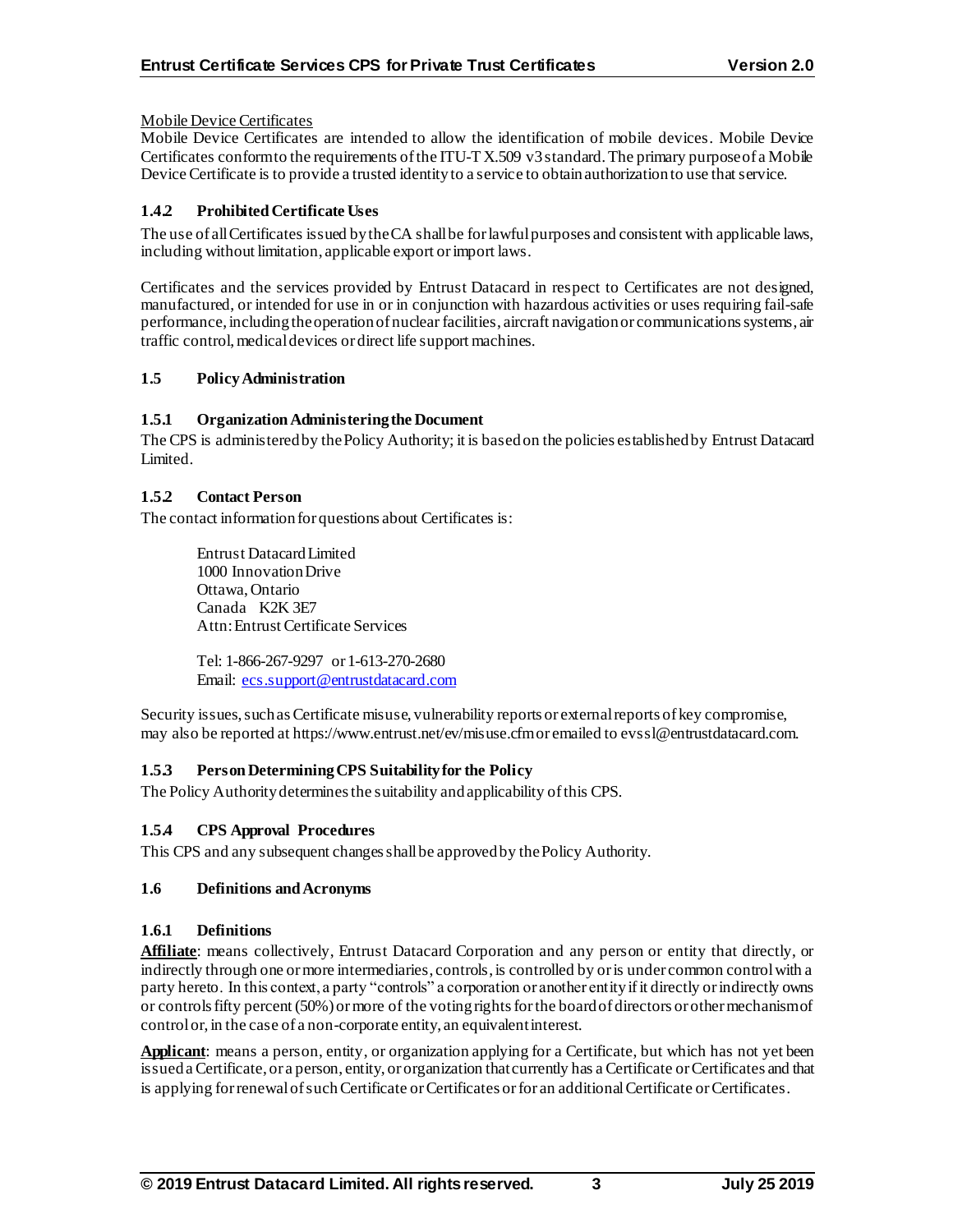Application Software Vendor: means a developer of Internet browser software or other software that displays or uses Certificates.

**Baseline Requirements**: means the CA/Browser Forum Guidelines Baseline Requirements for the Issuance and Management of Publicly-Trusted Certificates published at http://www.cabforum.org. The Baseline Requirements describe certain minimum requirements that a CA must meet in order to issue SSL Certificates. In the event of any inconsistency between this CPS and the Baseline Requirements, the Baseline Requirements take precedence over this CPS.

**Business Day:**means any day, other than a Saturday, Sunday, statutory or civic holiday in the City of Ottawa, Ontario, Canada.

**Certificate:**means a digital document issued by the CA that, at a minimum: (a) identifies the CA issuing it, (b) names or otherwise identifies a Subject, (c) contains a Public Key of a Key Pair, (d) identifies its Operational Period, and (e) contains a serial number and is digitally signed by a CA. Certificate includes, without limitation, the following Certificate types issued by the CA; Private SSL Certificate and/orMobile Device Certificates.

**Certificate Application:** means the form and application information requested by an RA operating under a CA and submitted by an Applicant when applying for the issuance of a Certificate.

**Certificate Beneficiaries**: means, collectively, all Application Software Vendors with whom Entrust Datacard has entered into a contract to include its root Certificate(s) in software distributed by such Application Software Vendors, and all Relying Parties that actually rely on such Certificate during the Operational Period of such Certificate.

**Certificate Requester**: means an employee or agent authorized to request a Certificate for an organization.

**Certificate Revocation List:** means a time-stamped list of the serial numbers of revoked Certificates that has been digitally signed by a CA.

**Certification Authority:**means a certification authority operated by or on behalf of Entrust Datacard for the purpose of issuing, managing, revoking, renewing, and providing access to Certificates.The CA (i) creates and digitally signs Certificates that contain among other things a Subject's Public Key and other information that is intended to identify the Subject, (ii) makes Certificates available to facilitate communication with the Subject identified in the Certificate, and (iii) creates and digitally signs Certificate Revocation Lists containing information about Certificates that have been revoked and which should no longer be used or relied upon.

**Certification Practice Statement:**means this document, which is a statement of the practices that the CA uses in issuing, managing, revoking, renewing, and providing access to Certificates, and the terms and conditions under which the CA makes such services available.

**Co-marketers:** means any person, entity, or organization that has been granted by Entrust Datacard or an RA operating under a CA the right to promote Certificates.

**Compromise:** means a suspected or actual loss, disclosure, or loss of control over sensitive information or data.

**Cross Certificate(s)**: shall mean a Certificate(s) that (i) includes the Public Key of a Public-Private Key Pair generated by a Certification Authority; and (ii) includes the digital signature of a Root CA.

**Dedicated CA:** means a CA which is dedicated to one Subscriber. The CA hierarchy shall be trusted by a Root CA which is also dedicated to the same Subscriber.

**Domain Contact**: as defined in the Baseline Requirements.

**Enterprise RA:** as defined in the Baseline Requirements.

**Entrust:** means Entrust Datacard Limited.

**Entrust.net**: means Entrust Datacard Limited.

**Entrust Datacard:** means Entrust Datacard Limited.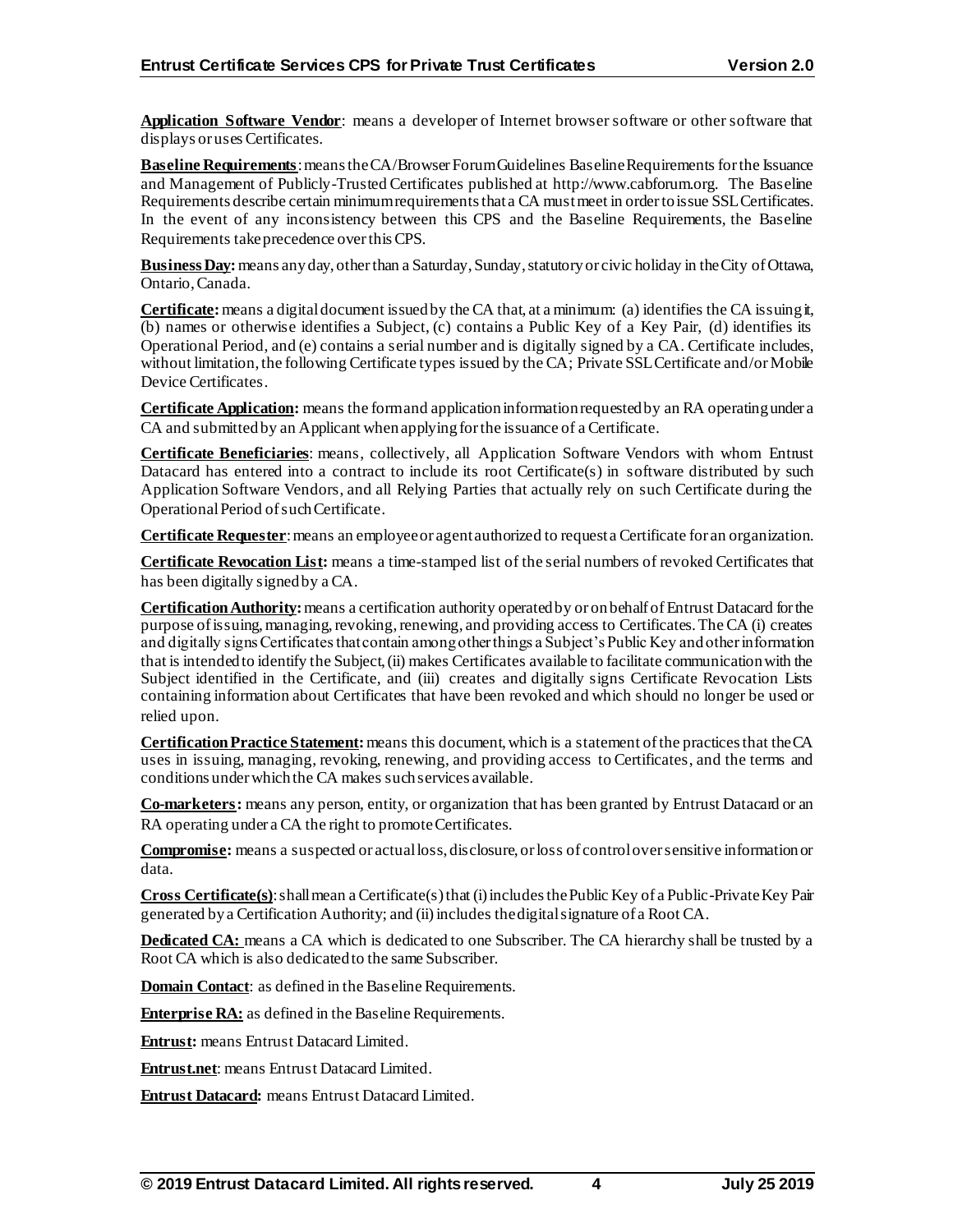**Entrust Datacard Group:** Collectively Entrust Holdings, Inc., its subsidiaries, its licensors (including for the avoidance of any doubt Microsoft), its resellers, its suppliers, and the directors, officers, employees, agents and independent contractors of any of them.

**Entrust Datacard Group Affiliates**: Collectively, Entrust Datacard Limited and Affiliates.

**FIPS:** means the Federal Information Processing Standards. These are U.S. Federal standards that prescribe specific performance requirements, practices, formats, communication protocols, and other requirements for hardware, software, data, and telecommunications operation.

**Fully-Qualified Domain Name**: as defined in the Baseline Requirements.

**IETF:** means the Internet Engineering Task Force. The Internet Engineering Task Force is an international community of network designers, operators, vendors, and researchers concerned with the evolution of the Internet architecture and the efficient operation of the Internet.

**IP Address:** as defined in the Baseline Requirements.

**Issuing CA:** In relation to a particular Certificate, the CA that issued the Certificate. This could be either a Root CA or a Subordinate CA.

**Key Compromise:** as defined in the Baseline Requirements.

**Key Pair:**means two mathematically related cryptographic keys, having the properties that (i) one key can be used to encrypt a message that can only be decrypted using the other key, and (ii) even knowing one key, it is believed to be computationally infeasible to discover the other key.

**Mobile Device Certificate:** means a Certificate issued by a Certification Authority for use to identify a mobile device.

**Object Identifier:** means a specially-formatted sequence of numbers that is registered in accordance with internationally-recognized procedures for object identifier registration.

**Operational Period:**means, with respect to a Certificate, the period of its validity. The Operational Period would typically begin on the date the Certificate is issued (or such later date as specified in the Certificate), and ends on the date and time it expires as noted in the Certificate or earlier if the Certificate is Revoked.

**Parent Company:** as defined in the Baseline Requirements.

**PKIX:** means an IETF Working Group developing technical specifications for PKI components based on X.509 Version 3 Certificates.

**Policy Authority:** means those personnel who work for or on behalf of Entrust Datacard and who are responsible for determining the policies and procedures that govern the operation of the CAs.

**Private Key:** means the key of a Key Pair used to decrypt an encrypted message. This key must be kept secret.

**Private SSL Certificate:** means an SSL Certificate issued by a Certification Authority for use on secure servers.The Certification Authority root certificate is not distributed to any ASV for public trust. The Private SSL Certificate may contain domain names which are not publicly registered.

**Public Key:** means the key of a Key Pair used to encrypt a message. The Public Key can be made freely available to anyone who may want to send encrypted messages to the holder of the Private Key of the Key Pair. The Public Key is usually made publicly available in a Certificate issued by a CA and is often obtained by accessing a repository or database. A Public Key is used to encrypt a message that can only be decrypted by the holder of the corresponding Private Key.

**Registration Authority:** means an entity that performs two functions: (1) the receipt of information from a Subject to be named in a Certificate, and (2) the performance of verification of information provided by the Subject following the procedures prescribed by the CAs. In the event that the information provided by a Subject satisfies the criteria defined by the CAs, an RA may send a request to a CA requesting that the CA generate, digitally sign, and issue a Certificate containing the information verified by the RA. An RA may be operated by Entrust Datacard or by an independent third-party.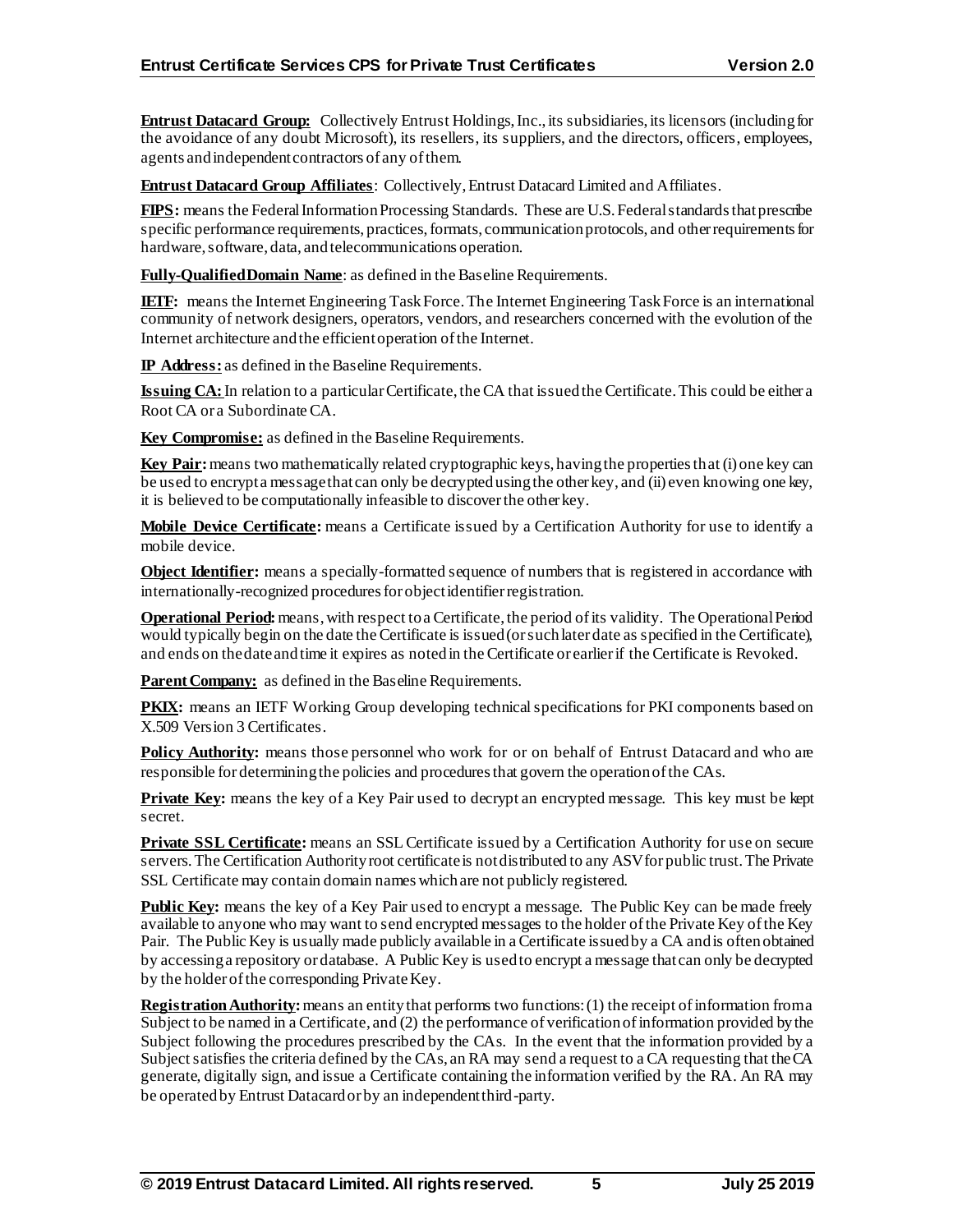**Reliable Data Source:** as defined in the Baseline Requirements.

**Relying Party:** means a person, entity, or organization that relies on or uses a Certificate and/or any other information provided in a Repository under a CA to obtain and confirm the Public Key and identity of a Subscriber. For avoidance of doubt, an ASV is not a "Relying Party" when software distributed by such ASV merely displays information regarding a Certificate.

**Relying Party Agreement:**means the agreement between a Relying Party and Entrust Datacard or between a Relying Party and an independent third-party RA or Reseller under a CA in respect to the provision and use of certain information and services in respect to Certificates.

**Repository:**means a collection of databases and web sites that contain information about Certificates issued by a CA including among other things, the types of Certificates and services provided by the CA, fees for the Certificates and services provided by the CA, Certificate Revocation Lists, OCSP responses, descriptions of the practices and procedures of the CA, and other information and agreements that are intended to govern the use of Certificates issued by the CA.

**Resellers:** means any person, entity, or organization that has been granted by Entrust Datacard or an RA operating under a CA the right to license the right to use Certificates.

**Reserved IP Address:** as defined in the Baseline Requirements.

**Revoke or Revocation:** means, with respect to a Certificate, to prematurely end the Operational Period of that Certificate from a specified time forward.

**Root CA:** mean the top level CAs listed in §1.3.1.

**Shared CA:** means a CA which issues Certificates to one or more Subscribers.

**SSL Certificate:**means a Certificate issued by a CA for use on secureservers.

**Subordinate CA:** means collectively, the subordinate CAs listed in §1.3.1. and/orThird Party Subordinate CAs.

**Subordinate CA Certificate**: shall mean a Certificate that (i) includes the Public Key of a Public-Private Key Pair generated by a certification authority; and (ii) includes the digital signature of a Root CA.

**Subject:** means a person, entity, or organization whose Public Key is contained in a Certificate.

**Subscriber:** means a person, entity, or organization that has applied for and has been issued a Certificate.

**Subscription Agreement:** means the agreement between a Subscriber and Entrust Datacard (or an Affiliate of Entrust Datacard) or between a Subscriber and an independent third-party RA or Reseller under a CA in respect to the issuance, management, and provision of access to a Certificate and the provision of other services in respect to such Certificate.

**Subsidiary Company:** as defined in the Baseline Requirements.

**Third Party Subordinate CA:** means a certification authority owned by a third party which has been issued a Subordinate CA Certificate.

**Wildcard Domain Name:** A Domain Name consisting of a single asterisk character followed by a single full stop character ("\*.") followed by a Fully-Qualified Domain Name.

## **1.6.2 Acronyms**

- ASV Application Software Vendor<br>CA Certification Authority
- Certification Authority
- CAA Certification Authority Authorization
- CPS Certification Practice Statement
- CRL Certificate Revocation List
- CSR Certificate Signing Request
- DBA Doing Business As
- DN Distinguished Name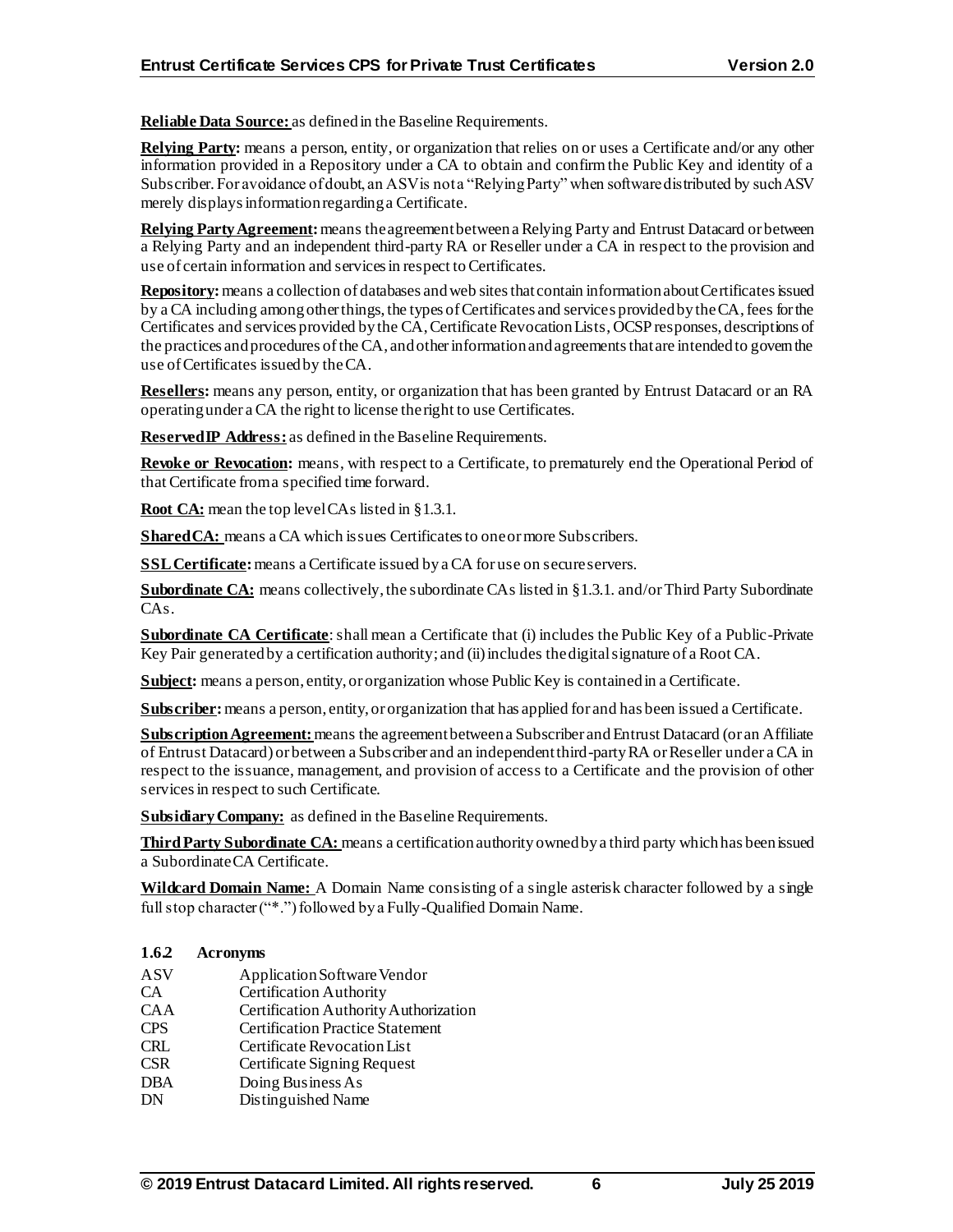| Domain Name System                                                               |
|----------------------------------------------------------------------------------|
| Elliptic Curve Cryptography                                                      |
| <b>Extended Key Usage</b>                                                        |
| (US Government) Federal Information Processing Standard                          |
| <b>Fully Qualified Domain Name</b>                                               |
| Hyper Text Transfer Protocol                                                     |
| Hyper Text Transfer Protocol Secure                                              |
| Internet Engineering Task Force                                                  |
| International Organization for Standardization                                   |
| International Telecommunication Union - Telecommunication Standardization Sector |
| (US Government) National Institute of Standards and Technology                   |
| Online Certificate Status Protocol                                               |
| Object Identifier                                                                |
| Policy Authority                                                                 |
| Personal Identification Number                                                   |
| Public-Key Infrastructure                                                        |
| Registration Authority                                                           |
| Request for Comment                                                              |
| Rivest-Shamir-Adleman cryptosystem                                               |
| Subject Alternative Name                                                         |
| Secure Sockets Layer                                                             |
| Secure MIME (Multipurpose Internet Mail Extensions)                              |
| <b>Transport Layer Security</b>                                                  |
| Universal Resource Locator                                                       |
|                                                                                  |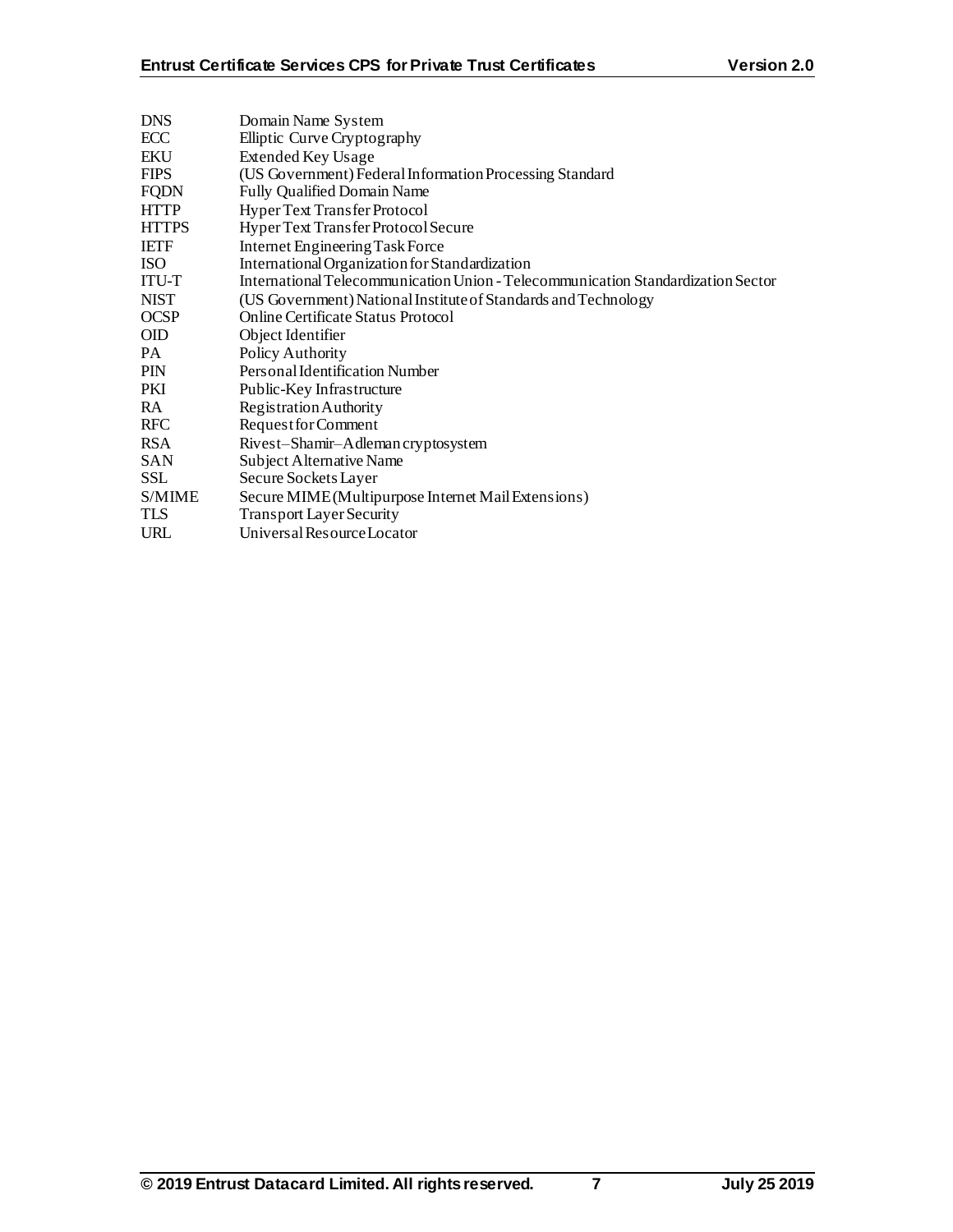## **2. Publication and Repository Responsibilities**

Entrust Datacard maintains the Repository to store various information related to Certificates and the operation of the CAs and RAs. The CPS and various other related information is published in the Repository.

## **2.1 Repositories**

The CAs maintain the Repositories to allow access to Certificate-related and Certificate revocation information. The information in the Repositories is accessible through a web interface, available on a 24x7 basis and is periodically updated as set forth in this CPS. The Repositories are the only approved source for CRL and other information about Certificates.

The CA will adhere to the latest version of the CPS published in the Repository.

The Repository can be accessed a[t https://www.entrust.net/CPS](https://www.entrust.net/CPS).

#### **2.2 Publication of Certification Information**

The CA publishes its CPS, CA Certificates, Subscription Agreements, Relying Party Agreements, and CRLs in the Repositories.

#### **2.3 Time or Frequency of Publications**

The CPS will be re-issued and published at least once per year.

CRLs will be updated as per §4.9.7.

OCSP responses will be updated as per §4.9.10.

#### **2.4 Access Controls on Repositories**

Information published in the Repository is public information. Read only access is unrestricted. The CAs have implemented logical and physical controls to prevent unauthorized write access to its Repositories.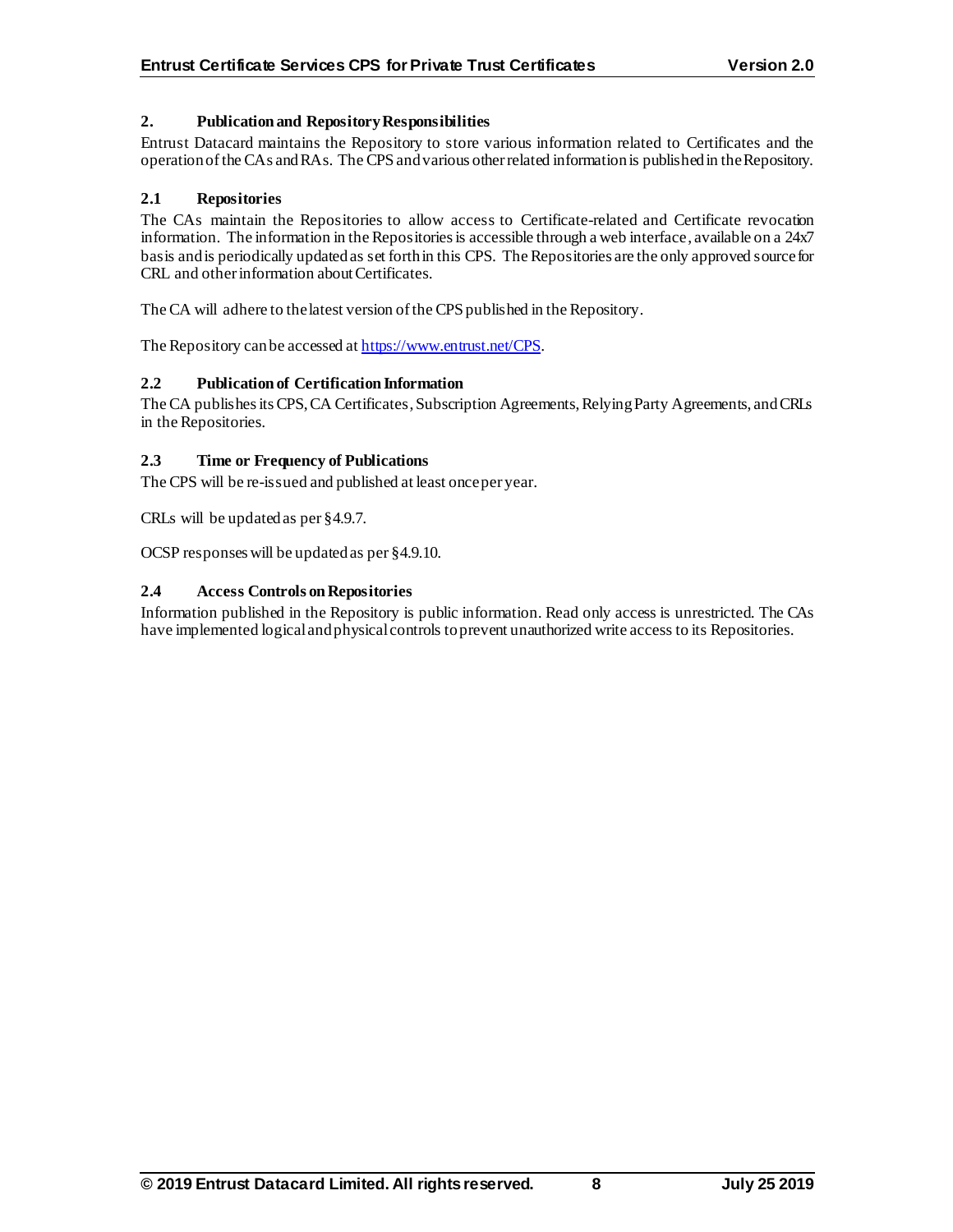## **3. Identification and Authentication**

The Policy Authority mandates the verification practices for verifying identification and authentication, and may, in its discretion, update such practices.

## **3.1 Naming**

Before issuing a Certificate, the CAs ensure that all Subject organization information in the Certificate conforms to the requirements of, and has been verified in accordance with the procedures prescribed in this CPS and matches the information confirmed and documented by the RA pursuant to its verification processes.

## **3.1.1 Types of Names**

The Subject names in a Certificate comply with the X.501 Distinguished Name (DN) form. The CAs shall use a single naming convention as set forth below.

## Private SSL Certificates

- (i) "Country Name" (C) which is the two-letter ISO 3166 code for the country in which the Applicant is located and plans to host the secure server on which the Applicant is intending to install the Private SSL Certificate;
- (ii) "Organization Name" (O) which is the name of the organization in the case of a corporation, partnership, or other entity. In the case of a sole proprietorship, the organization name can be the name of the Applicant;
- (iii) "Organizational Unit Name" (OU) which is an optional field. The OU field may be used to distinguish between different organizational groups within an organization (for example, to distinguish between human resources, marketing, and development);
- (iv) "Common Name" (CN) which is the fully qualified hostname or path used in the DNS of the secure server on which the Applicant is intending to install the Private SSL Certificate;
- (v) "State" (ST), which is the state or province of the organization's place of business, if applicable; and
- (vi) "Subject Alternative Name" (SAN), which is the fully qualified hostname or path used in the DNS of the secure server on which the Applicant is intending to install the Private SSL Certificate. There may be multiple SANs in each Private SSL Certificate.

Mobile Device Certificates

- (i) "Country Name" (C) which is the two-letter ISO 3166 code for the country in which the Applicant is located;
- (ii) "Organization Name" (O) which is the name of the organization in the case of a corporation, partnership, or other entity. In the case of a sole proprietorship, the organization name can be the name of the Applicant;
- (iii) "Organizational Unit Name" (OU) which is an optional field. The OU field may be used to distinguish between different organizational groups within an organization (for example, to distinguish between human resources, marketing, and development);
- (iv) "Common Name" (CN) which is a unique alpha-numeric identifier, Subscriber name, or a unique alpha-numeric identifier plus Subscriber name which has been approved by the Subscriber administration contact; and
- (v) Optionally, "Subject Alternative Name" (SAN) which is the email address of the Subscriber.

# **3.1.2 Need for Names to be Meaningful**

The Certificates issued pursuant to this CPS are meaningful only if the names that appear in the Certificates can be understood and used by Relying Parties. Names used in the Certificates must identify the person or object to which they are assigned in a meaningful way. CAs shall not issue Certificates to the Subscribers that contain domain names, IP Addresses, DN, URL, and/or e-mail addresses that the Subscribers do not legitimately own or control. Examples of fields and extensions where these names appear include subject DN and subject alternative names.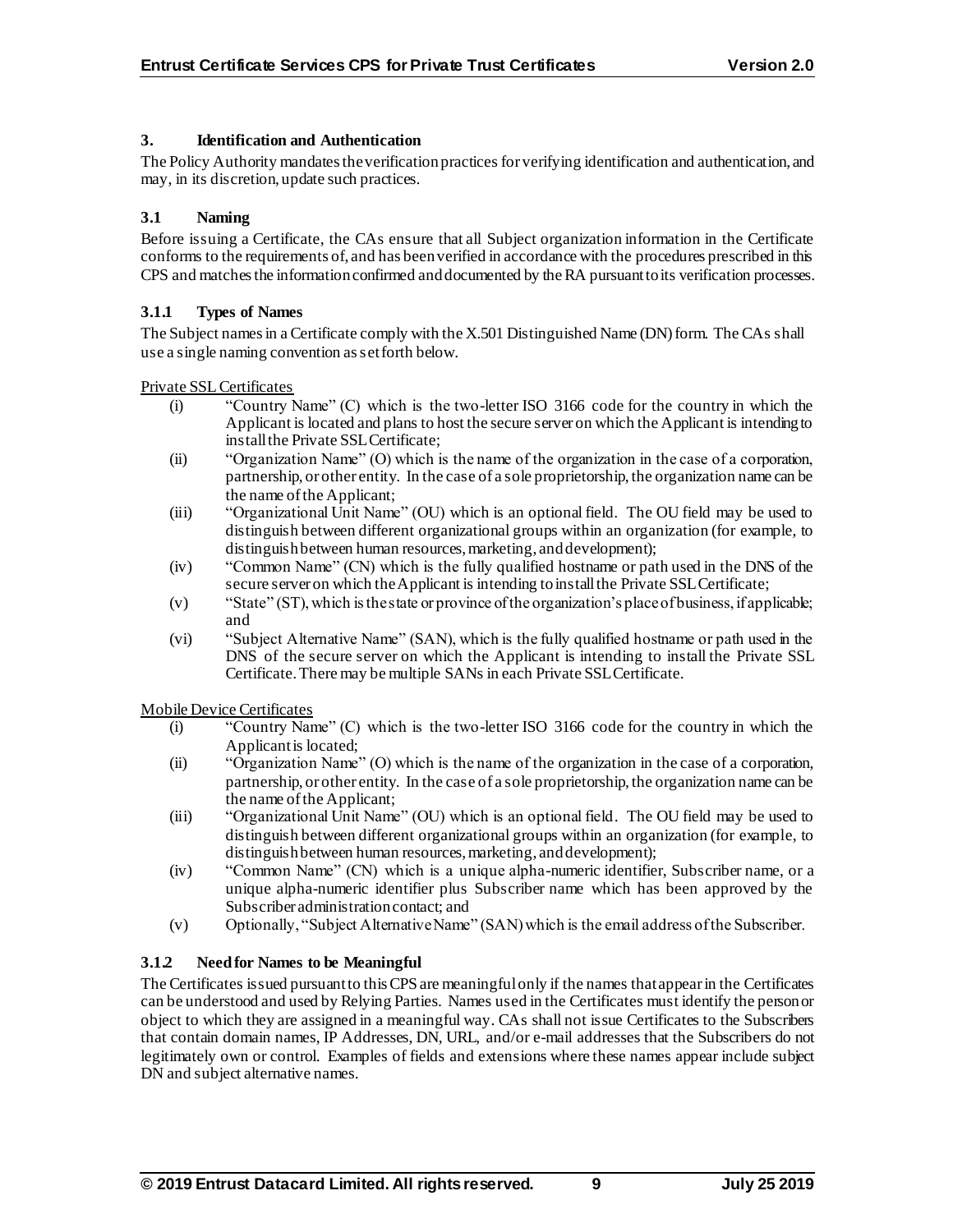## **3.1.3 Anonymity or Pseudonymity of Subscribers**

No stipulation.

## **3.1.4 Rules for Interpreting Various Name Forms**

No stipulation.

## **3.1.5 Uniqueness of Names**

Names shall be defined unambiguously for each Subject in a Repository. The Distinguished Name attribute will usually be unique to the Subject to which it is issued. Each Certificate shall be issued a unique serial number within the name space of the SubordinateCA.

## **3.1.6 Recognition, Authentication, and Role of Trademarks**

The Subject names in Certificates are issued on a "first come, first served" basis. By accepting a Subject name for incorporation into a Certificate, an RA operating under a CA does not determine whether the use of such information infringes upon, misappropriates, dilutes, unfairly competes with, or otherwise violates any intellectual property right or any other rights of any person, entity, or organization. The CAs and any RAs operating under the CAs neither act as an arbitrator nor provide any dispute resolution between Subscribers or between Subscribers and third-party complainants in respect to the use of any information in a Certificate. The CPS does not bestow any procedural or substantive rights on any Subscriber or third-party complainant in respect to any information in a Certificate. Neither the CAs nor any RAs operating under the CAs shall in any way be precluded from seeking legal or equitable relief (including injunctive relief) in respect to any dispute between Subscribers or between Subscribers and third-party complainants or in respect to any dispute between Subscribers and a CA or an RA operating under a CA or between a third-party complainant and a CA or an RA operating under a CA arising out of any information in a Certificate. The CAs and RAs operating under the CAs shall respectively have the right to revoke and the right to request revocation of Certificates upon receipt of a properly authenticated order from an arbitrator or court of competent jurisdiction requiring the revocation of a Certificate.

A CA or an RA operating under a CA may, in certain circumstances, take action in respect to a Certificate containing information that possibly violates the trademark rights of a third-party complainant. In the event that a third-party complainant provides a CA or an RA operating under a CA with (i) a certified copy that is not more than three (3) months old of a trademark registration from the principal trademark office in any one of the United States, Canada, Japan, Australia or any of the member countries of the European Union, and further provided that such registration is still in full force and effect, and (ii) a copy of a prior written notice to the Subscriber of the Certificate in dispute, stating that the complainant believes that information in the Subscriber's Certificate violates the trademark rights of the complainant, and (iii) a representation by the complainant indicating the means of notice and basis for believing that such notice was received by the Subscriber of the Certificate in dispute, a CA or an RA operating under a CA may initiate the following actions. The CA or the RA operating under a CA may determine whether the issue date of the Subscriber's Certificate predates the registration date on the trademark registration provided by the complainant. If the date of issuance of the Subscriber's Certificate predates the trademark registration date, the CA or the RA operating under the CA will take no further action unless presented with an authenticated order from an arbitrator or court of competent jurisdiction. If the date of issuance of the Certificate is after the registration date on the trademark registration provided by the complainant, the CA or the RA operating under the CA shall request that the Subscriber provide a proof of ownership for the Subscriber's own corresponding trademark registration from the principal trademark office in any one of the United States, Canada, Japan, Australia or any of the member countries of the European Union. If the Subscriber can provide a certified copy, as set forth above, that predates or was issued on the same date as the complainant's trademark registration, the CA or the RA operating under the CA will take no further action unless presented with an authenticated order from an arbitrator or court of competent jurisdiction. If the Subscriber does not respond within ten (10) Business Days, or if the date on the certified copy of the trademark registration provided by the Subscriber postdates the certified copy of the trademark registration provided by the complainant, the CA and the RAs operating under that CA respectively may revoke or may request revocation of the disputed Certificate.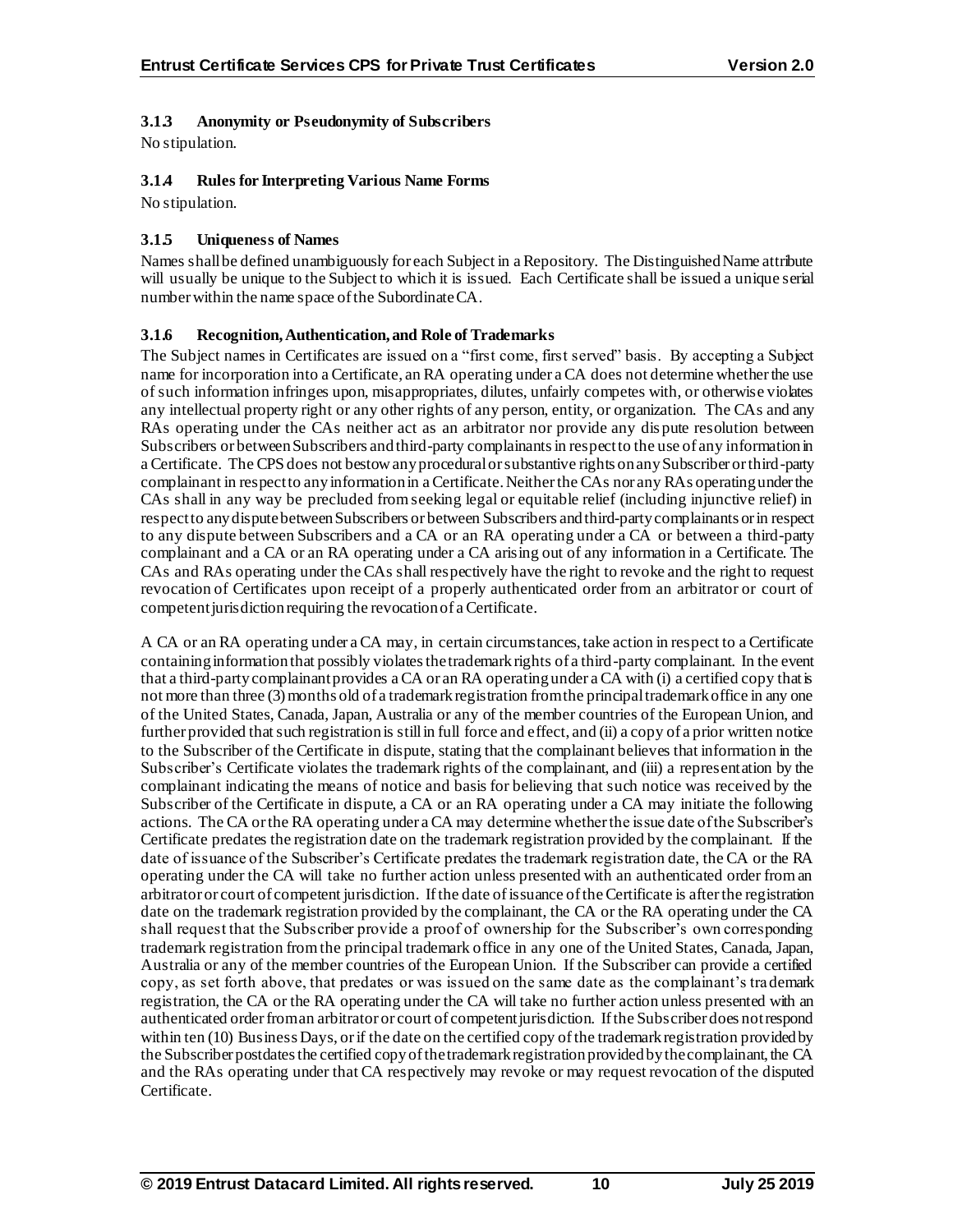If a Subscriber files litigation against a complainant, or if a complainant files litigation against a Subscriber, and such litigation is related to any information in an issued Certificate, and if the party instigating the litigation provides a CA or an RA operating under a CA with a copy of the file-stamped complaint or statement of claim, the CA will maintain the current status of the Certificate or the RA operating under the CA will request that the CA maintain the current status of the Certificate, subject to any requirements to change the status of such Certificate otherwise provided or required under this CPS, a Subscription Agreement, or any Relying Party Agreement. During any litigation, a CA will not revoke and an RA operating under a CA will not request revocation of a Certificate that is in dispute unless ordered by an arbitrator or a court of competent jurisdiction or as otherwise provided or required under this CPS, a Subscription Agreement, or any Relying Party Agreement. In the event of litigation as contemplated above, the CAs and RAs operating under the CAs will comply with any directions by a court of competent jurisdiction in respect to a Certificate in dispute without the necessity of being named as a party to the litigation. If named as a party in any litigation in respect to a Certificate, Entrust Datacard and/or any third party operating an RA under a CA shall be entitled to take any action that it deems appropriate in responding to or defending such litigation. Any Subscriber or Relying Party that becomes involved in any litigation in respect to a Certificate shall remain subject to all of the terms and conditions of the CPS, the Subscriber's Subscription Agreement, and the Relying Party's Relying Party Agreement.

RAs operating under a CA shall notify the CA of any disputes of which such RA is aware and which relate to any information contained in a Certificate whose issuance was requested by such RA.

# **3.2 Initial Identity Validation**

## **3.2.1 Method to Prove Possession of Private Key**

For Key Pairs generated by the Applicant, the CAs perform proof of possession tests for CSRs created using reversible asymmetric algorithms (such as RSA) by validating the signature on the CSR submitted by the Applicant with the Certificate Application.

## **3.2.2 Authentication of Organization Identity**

## **3.2.2.1 Identity**

Private SSL Certificates (Shared CA) and Mobile Device Certificates

RAs operating under the CAsshall perform verification of any organizational identities that are submitted by an Applicant or Subscriberin accordance with the practices mandated by the Policy Authority. RAs operating under the CAsshall determine whether the organizational identity, address, and domain name provided with a Certificate Application are consistent with information contained in third-party databases and/or governmental sources. The information and sources used for the verification of Certificate Applications may vary depending on the jurisdiction of the Applicant or Subscriber.

In the case of organizational identities that are not registered with any governmental sources, RAs operating under the CAs shall use commercially reasonable efforts to confirm the existence of the organization. Such commercially reasonable efforts may include site visits or third-party attestation letter.

## Private SSL Certificates (DedicatedCA)

RAs operating under the Dedicated CAs are not required to confirm any organization identities that are submitted by an Applicant or Subscriber.

## **3.2.2.2 DBA/Tradename**

No stipulation.

## **3.2.2.3 Verification of Country**

Verification of country will be done in accordance with the methods of § 3.2.2.1.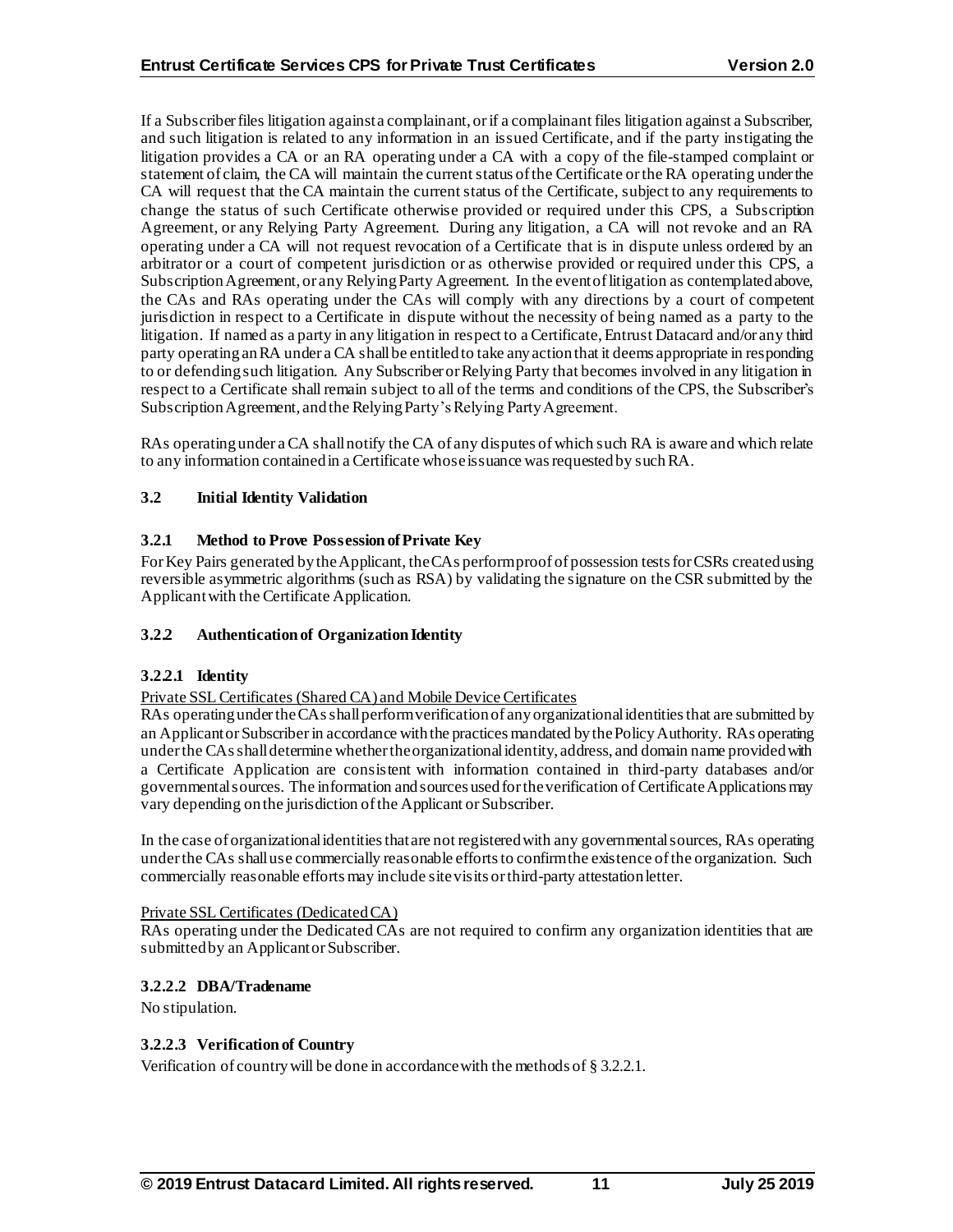## **3.2.2.4 Validation of Domain Authorization or Control**

## **3.2.2.4.1 Fully-Qualified Domain Names**

Private SSL Certificates (Shared CA)

RAs operating under the CAs shall use reasonable means to confirm the Applicant or Subscriber has control of the FQDN to be included in the Certificate. The RA shall use one of the following methods as defined in Section 3.2.2.4 of the Baseline Requirements:

- 1) Method not used
- 2) Email, Fax, SMS, or Postal Mail to Domain Contact
- 3) Method not used
- 4) Constructed Email to Domain Contact
- 5) Method not used
- 6) Agreed-Upon Change to Website
- 7) DNS Change
- 8) IP Address
- 9) Method not used
- 10) Method not used
- 11) Method not used
- 12) Method not used
- 13) Email to DNS CAA Contact
- 14) Email to DNS TXT Contact
- 15) Phone with Domain Contact
- 16) Phone Contact with DNS TXT Record Phone Contact
- 17) Phone Contact with DNS CAA Phone Contact

## Private SSL Certificates (DedicatedCA)

RAs operating under the Dedicated CAs are not required to confirm the Applicant or Subscriber has control of the FQDN to be included in the Private SSL Certificate.

## **3.2.2.4.2 Non-Fully-Qualified Domain Names**

RAs operating under the CAs shall allow non-FODN to be used.

## Private SSL Certificates (Shared CA)

Non-FQDNs must be multi-label name or reserved IP Address. Each non-FQDN shall be reserved for one Subscriber for each CA used to issue Private SSL Certificates.

Private SSL Certificates (DedicatedCA)

Non-FQDNs may be minimum single-label or a reserved IP Address.

## **3.2.2.5 Authentication of an IP Address**

Private SSL Certificates may use registered or Reserved IP Addresses.

RAs operating under the CAs shall use one of the methods defined in Section 3.2.2.5 of the Baseline Requirements to confirm the Applicant or Subscriber has control of the registered IP Address to be included in the Certificate.

## Private SSL Certificates (Shared CA)

Reserved IP Addresses must be reserved for one Subscriber for each Shared CA used to issue Private SSL Certificates.

## **3.2.2.6 Wildcard Validation**

Wildcard validation for an FQDN follows the requirements as defined in Section 3.2.2.6 of the Baseline Requirements.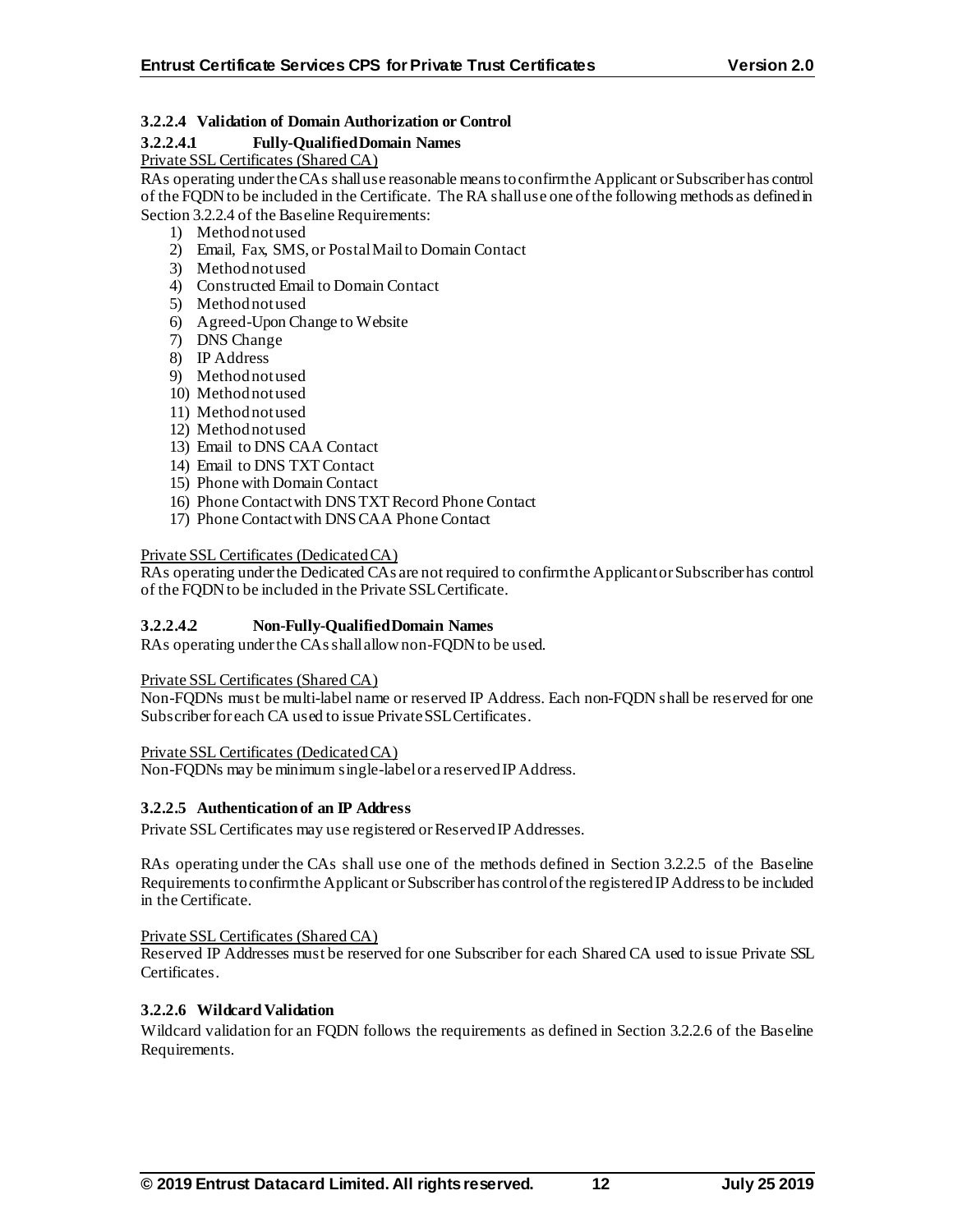## **3.2.2.7 Data Source Accuracy**

Prior to using any data source as a Reliable Data Source, the RA shall evaluate the source for its reliability, accuracy, and resistance to alteration or falsification.

## **3.2.2.8 CAA Records**

No stipulation.

## **3.2.2.9 Authentication of Email Address**

No stipulation.

## **3.2.2.10Authentication of Registered Trademark**

No stipulation.

## **3.2.3 Authentication of Individual Identity**

RAs operating under the CAs shall use the methods set out below to verify any individual identities that are submitted by an Applicant or Subscriber.

An individual identity shall be verified by using a legible copy, which discernibly shows the Applicant's face, of at least one currently valid government-issued photo ID (passport, driver's license, military ID, national ID, or equivalent document type). The copy shall be inspected for any indication of alteration or falsification.

The Applicant's address shall be verified using a trusted form of identification such as a government ID, utility bill, or bank or credit card statement. The same government-issued ID that was used to verify the Applicant's name may be relied upon.

The request shall be verified by contacting the Applicant using a reliable method of communication.

# **3.2.4 Non-verified Subscriber Information**

Non-verified Subscriber information may be organization identities per §3.2.2.1, non-FQDNs per §3.2.2.4.2 or Reserved IP Addresses per §3.2.2.5.

## **3.2.5 Validation of Authority**

If the Applicant for a Certificate containing subject identity information is an organization, the RA will use a reliable method of communication to verify the authenticity of the Applicant representative's Certificate request.

The RA may use the sources listed in §3.2.2.1 to verify the reliable method of communication. Provided that the RA uses a reliable method of communication, the RA may establish the authenticity of the Certificate request directly with the Applicant representative or with an authoritative source within the Applicant's organization, such as the Applicant's main business offices, corporate offices, human resource offices, information technology offices, or other department that the RA deems appropriate.

The CA allows a Subscriberto specify the individuals who may request Certificates and will not accept any Certificate requests that are outside this specification. The CAs will provide a Subscriber with a list of its authorized Certificate Requesters upon the Subscriber's verified written request.

## **3.2.6 Criteria for Interpretation**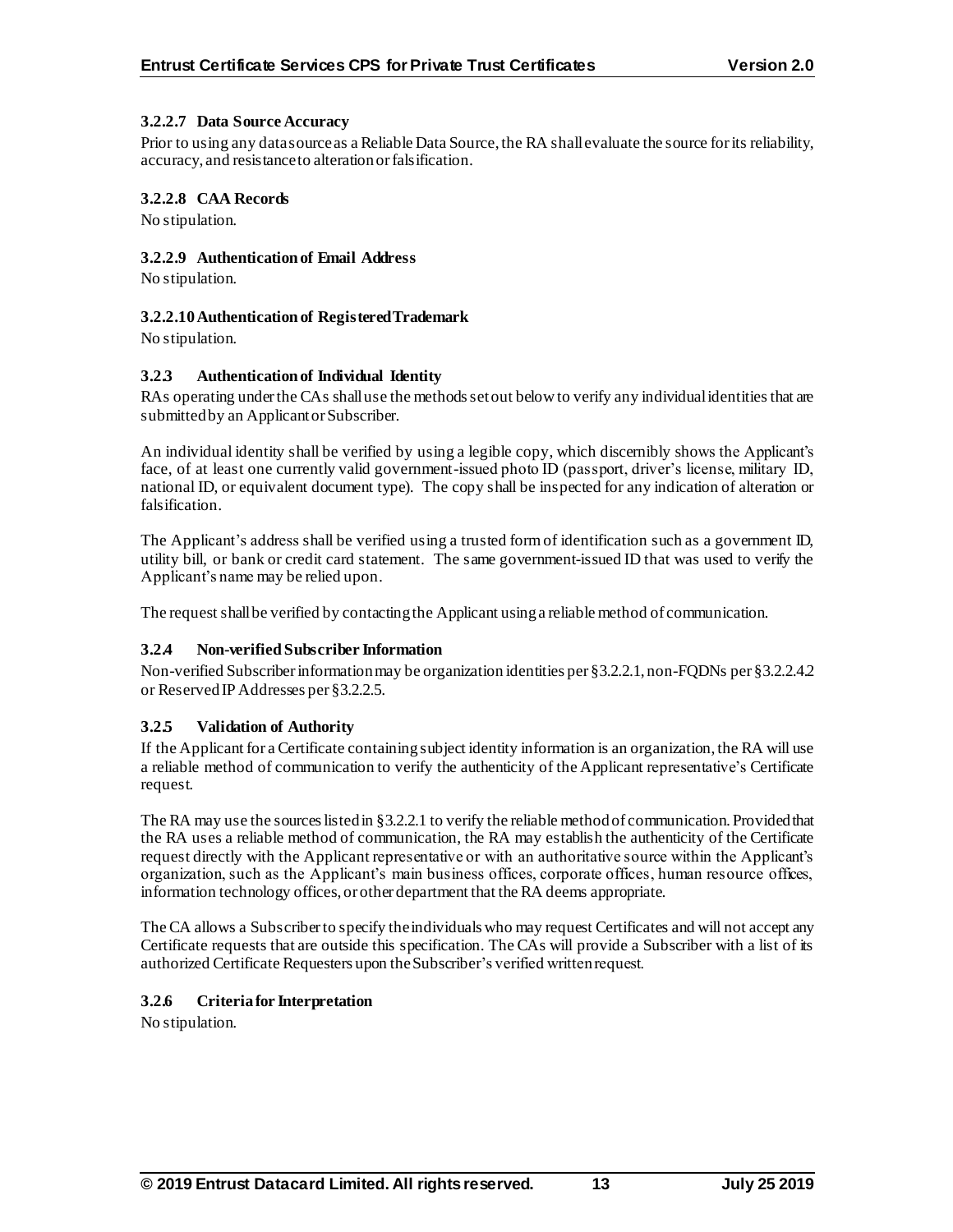# **3.3 Identification and Authentication for Re-key Requests**

## **3.3.1 Identification and Authentication for Routine Re-key**

Each Certificate shall contain a Certificate expiration date. The reason for having an expiration date for a Certificate is to minimize the exposure of the Key Pair associated with the Certificate. For this reason, when processing a new Certificate Application, the CA recommends that a new Key Pair be generated and that the new Public Key of this Key Pair be submitted with the Applicant's Certificate Application. If a Subscriber wishes to continue to use a Certificate beyond the expiry date for the current Certificate, the Subscriber must obtain a new Certificate and replace the Certificate that is about to expire. Subscribers submitting a new Certificate Application will be required to complete the initial application process, as described in §4.1. The RA may reuse documents and data provided in §3.2 to verify Certificate information per §4.2.1.

The RA that processed the Subscriber's Certificate Application shall make a commercially reasonable effort to notify Subscribers of the pending expiration of their Certificate by sending an email to the technical contact listed in the corresponding Certificate Application. Upon expiration of a Certificate, the Subscriber shall immediately cease using such Certificate and shall remove such Certificate from any devices and/or software in which it has been installed.

The Subscriber may request a replacement Certificate using an existing key pair.

## **3.3.2 Identification and Authentication for Re-key after Revocation**

The CAs and RAs operating under the CAs do not renew Certificates that have been revoked. If a Subscriber wishes to use a Certificate after revocation, the Subscriber must apply for a new Certificate and replace the Certificate that has been revoked. In order to obtain another Certificate, the Subscriber shall be required to complete the initial application process, as described in §4.1. Upon revocation of a Certificate, the Subscriber shall immediately cease using such Certificate and shall remove such Certificate from any devices and/or software in which it has been installed.

## **3.4 Identification and Authentication for Revocation Requests**

A Subscriber may request revocation of their Certificate at any time provided that the Subscriber can validate to the RA that processed the Subscriber's Certificate Application that the Subscriber is the person, organization, or entity to whom the Certificate was issued. The RA shall authenticate a request from a Subscriber for revocation of their Certificate by authenticating the Subscriber or confirming authorization of the Subscriber through a reliable method of communication. Upon receipt and confirmation of such information, the RA shall then process the revocation request as stipulated in §4.9.

An Enterprise RA may use multi-factor authentication to request revocation of a Certificate.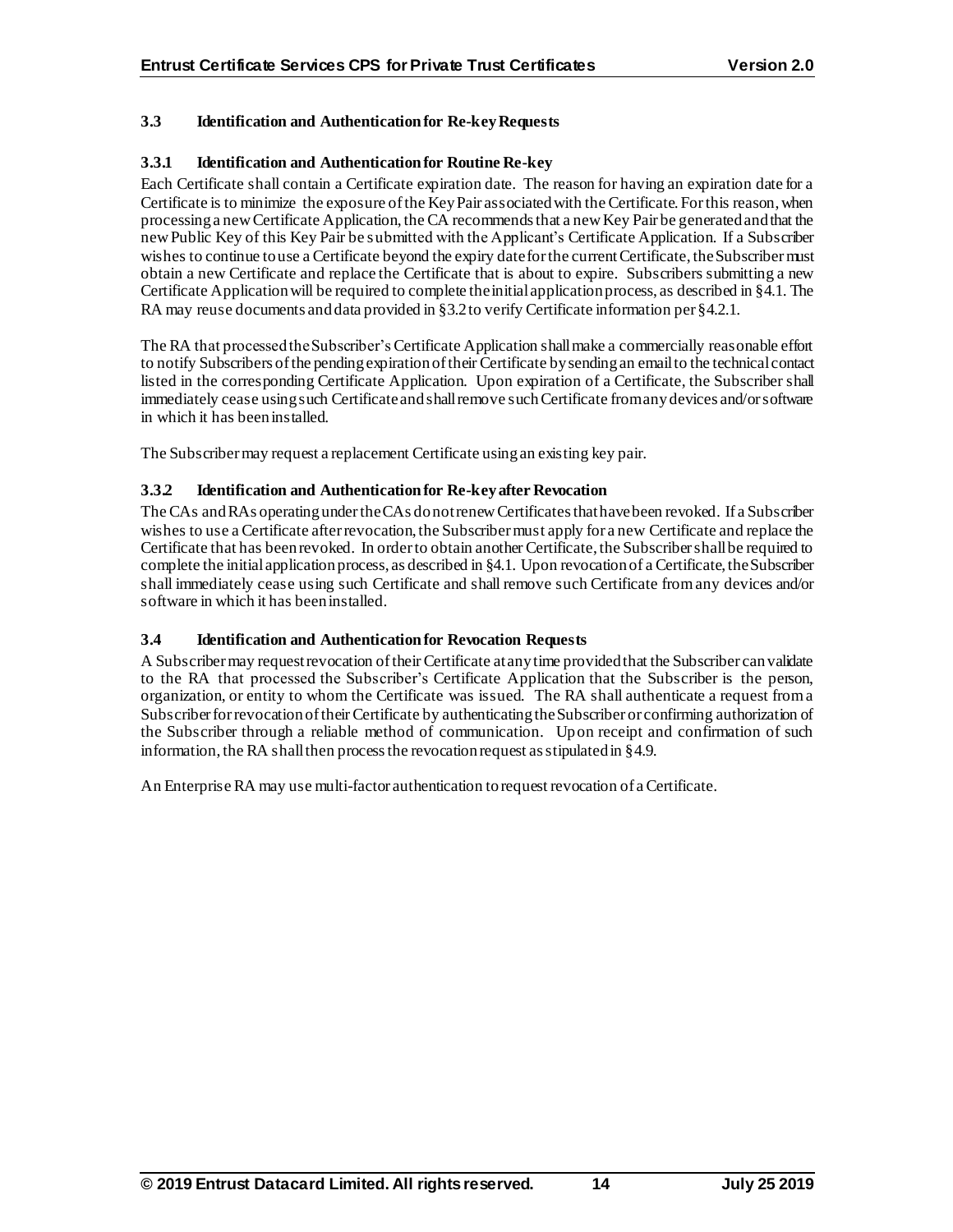## **4. Certificate Life-Cycle Operational Requirements**

#### **4.1 Certificate Application**

To obtain a Certificate, an Applicant must:

- (i) generate a secure and cryptographically sound Key Pair, if not generated by a CA
- (ii) agree to all of the terms and conditions of the CPS and the Subscription Agreement, and
- (iii) complete and submit a Certificate Application, providing all information requested by an RA without any errors, misrepresentation, or omissions.

Upon an Applicant's completion of the Certificate Application and acceptance of the terms and conditions of this CPSand the Subscription Agreement, an RA shall follow the procedures described in §3.2to perform verification of the information contained in the Certificate Application. If the verification performed by an RA is successful, the RA may, in its sole discretion, request the issuance to the Applicant of a Certificate from a CA. If an RA refuses to request the issuance of a Certificate, the RA shall (i) use commercially reasonable efforts to notify the Applicant by email of any reasons for refusal, and (ii) promptly refund any amounts that have been paid in connection with the Certificate Application.

In the event of successful verification of a Certificate Application, the RA shall submit a request to a CA for the issuance of a Certificate and shall notify the Applicant by email once a Certificate has been issued by the CA.

## **4.1.1 Who Can Submit a Certificate Application**

Either the Applicant or an individual authorized to request Certificates on behalf of the Applicant may submit Certificate requests. Applicants are responsible for any data that the Applicant or an agent of the Applicant supplies to the RA.

## **4.1.2 Enrollment Process and Responsibilities**

The CAs require each Applicant to submit a Certificate request and application information prior to issuing a Certificate. The CAs or RAs authenticates all communication from an Applicant and protects communication from modification.

Generally, Applicants request a Certificate by completing the request forms online. Applicants are solely responsible for submitting a complete and accurate Certificate request for each Certificate.

The enrollment process includes:

- (i) Agreeing to the applicable Subscription Agreement,
- (ii) Paying any applicable fees,
- (iii) Submitting a complete Certificate application,
- (iv) Generating a key pair, and
- (v) Delivering the public key of the key pair to the CA.

By executing the Subscription Agreement, Subscribers warrant that all of the information contained in the Certificate request is correct.

## **4.2 Certificate Application Processing**

## **4.2.1 Performing Identification and Authentication Functions**

The CAs and RAs may use the documents and data provided in §3.2 to verify Certificate information, or may reuse previous validations themselves provided the data or documentation was obtained from a source specified under §3.2 or completed the validation itself no more than 825 days after such data or documentation was validated.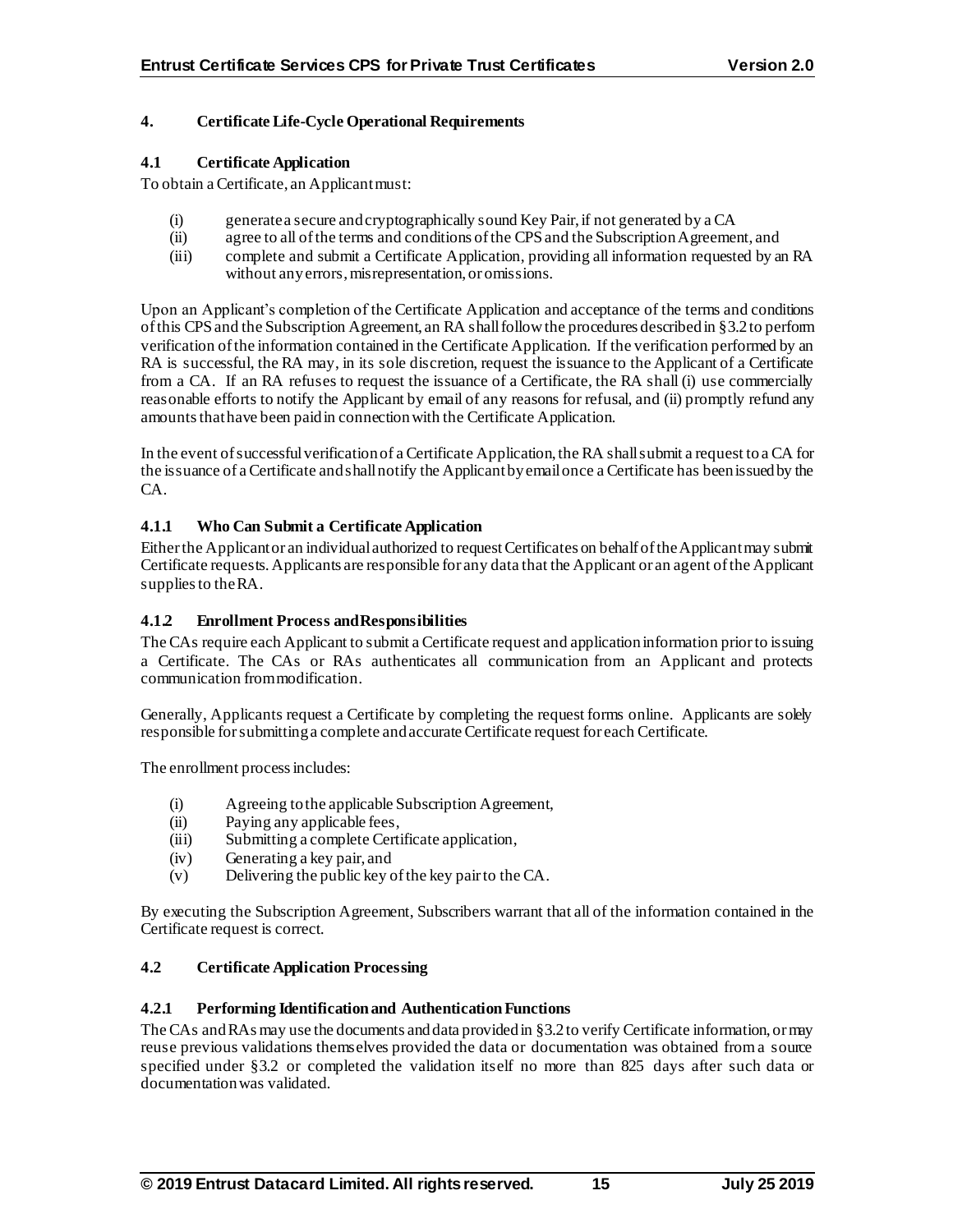# **4.2.2 Approval or Rejection of Certificate Applications**

No stipulation.

# **4.2.3 Time to Process Certificate Applications**

No stipulation.

# **4.3 Certificate Issuance**

After performing verification of the information provided by an Applicant with a Certificate Application, an RA operating under a CA may request that a CA issue a Certificate. Upon receipt of a request from an RA operating under a CA, the CA may generate and digitally sign a Certificate in accordance with the Certificate profile described in §7.

Upon issuance of a Certificate, neither Entrust Datacard nor any independent third-party RA operating under a CA, nor any Resellers or Co-marketers, or any subcontractors, distributors, agents, suppliers, employees, or directors of any of the foregoing shall have any obligation to perform any ongoing monitoring, investigation, or verification of the information provided in a Certificate Application.

# **4.3.1 CA Actions During Certificate Issuance**

Certificate issuance by the Root CA shall require an individual authorized by the CA (i.e. the CA system operator, system officer, or PKI administrator) to deliberately issue a direct command in order for the Root CA to perform a certificate signing operation.

## **4.3.2 Notification to Subscriber by the CA of Issuance of Certificate**

Once a Certificate has been generated and placed in a Repository, the RA that requested the issuance of the Certificate shall use commercially reasonable efforts to notify the Applicant by email that the Applicant's Certificate is available. The email may contain a URL for use by the Applicant to retrieve the Certificate.

## **4.4 Certificate Acceptance**

## **4.4.1 Conduct Constituting Certificate Acceptance**

No stipulation.

# **4.4.2 Publication of the Certificate by the CA**

No stipulation.

# **4.4.3 Notification of Certificate Issuance by the CA to Other Entities**

No stipulation.

# **4.5 Key Pair and Certificate Usage**

# **4.5.1 Subscriber Private Key and Certificate Usage**

Subscriber shall conform to §9.6.3.

# **4.5.2 Relying Party Public Key and Certificate Usage**

No stipulation.

## **4.6 Certificate Renewal**

## **4.6.1 Circumstance for Certificate Renewal**

In accordance with the Subscription Agreement, CAs or RAs will provide a Certificate lifecycle monitoring service which will support Certificate renewal.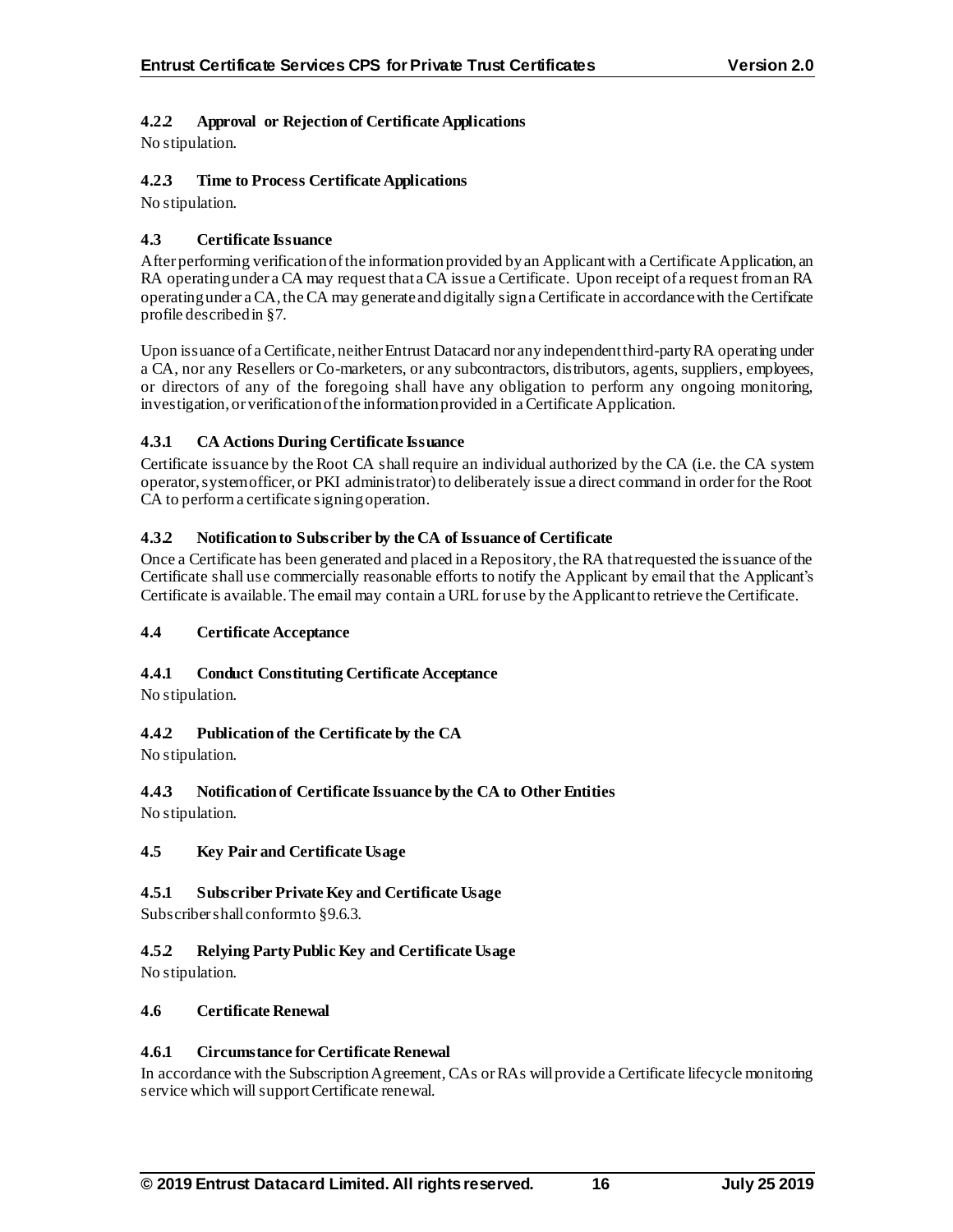## **4.6.2 Who May Request Renewal**

Subscribers or Subscriber agents may request renewal of Certificates.

## **4.6.3 Processing Certificate Renewal Requests**

CAs or RAs will process Certificate renewal requests with validated verification data.

Certificates may be reissued using the previously accepted Public Key, if the Public Key meets the key size requirements of §6.1.5.

#### **4.6.4 Notification of New Certificate Issuance to Subscriber**

CAs or RAs will provide Certificate renewal notification to the Subscriber or Subscriber agents through an Internet link or by email.

Subscribers or Subscriber agents may request that email renewal notices are not sent for their expiring Certificates.

## **4.6.5 Conduct Constituting Acceptance of a Renewal Certificate**

No stipulation.

## **4.6.6 Publication of the Renewal Certificate by the CA**

CAs or RAs will provide the Subscriber with a Certificate through an Internet link.

## **4.6.7 Notification of Certificate Issuance by the CA to Other Entities**

No stipulation.

## **4.7 Certificate Re-key**

## **4.7.1 Circumstance for Certificate Re-key**

No stipulation.

# **4.7.2 Who May Request Certification of a New Public Key**

No stipulation.

# **4.7.3 Processing Certificate Re-keying Requests**

No stipulation.

# **4.7.4 Notification of New Certificate Issuance to Subscriber**

No stipulation.

## **4.7.5 Conduct Constituting Acceptance of a Re-keyed Certificate** No stipulation.

# **4.7.6 Publication of the Re-keyed Certificate by the CA**

No stipulation.

## **4.7.7 Notification of Certificate Issuance by the CA to Other Entities** No stipulation.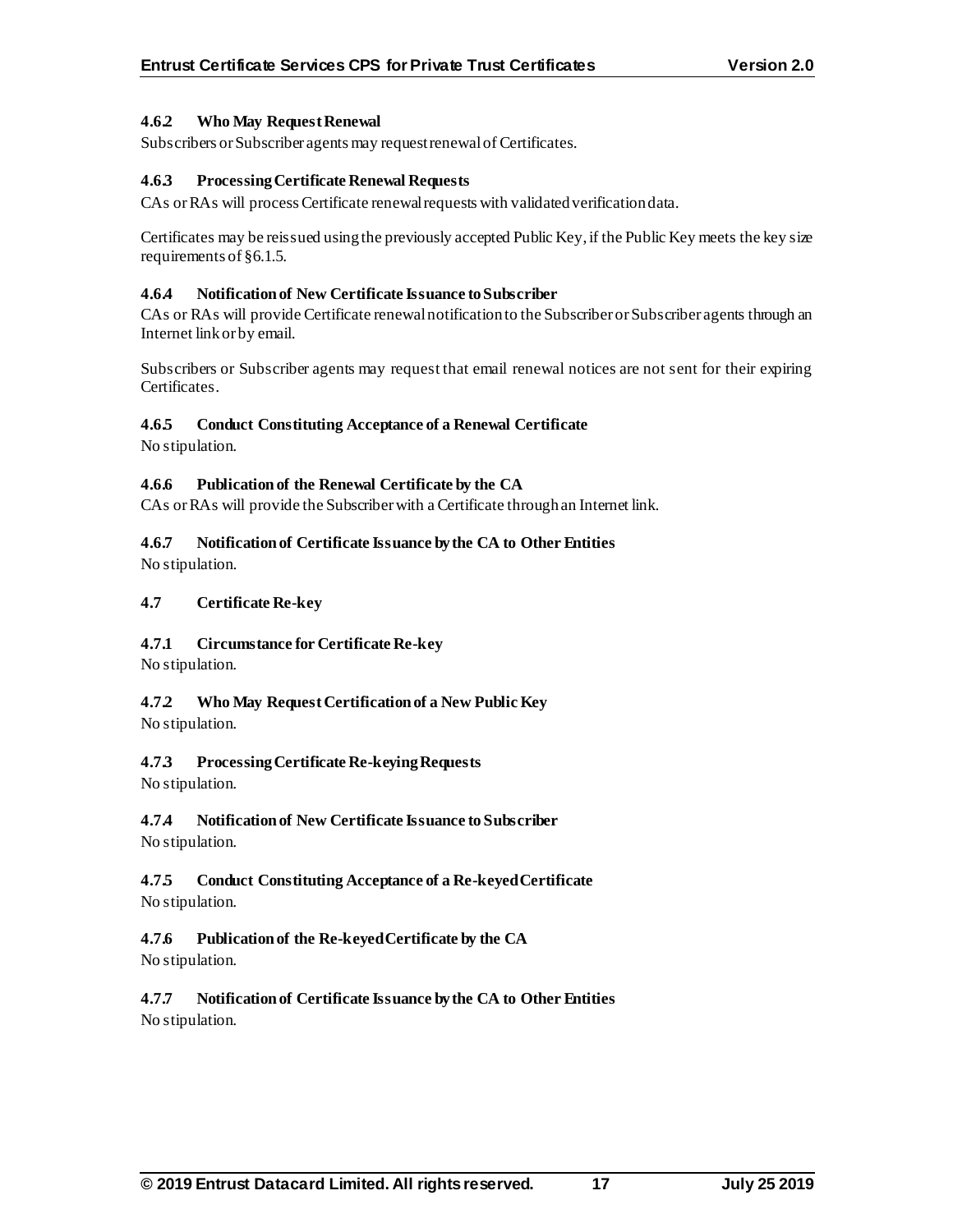## **4.8 Certificate Modification**

**4.8.1 Circumstance for Certificate Modification** No stipulation.

# **4.8.2 Who May Request Certificate Modification**

No stipulation.

## **4.8.3 Processing Certificate Modification Requests**

No stipulation.

# **4.8.4 Notification of New Certificate Issuance to Subscriber**

No stipulation.

**4.8.5 Conduct Constituting Acceptance of Modified Certificate** No stipulation.

# **4.8.6 Publication of the Modified Certificate by the CA**

No stipulation.

# **4.8.7 Notification of Certificate Issuance by the CA to Other Entities**

No stipulation.

# **4.9 Certificate Revocation and Suspension**

The CA shall revoke a Certificate after receiving a valid revocation request from an RA operating under such CA. An RA operating under a CA shall be entitled to request and may request that a CA revoke a Certificate after such RA receives a valid revocation request from the Subscriber for such Certificate. An RA operating under a CA shall be entitled to request and shall request that a CA revoke a Certificate if such RA becomes aware of the occurrence of any event that would require a Subscriber to cease to use such Certificate.

CAs do not support the suspension of Certificates.

## **4.9.1 Circumstances for Revocation**

## **4.9.1.1 Reasons for Revoking a Subscriber Certificate**

The CA shall be entitled to revoke and may revoke, and an RA operating under a CA shall be entitled to request revocation of and shall request revocation of, a Subscriber's Certificate if the CA or RA has knowledge of or a reasonable basis for believing that of any of the events listed in this section have occurred.

The CA may revoke a Certificate if one or more of the following occurs:

- (i) The Subscriber requests in writing that the CA revoke the Certificate;
- (ii) The Subscriber notifies the CA that the original Certificate request was not authorized and does not retroactively grant authorization;
- (iii) The CA obtains evidence that the Subscriber's Private Key corresponding to the Public Key in the Certificate suffered a Key Compromise; or
- (iv) The CA obtains evidence that the validation of the domain authorization or control for any FQDN or IP Address in the Certificate should not be relied upon.
- (v) The Certificate no longer complies with the requirements of Sections 6.1.5 and 6.1.6;
- (vi) The CA obtains evidence that the Certificate was misused;
- (vii) The CA is made aware that a Subscriber has violated one or more of its material obligations under the Subscription Agreement;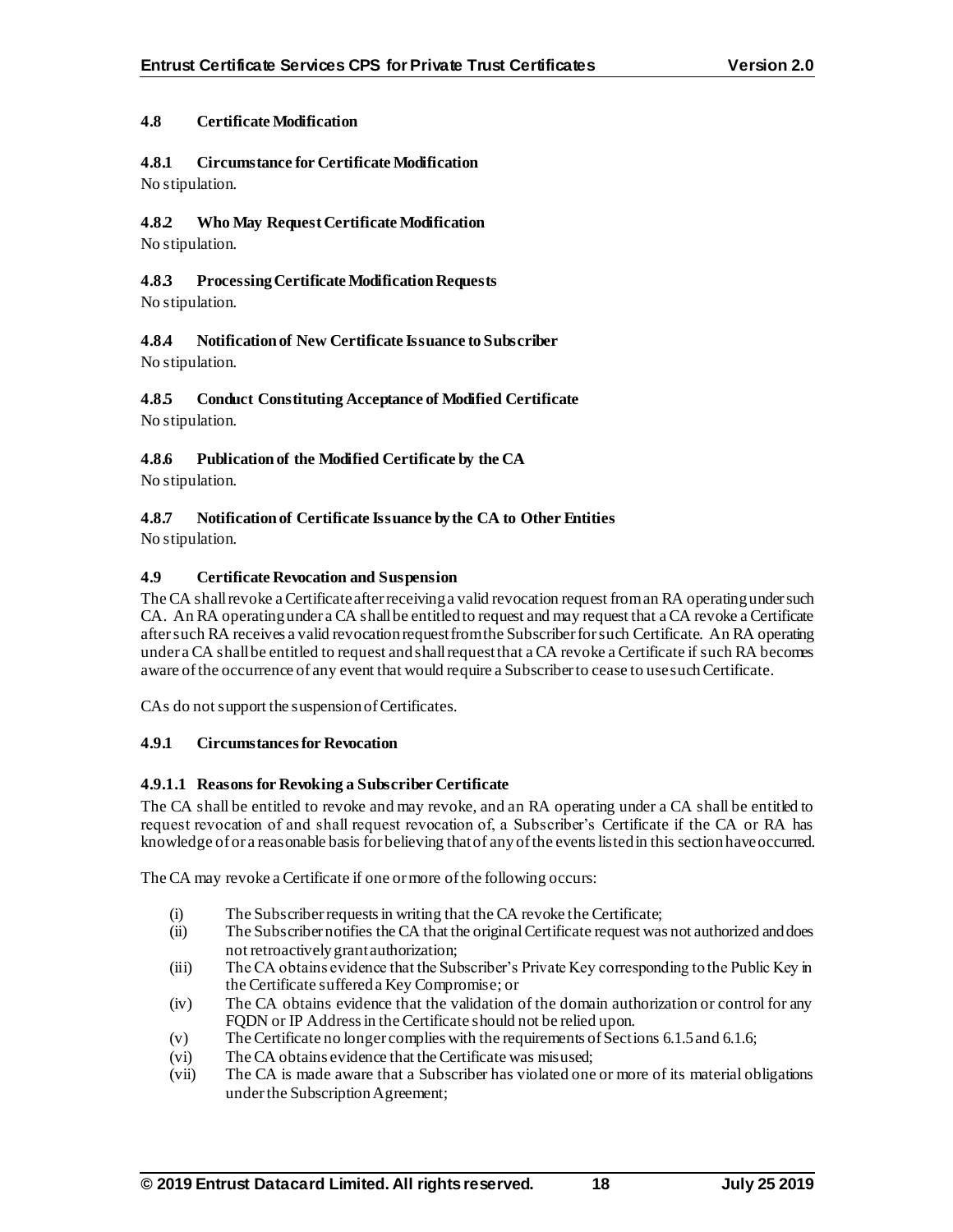- (viii) The CA is made aware of any circumstance indicating that use of a FQDNor IP Addressin the Certificate is no longer legally permitted (e.g. a court or arbitrator has revoked a Domain Name Registrant's right to use the Domain Name, a relevant licensing or services agreement between the Domain Name Registrant and the Applicant has terminated, or the Domain Name Registrant has failed to renew the Domain Name);
- (ix) The CA is made aware that a Certificate with a Wildcard Domain Name has been used to authenticate a fraudulently misleading subordinate FQDN;
- (x) The CA is made aware of a material change in the information contained in the Certificate;
- (xi) The CA is made aware that the Certificate was not issued in accordance with this CPS;
- (xii) The CA determines that any of the information appearing in the Certificate is inaccurate;
- (xiii) The CA's right to issue Certificates under this CPS expires or is revoked or terminated, unless the CA has made arrangements to continue maintaining the CRL/OCSP Repository;
- (xiv) Revocation is required by any other section in this CPS;
- (xv) The CA is made aware of a demonstrated or proven method that exposes the Subscriber's Private Key to compromise, methods have been developed that can easily calculate it based on the Public Key (such as a Debian weak key, se[e http://wiki.debian.org/SSLkeys](http://wiki.debian.org/SSLkeys)), or if there is clear evidence that the specific method used to generate the Private Key was flawed;
- (xvi) The technical content or format of the Certificate presents an unacceptable risk to ASVs or Relying Parties;
- (xvii) A Certificate is used to digitally sign hostile code, including spyware or other malicious software (malware); or
- (xviii) Any other reason that may be reasonably expected to affect the integrity, security, or trustworthiness of a Certificate or CA.

#### **4.9.1.2 Reasons for Revoking a Subordinate CA Certificate**

The Issuing CA may revoke a Subordinate CA Certificate within seven (7) days if one or more of the following occurs:

- (i) The Subordinate CA requests revocation in writing;
- (ii) The Subordinate CA notifies the Issuing CA that the original Certificate request was not authorized and does not retroactively grant authorization;
- (iii) The Issuing CA obtains evidence that the Subordinate CA's Private Key corresponding to the Public Key in the Certificate suffered a Key Compromise or no longer complies with the requirements of §6.1.5 and §6.1.6,
- (iv) The Issuing CA obtains evidence that the Certificate was misused;
- (v) The Issuing CA is made aware that the Certificate was not issued in accordance with or that Subordinate CA has not complied with thisCPS;
- (vi) The Issuing CA determines that any of the information appearing in the Certificate is inaccurate or misleading;
- (vii) The Issuing CA or Subordinate CA ceases operations for any reason and has not made arrangements for another CA to provide revocation support for the Certificate;
- (viii) The Issuing CA's or Subordinate CA's right to issue Certificates under the Baseline Requirements expires or is revoked or terminated, unless the Issuing CA has made arrangements to continue maintaining the CRL/OCSP Repository; or
- (ix) Revocation is required by the Issuing CA's CPS.

## **4.9.2 Who Can Request Revocation**

CAs, RAs and Subscribers may initiate revocation.

A Subscriber or another appropriately authorized party may request revocation of their Certificate at any time for any reason. If a Subscriber requests revocation of their Certificate, the Subscriber must be able to validate themselves as set forth in §3.4 to the RA that processed the Subscriber's Certificate Application. The CAs shall not be required to revoke and the RAs operating under the CAsshall not be required to request revocation of a Certificate until a Subscriber can properly validate themselves as set forth in §4.9.3. A CA shall be entitled to revoke and shall revoke, and an RA operating under a CA shall be entitled to request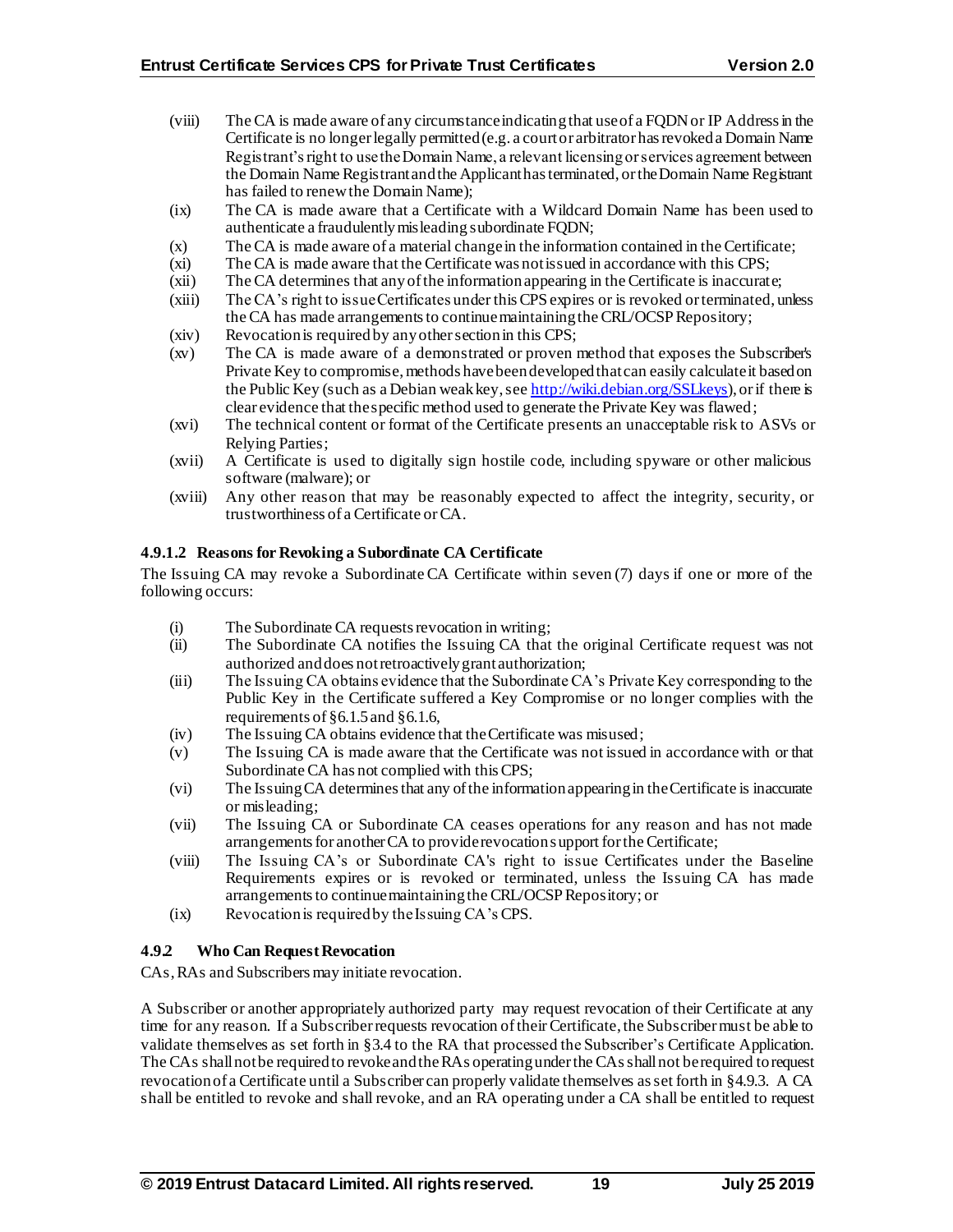revocation of and shall request revocation of, a Subscriber's Certificate at any time for any of the reasons set forth in §4.9.1.

Subscribers, Relying Parties, ASVs, Anti-Malware Organizations and other third parties may submit Certificate Problem Reports informing the CA of a reasonable cause to revoke the Certificate.

## **4.9.3 Procedure for Revocation Request**

A Subscriber shall request revocation of their Certificate if the Subscriber has a suspicion or knowledge of or a reasonable basis for believing that of any of the following events have occurred:

- (i) Compromise of the Subscriber's Private Key;
- (ii) Knowledge that the original Certificate request was not authorized and such authorization will not be retroactively granted;
- (iii) Change in the information contained in the Subscriber's Certificate;
- (iv) Change in circumstances that cause the information contained in Subscriber's Certificate to become inaccurate, incomplete, or misleading.

A Subscriber request for revocation of their Certificate may be verified by (i) Subscriber authentication credentials, or (ii) authorization of the Subscriber through a reliable method of communication.

If a Subscriber's Certificate is revoked for any reason, the Subscriber shall be notified by sending an email to the technical and security contacts listed in the Certificate Application. Revocation of a Certificate shall not affect any of the Subscriber's contractual obligations under this CPS, the Subscriber's Subscription Agreement, or any Relying Party Agreements.

Subscribers,Relying Parties, ASVs, Anti-Malware Organizations and other third parties may submit a CPR by notification through the contact information specified in §1.5.2.

# **4.9.4 Revocation Request Grace Period**

In the case of Private Key Compromise, or suspected Private Key Compromise, a Subscriber shall request revocation of the corresponding Certificate immediately upon detection of the Compromise or suspected Compromise. Revocation requests for other required reasons shall be made as soon as reasonably practicable.

## **4.9.5 Time within Which CA Must Process the Revocation Request**

No stipulation.

## **4.9.6 Revocation Checking Requirement for Relying Parties**

A Relying Party shall check whether the Certificatethat the Relying Party wishes to rely on has been revoked. A Relying Party shall check the Certificate Revocation Lists maintained in the appropriate Repository or perform an on-line revocation status check using OCSP to determine whether the Certificate that the Relying Party wishes to rely on has been revoked. In no event shall the Entrust Datacard Group be liable for any damages whatsoever due to (i) the failure of a Relying Party to check for revocation or expiration of a Certificate, or (ii) any reliance by a Relying Party on a Certificate that has been revoked or that has expired.

## **4.9.7 CRL Issuance Frequency**

The CAs shall issue CRI s as follows:

- (i) CRLs for Certificates issued to Subordinate CAs shall be issued at least once every twelve months or with 24 hours after revoking a Subordinate CA Certificate. The next CRL update shall not be more than twelve months from the last update.
- (ii) CRLs for Private SSLCertificates Mobile Device Certificates shall be issued at least once every seven days. The next CRL update is 7 days from the last update.

## **4.9.8 Maximum Latency for CRLs**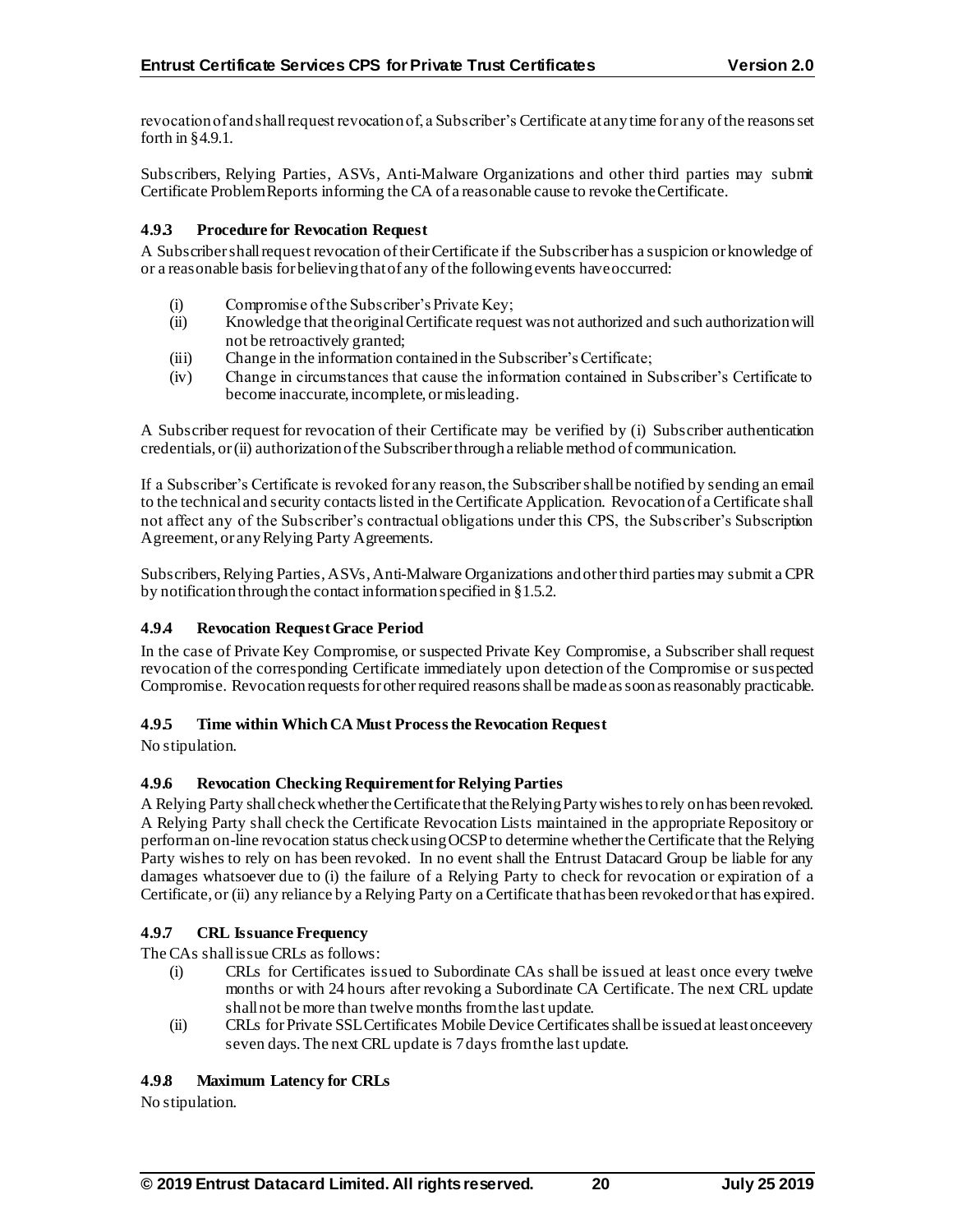# **4.9.9 On-line Revocation/Status Checking Availability**

On-line revocation/status checking of Certificates is available on a continuous basis by CRL or On-line Certificate Status Protocol (OCSP).

OCSP responses are signed by an OCSP responder whose Certificate is signed by the CA that issued the Certificate whose revocation status is being checked. The OCSP signing Certificate contains an extension of type id-pkix-ocsp-nocheck, as defined by RFC6960.

## **4.9.10 On-line Revocation Checking Requirements**

The CAs support an OCSP capability using the GET and POST methods for Certificates issued in accordance with this CPS.

The CAs shall sign and make available OCSP as follows:

- (i) OCSP responses for Certificates issued to Subordinate CAs shall be issued at least once every twelve months or within 24 hours after revoking a Subordinate CA Certificate.
- (ii) OCSP responses for Private SSL Certificates and Mobile Device Certificates issued to end entities shall be issued at least once every four days. OCSP responses will have a maximum expiration time of ten days.

The on-line locations of the CRL and the OCSP response are included in the Certificate to support software applications that perform automatic Certificate status checking.

## **4.9.11 Other Forms of revocation Advertisements Available**

No stipulation.

## **4.9.12 Special Requirements Re Key Compromise**

If a Subscriber suspects or knows that the Private Key corresponding to the Public Key contained in the Subscriber's Certificate has been Compromised, the Subscriber shall immediately notify the RA that processed the Subscriber's Certificate Application, using the procedures set forth in §3.4, of such suspected or actual Compromise. The Subscriber shall immediately stop using such Certificateand shall remove such Certificate from any devices and/or software in which such Certificate has been installed. The Subscriber shall be responsible for investigating the circumstances of such Compromise or suspected Compromise and for notifying any Relying Parties that may have been affected by such Compromise or suspected Compromise.

## **4.9.13 Circumstances for Suspension**

The Repository will not include entries that indicate that a Certificate has been suspended.

## **4.9.14 Who Can Request Suspension**

Not applicable.

## **4.9.15 Procedure for Suspension Request**

Not applicable.

## **4.9.16 Limits on Suspension Period**

Not applicable.

## **4.10 Certificate Status Services**

## **4.10.1 Operational Characteristics**

#### Private SSL Certificates

Revocation entries on a CRL or OCSP response are not removed until after the expiry date of the revoked Certificate.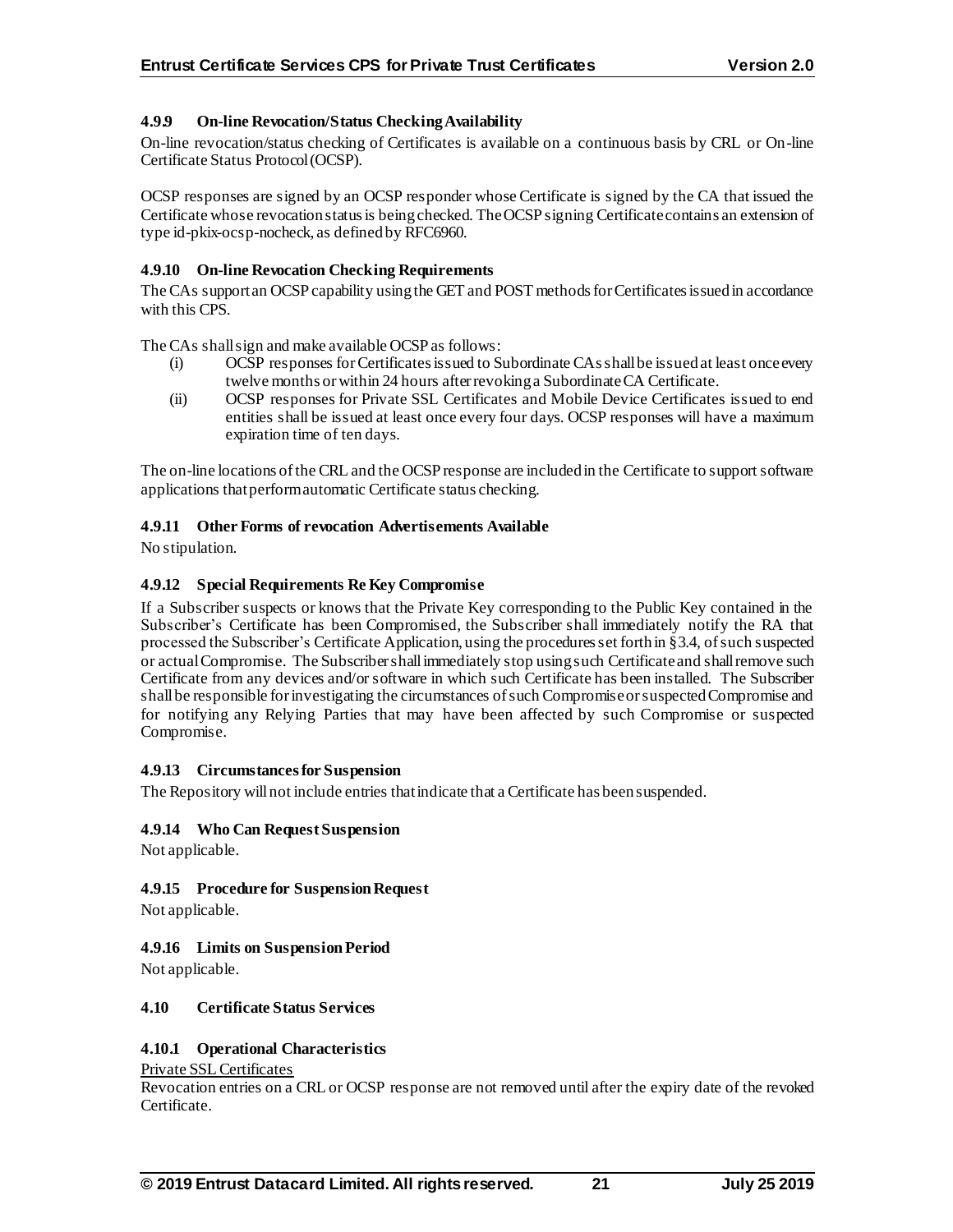## **4.10.2 Service Availability**

The CA operates and maintains its CRL and OCSP capability with resources sufficient to provide a response time of ten seconds or less under normal operating conditions.

The CA maintains an online 24x7 Repository that application software can use to automatically check the current status of all unexpired Certificates issued by the CA.

## **4.10.3 Optional Features**

No stipulation.

#### **4.11 End of Subscription**

No stipulation.

#### **4.12 Key Escrow and Recovery**

## **4.12.1 Key Escrow and Recovery Policy Practices**

No stipulation.

# **4.12.2 Session Key Encapsulation and Recovery Policy and Practices**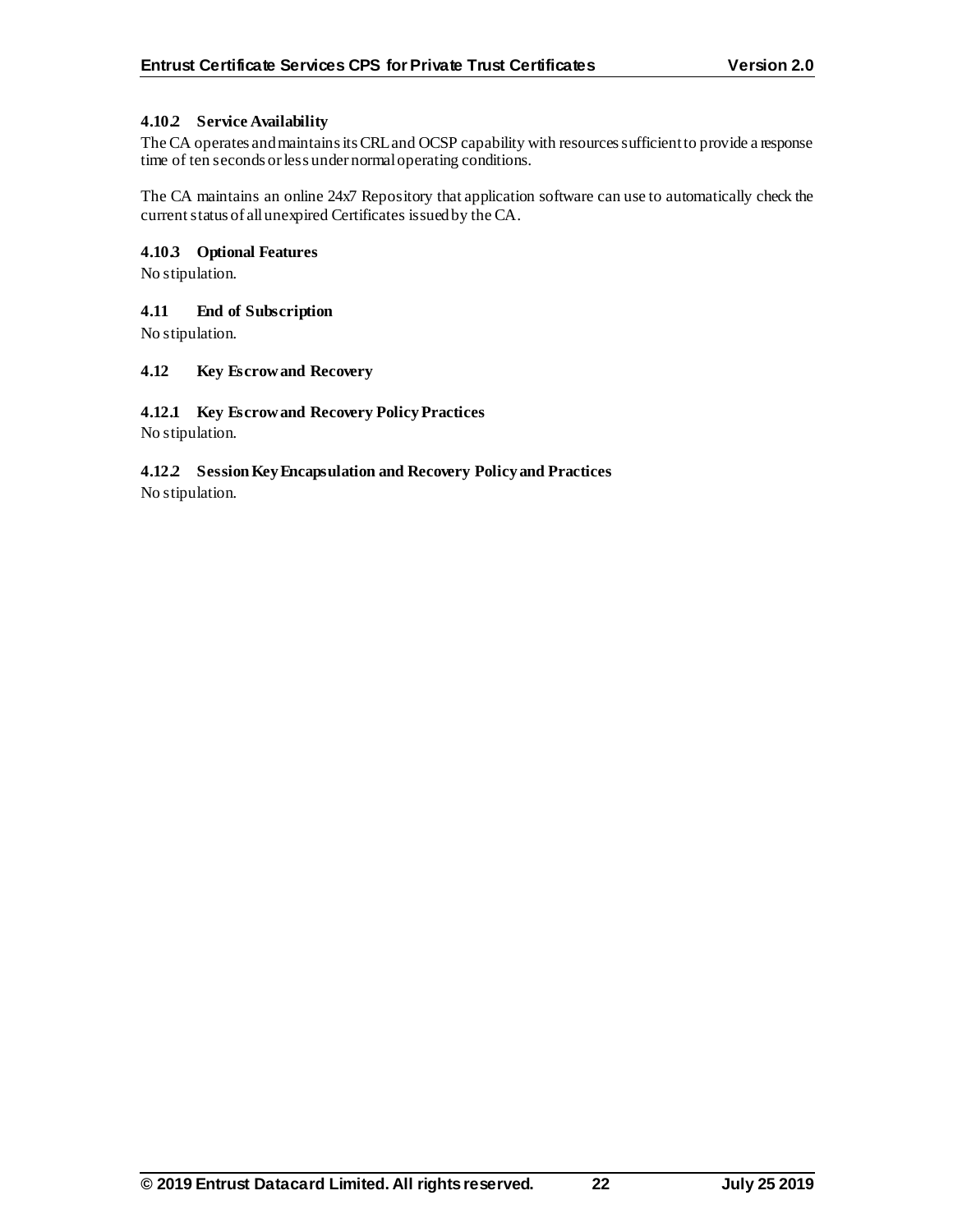## **5. Facility, Management, and Operational Controls**

#### **5.1 Physical Security Controls**

#### **5.1.1 Site Location and Construction**

The computing facilities that host the CA services are located in Ottawa, Canada. The CA equipment is located in a security zone that is physically separated from Entrust Datacard's other systems to restrict access to personnel in Trusted Roles.The security zone is constructed slab-to-slab with drywall and wire mesh. The security zone is protected by electronic control access systems, alarmed doors and is monitored via a  $24x7$ recorded security camera and motion detector system.

## **5.1.2 Physical Access**

The room containing the CA software is designated a two (2) person zone, and controls are used to prevent a person from being in the room alone. Alarm systems are used to notify security personnel of any violation of the rules for access to a CA.

#### **5.1.3 Power and Air Conditioning**

The Security zone is equipped with:

- Filtered, conditioned, power connected to an appropriately sized UPS and generator;
- Heating, ventilation, and air conditioning appropriate for a commercial data processing facility; and
- Emergency lighting.

The environmental controls conform to local standards and are appropriately secured to prevent unauthorized access and/or tampering with the equipment. Temperature control alarms and alerts are activated upon detection of threatening temperature conditions.

#### **5.1.4 Water Exposures**

No liquid, gas, exhaust, etc. pipes traverse the controlled space other than those directly required for the area's HVAC system and for the pre-action fire suppression system. Water pipes for the pre-action fire suppression system are only filled on the activation of multiple fire alarms.

#### **5.1.5 Fire Prevention and Protection**

The CA facility is fully wired for fire detection, alarm and suppression. Routine, frequent inspections of all systems are made to assure adequate operation.

#### **5.1.6 Media Storage**

All media is stored away from sources of heat and from obvious sources of water or other obvious hazards. Electromagnetic media (e.g. tapes) are stored away from obvious sources of strong magnetic fields. Archived material is stored in a room separate from the CA equipment until it is transferred to the archive storage facility.

#### **5.1.7 Waste Disposal**

Waste is removed or destroyed in accordance with industry best practice. Media used to store sensitive data is destroyed, such that the information is unrecoverable, prior to disposal.

## **5.1.8 Off-site Backup**

As stipulated in §5.5.

#### **5.2 Procedural Controls**

#### **5.2.1 Trusted Roles**

The CAs have a number of trusted roles for sensitive operations of the CA software.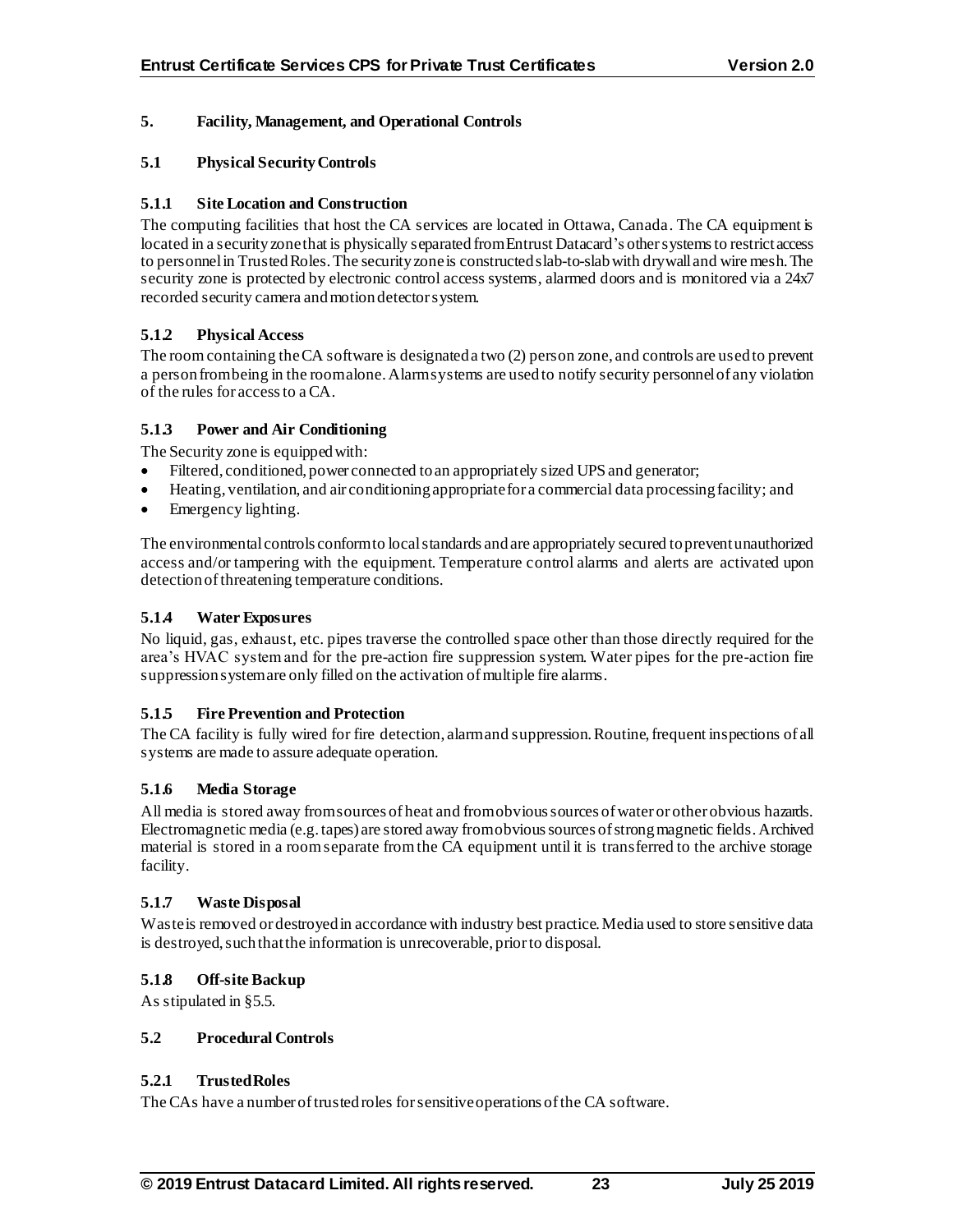## **5.2.2 Number of Persons Required per Task**

CA operations related to changing CA policy settings require more than one person with a trusted role to perform the operation.

The CA Private Keys are backed up and recovered only by personnel in trusted roles using dual control in a physically secured environment.

## **5.2.3 Identification and Authentication for Each Role**

Personnel in trusted roles must undergo background investigations and must be trained fortheir specific role.

## **5.2.4 Roles Requiring Separation of Duties**

No stipulation.

## **5.3 Personnel Controls**

Operational personnel for a CA will not be assigned other responsibilities that conflict with their operational responsibilities for the CA. The privileges assigned to operational personnel for a CA will be limited to the minimum required to carry out their assigned duties.

#### **5.3.1 Qualifications, Experience and Clearance Requirements**

Prior to the engagement of any person in the Certificate management process, the CA or RA shall verify the identity and trustworthiness of such person.

## **5.3.2 Background Check Procedures**

No stipulation.

## **5.3.3 Training Requirements**

CAs or RAs must provide a trusted role of Validation Specialist to perform information verification duties with skills-training that covers basic PKI knowledge, authentication and vetting policies and procedures (including this CPS), common threats to the information verification process (including phishing and other social engineering tactics), and the Baseline Requirements.

Validation Specialists receive skills-training prior to commencing their job role and are required them to pass an examination on the applicable information verification requirements.

CAs maintain records of such training and ensures that personnel entrusted with Validation Specialist duties maintain an appropriate skill level.

## **5.3.4 Retraining Frequency and Requirements**

CAs and RAs provide refresher training and informational updates sufficient to ensure that all personnel in trusted roles retain the requisite degree of expertise.

## **5.3.5 Job Rotation Frequency and Sequence**

No stipulation.

## **5.3.6 Sanctions for Unauthorized Actions**

No stipulation.

## **5.3.7 Independent Contractor Requirements**

Third Party RAs personnel involved in the issuance of a Certificate shall meet the training and skills requirements of §5.3.3and the document retention and event logging requirements of §5.4.1.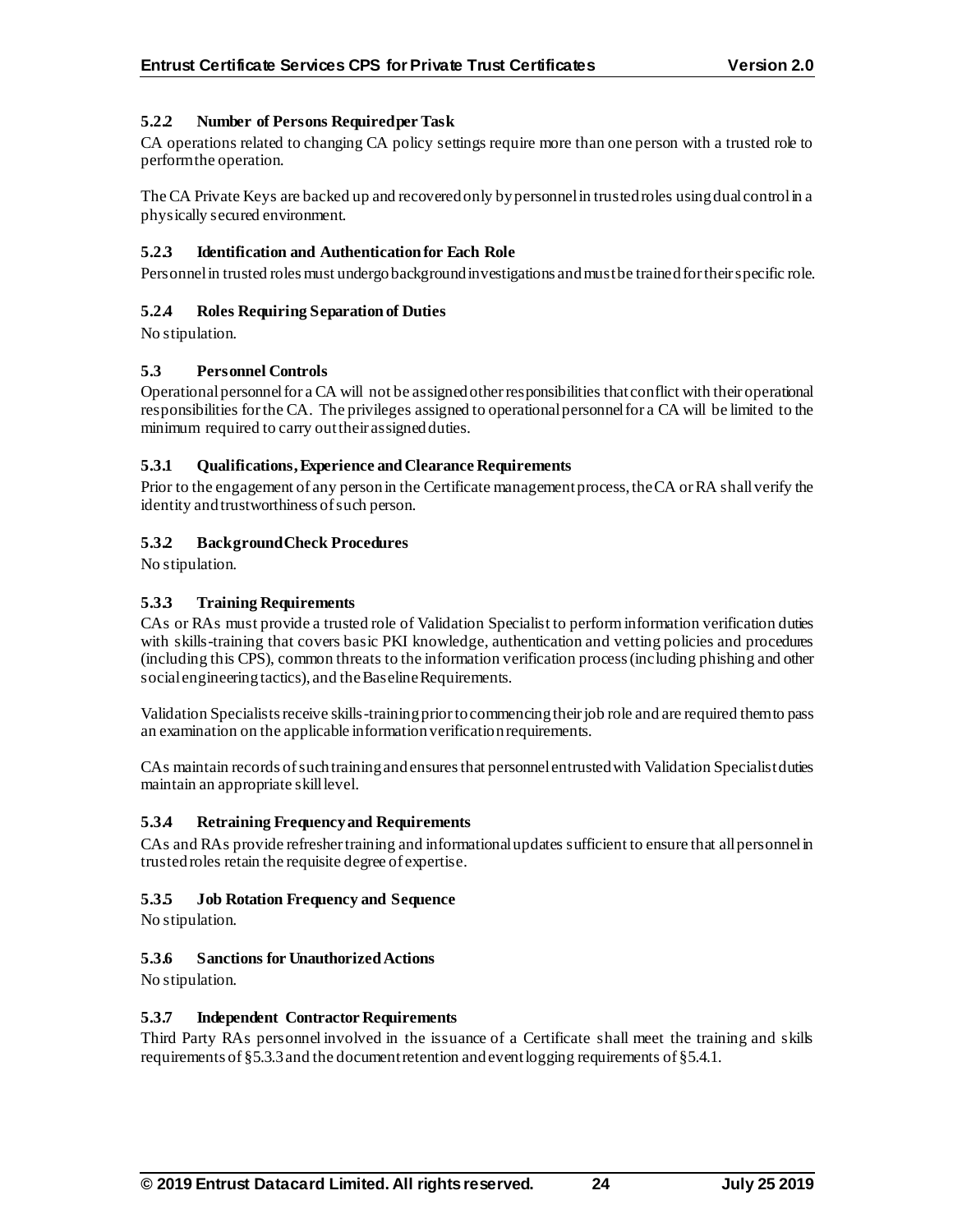## **5.3.8 Documentation Supplied to Personnel**

No stipulation.

## **5.4 Audit Logging Procedures**

Significant security events in the CAs are automatically time-stamped and recorded as audit logs in audit trail files. The audit trail files are processed (reviewed for policy violations or other significant events) on a regular basis. Audit trail files are archived periodically. All files including the latest audit trail file are moved to backup media and stored in a secure archive facility.

The time for the CAs computer systems is synchronized with the service provided by the National Research Council Canada.

## **5.4.1 Types of Events Recorded**

The CAs and all RAs operating under a CA record in detail every action taken to process a Certificaterequest and to issue a Certificate, including all information generated or received in connection with a Certificate request, and every action taken to process the Request, including time, date, and personnel involved in the action.

The foregoing record requirements include, but are not limited to, an obligation to record the following events:

- (i) CA key lifecycle management events, including:
	- a. Key generation, backup, storage, recovery, archival, and destruction; and
	- b. Cryptographic device lifecycle management events.
- (ii) CA and Certificate lifecycle management events, including:
	- c. Certificate requests, renewal and re-key requests, and revocation;
	- d. All verification activities required by this CPS;
	- e. Date, time, phone number used, persons spoken to, and end results of verification telephone calls;
	- f. Acceptance and rejection of Certificate requests;
	- g. Issuance of Certificates; and
	- h. Generation of Certificate Revocation Lists (CRLs) and OCSP messages.
- (iii) Security events, including:
	- i. Successful and unsuccessful PKI system access attempts;
	- j. PKI and security system actions performed;
	- k. Security profile changes;
	- l. System crashes, hardware failures, and other anomalies;
	- m. Firewall and router activities; and
	- n. Entries to and exits from the CA facility.
- (iv) Log entries include the following elements:
	- o. Date and time of entry;
	- p. Identity of the personmaking the journal entry; and
	- q. Description of entry.

## **5.4.2 Frequency of Processing Log**

No stipulation

## **5.4.3 Retention Period for Audit Log**

The CA retains any audit logs generated for at least seven years. The audit logs will be made available to the Qualified Auditor upon request.

## **5.4.4 Protection of Audit Log**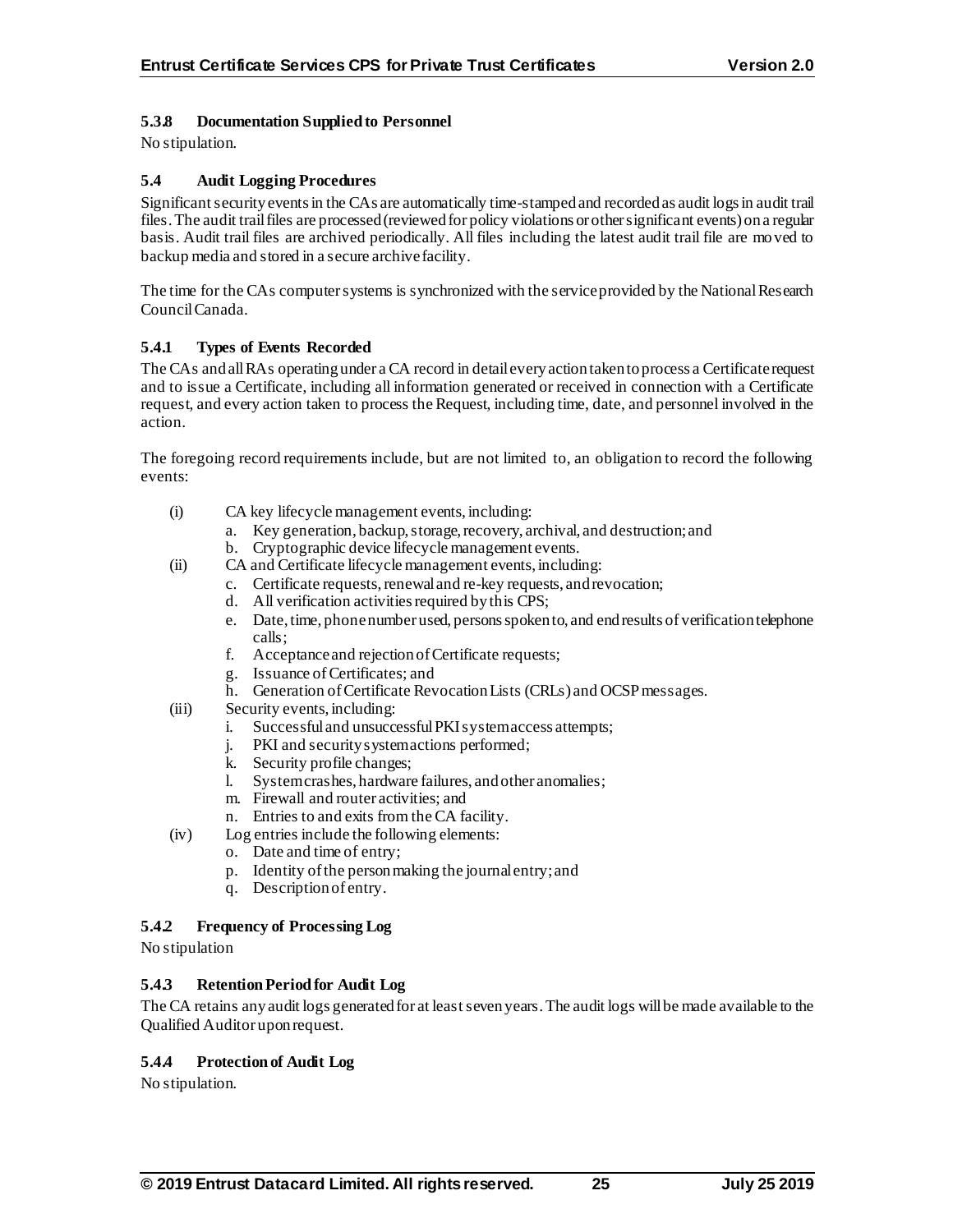# **5.4.5 Audit Log Backup Procedures**

No stipulation.

## **5.4.6 Audit Collection System**

No stipulation.

## **5.4.7 Notification to Event-causing Subject**

No stipulation.

#### **5.4.8 Vulnerability Assessments**

CAs annually perform a risk assessment that:

- (i) Identifies foreseeable internal and external threats that could result in unauthorized access, disclosure, misuse, alteration, or destruction of any Certificate data or Certificate management processes;
- (ii) Assesses the likelihood and potential damage of these threats, taking into consideration the sensitivity of the Certificate data and Certificate management processes; and
- (iii) Assesses the sufficiency of the policies, procedures, information systems, technology, and other arrangements that the CA has in place to counter such threats.

Based on the risk assessment, a security plan is developed, implemented, and maintained consisting of security procedures, measures, and products designed to achieve the objectives set forth above and to manage and control the risks identified during the risk assessment. The security plan includes administrative, organizational, technical, and physical safeguards appropriate to the sensitivity of the Certificate data and Certificate management processes. The security plan also takes into account then-available technology and the cost of implementing the specific measures, and implements a reasonable level of security appropriate to the harm that might result from a breach of security and the nature of the data to be protected.

## **5.5 Records Archival**

## **5.5.1 Types of Records Archived**

The audit trail files, databases and revocation information for the CAs are archived.

## **5.5.2 Retention Period of for Archive**

The CA will retain all documentation relating to Certificate requests and the verification thereof, and all Certificates and revocation thereof, for at least seven years after any Certificate based on that documentation ceases to be valid.

## **5.5.3 Protection of Archive**

The databases for CAs are encrypted and protected by CA master keys. The archive media is protected through storage in a restricted-access facility to which only Entrust Datacard-authorized personnel have access. Archive files are backed up as they are created. Originals are stored on-site and housed with a CA system. Backup files are stored at a secure and separate geographic location.

## **5.5.4 Archive Backup Procedures**

No stipulation.

## **5.5.5 Requirements for Time-stamping of Records**

No stipulation.

## **5.5.6 Archive Collection System**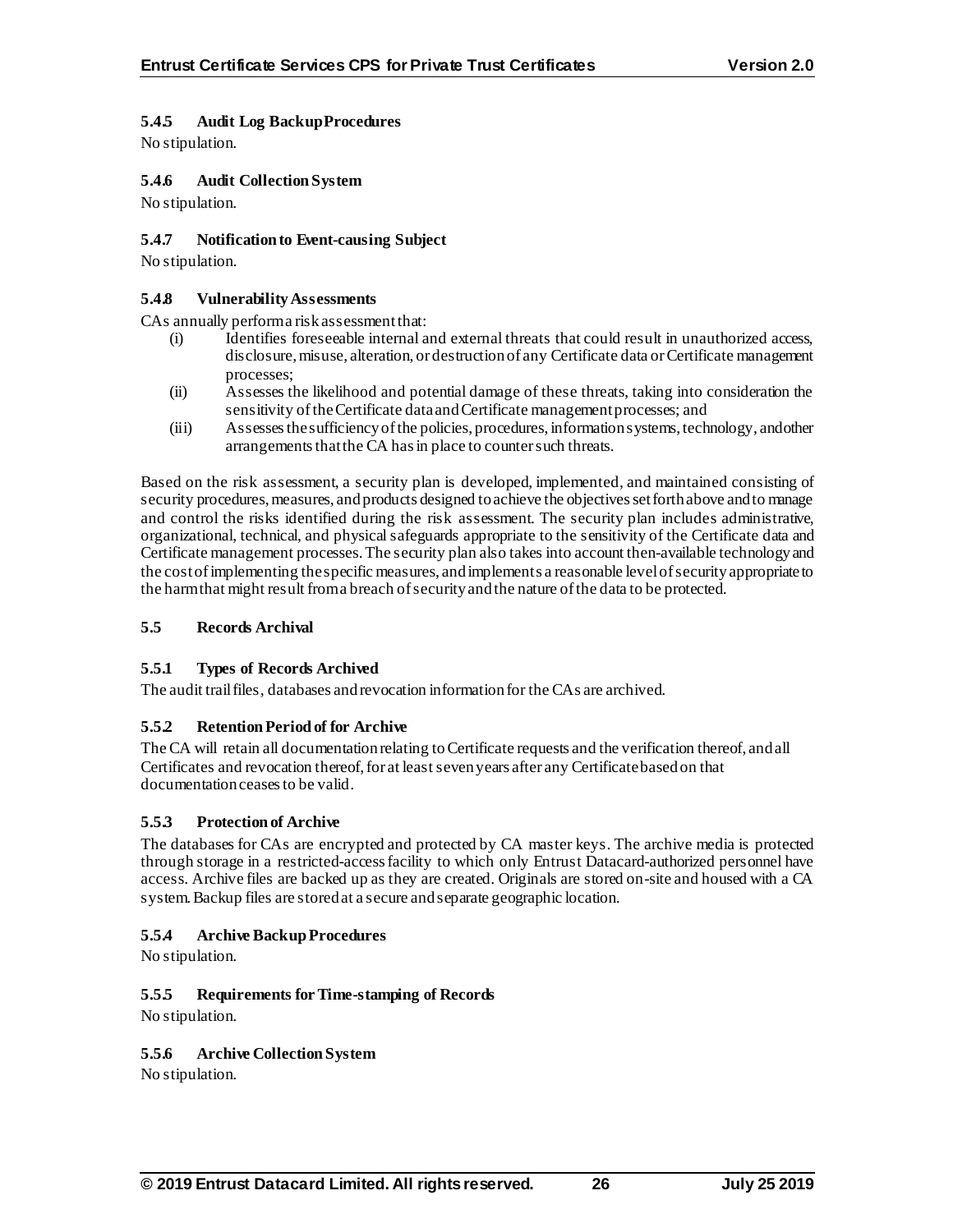# **5.5.7 Procedures to Obtain and Verify Archive Information**

No stipulation.

## **5.6 Key Changeover**

CAs' key pairs will be retired from service at the end of their respective lifetimes as defined in §6.3. New CA key pairs will be created as required to support the continuation of CA Services. Each CA will continue to publish CRLs signed with the original key pair until all Certificates issued using that original key pair have expired. The CA key changeover process will be performed such that it causes minimal disruption to Subscribers and Relying Parties.

#### **5.7 Compromise and Disaster Recovery**

#### **5.7.1 Incident and Compromise Handling Procedures**

CAs have a disaster recovery plan to provide for timely recovery of services in the event of a system outage. The disaster recovery plan addresses the following:

- (i) the conditions for activating the plans;
- (ii) resumption procedures;
- (iii) a maintenance schedule for the plan;
- (iv) awareness and education requirements;
- (v) the responsibilities of the individuals;
- (vi) recovery point objective (RPO) of fifteen minutes;
- (vii) recovery time objective (RTO) of 24 hours for essential CA operations which include Certificate revocation, and issuance of Certificate revocation status; and
- (viii) testing of recovery plans.

In order to mitigate the event of a disaster, the CAs have implemented the following:

- (ix) secure on-site and off-site storage of backup HSMs containing copies of all CA Private Keys
- (x) secure on-site and off-site storage of all requisite activation materials
- (xi) regular synchronization of critical data to the disaster recovery site
- (xii) regular incremental and daily backups of critical data within the primary site
- (xiii) weekly backup of critical data to a secure off-site storage facility
- (xiv) secure off-site storage of disaster recovery plan and disaster recovery procedures
- (xv) environmental controls as described in §5.1
- (xvi) high availability architecture for critical systems

Entrust Datacard has implemented a secure disaster recovery facility that is greater than 250 km from the primary secure CA facilities.

Entrust Datacard requires rigorous security controls to maintain the integrity of the CAs. The Compromise of the Private Key used by a CA is viewed by Entrust Datacard as being very unlikely; however, Entrust Datacard has policies and procedures that will be employed in the event of such a Compromise. At a minimum, all Subscribers and ASVs shall be informed as soon as practicable of such a Compromise and information shall be posted in the Repository.

## **5.7.2 Computing Resources, Software and/or Data are Corrupted**

No stipulation.

## **5.7.3 Entity Private Key Compromise Procedures**

No stipulation.

## **5.7.4 Business Continuity Capabilities after a Disaster**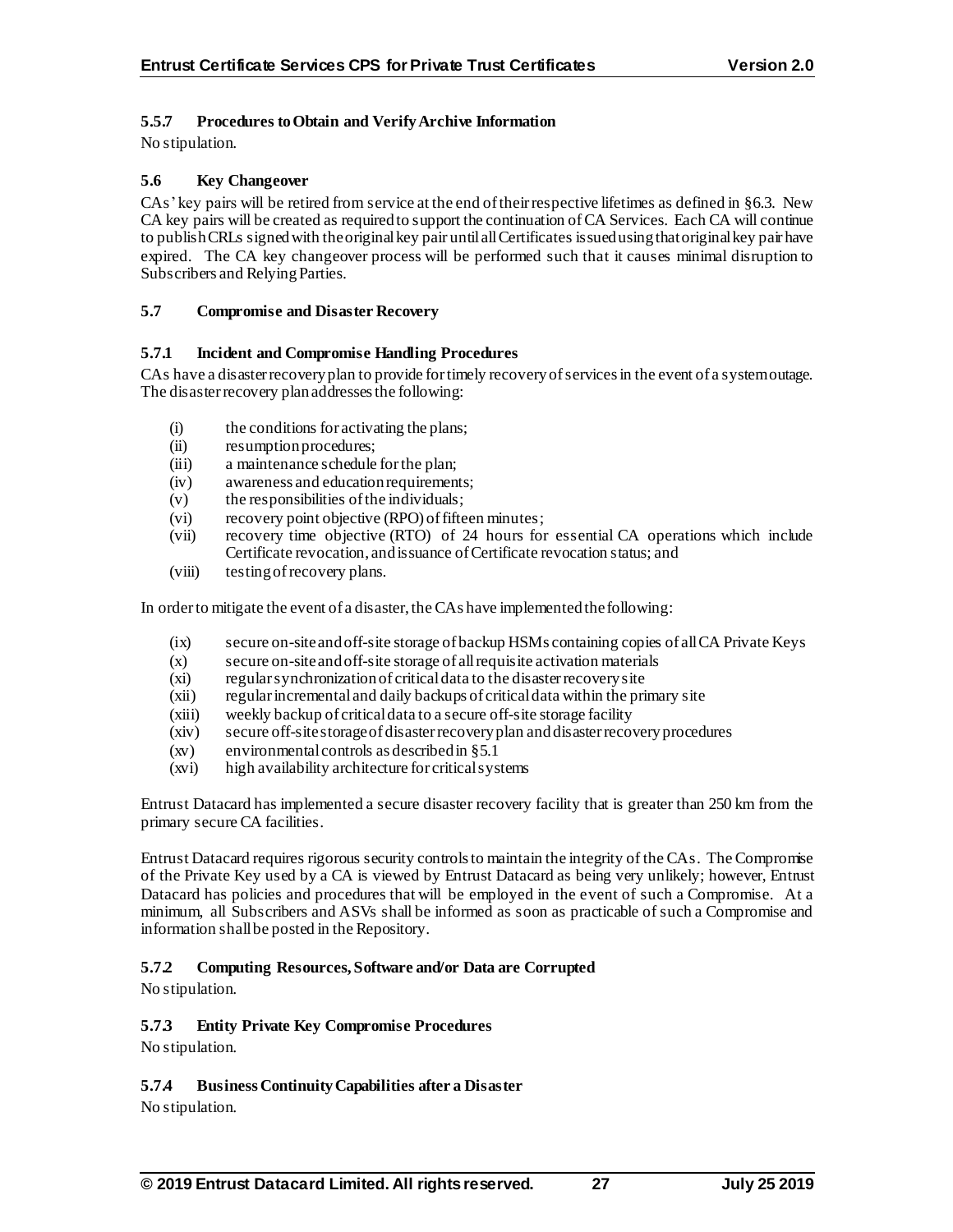# **5.8 CA or RA Termination**

In the event that a CA ceases operation, all Certificates issued by such CA shall be revoked and the CRL lifetime will be set to a period that meets any Entrust Datacard obligations.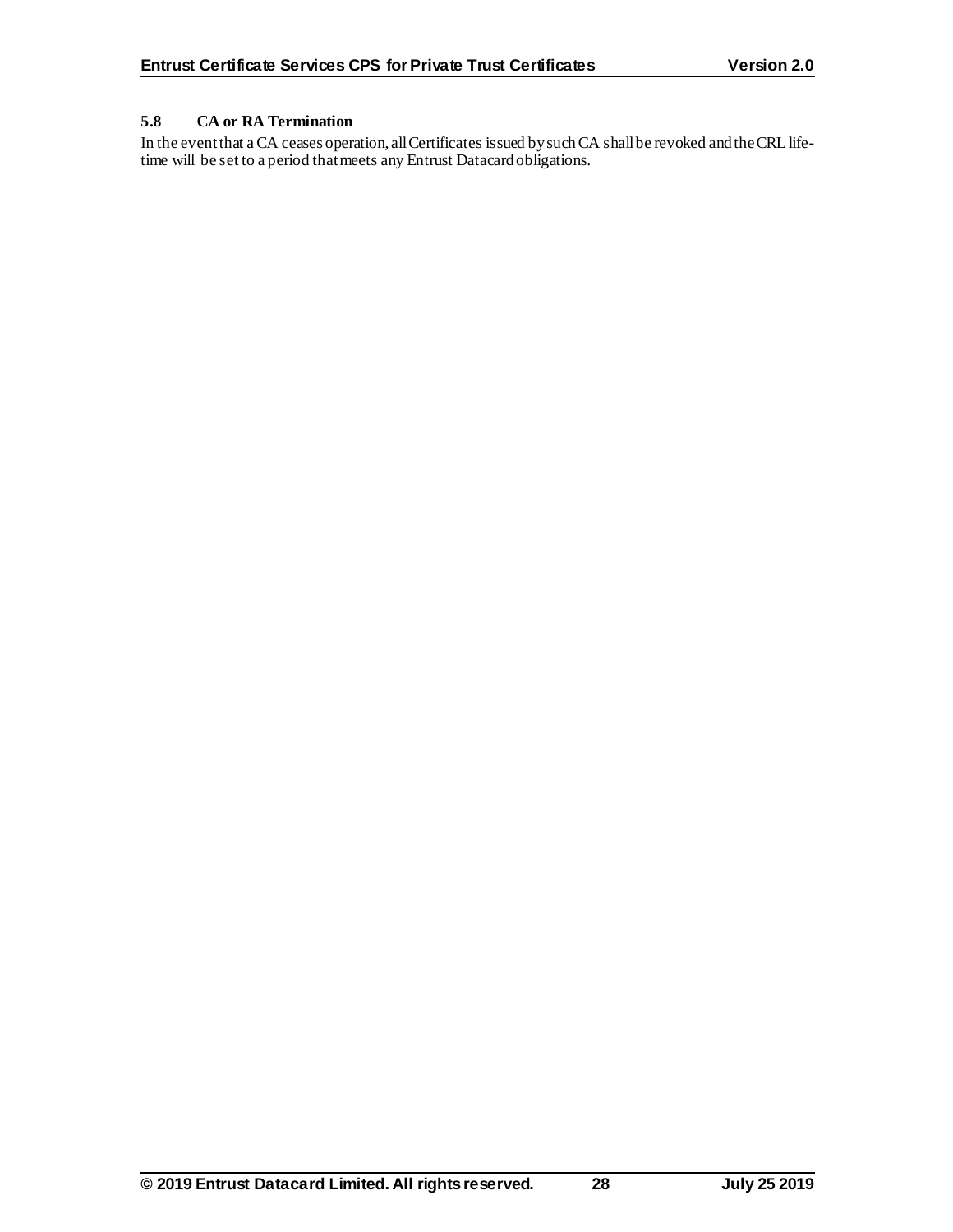## **6. Technical Security Controls**

#### **6.1 Key Pair Generation and Installation**

#### **6.1.1 Key Pair Generation**

#### **6.1.1.1 CA Key Pair Generation**

The CAs will perform the following when generating a Key Pair for a CA:

- (i) Prepare and follow a key generation script;
- (ii) Have a qualified auditor witness the key generation process;
- (iii) Have a qualified auditor issue a report opining that the CA followed its key generation ceremony during its key generation process and the controls to ensure the integrity and confidentiality of the Key Pair;
- (iv) Generate the Key Pairin a physically secured environment;
- (v) Generate the Key Pair using personnel in trusted roles under the principles of multiple person control and split knowledge;
- (vi) Generate the Key Pair within cryptographic modules meeting the applicable requirements of §6.2.11;
- (vii) Log its key generation activities; and
- (viii) Maintain effective controls to provide reasonable assurance that the private key was generated and protected in conformance with the procedures described in this CPS and (if applicable) its key generation script.

#### CA Administrators

Keys Pairs for CA administrators must be generated and protected on a cryptographic module that meets or exceeds the requirements as defined in §6.2.11. The cryptographic modules are prepared using the software provided by the module vendor. The cryptographic modules are personalized for the administrator by giving the card an identity and a password known by the administrator. The Key Pair is generated by creating the administrator as a user in the CA and performing an enrollment process which is authenticated with the administrator's module password.

## **6.1.1.2 RA Key Pair Generation**

No stipulation.

## **6.1.1.3 Subscriber Key Pair Generation**

The Applicant or Subscriber is required to generate a new, secure, and cryptographically sound Key Pair to be used in association with the Subscriber's Certificate or Applicant's Certificate Application.

The CAs will reject a Certificate request if it is known to have a weak private key (i.e., Debian weak key).

CA Key Pairs must be generated on a cryptographic module that meets or exceeds the requirements as defined in §6.2.11.

## **6.1.2 Private Key Delivery to Subscriber**

CAs do not generate, archive or deliverthe Key Pair on behalf of the Subscriber.

## **6.1.3 Public Key Delivery to Certificate Issuer**

The Public Key to be included in a Certificate is delivered to the CA in a signed Certificate Signing Request (CSR) as part of the Certificate Application process. The signature on the CSR will be verified by the CA prior to issuing the Certificate.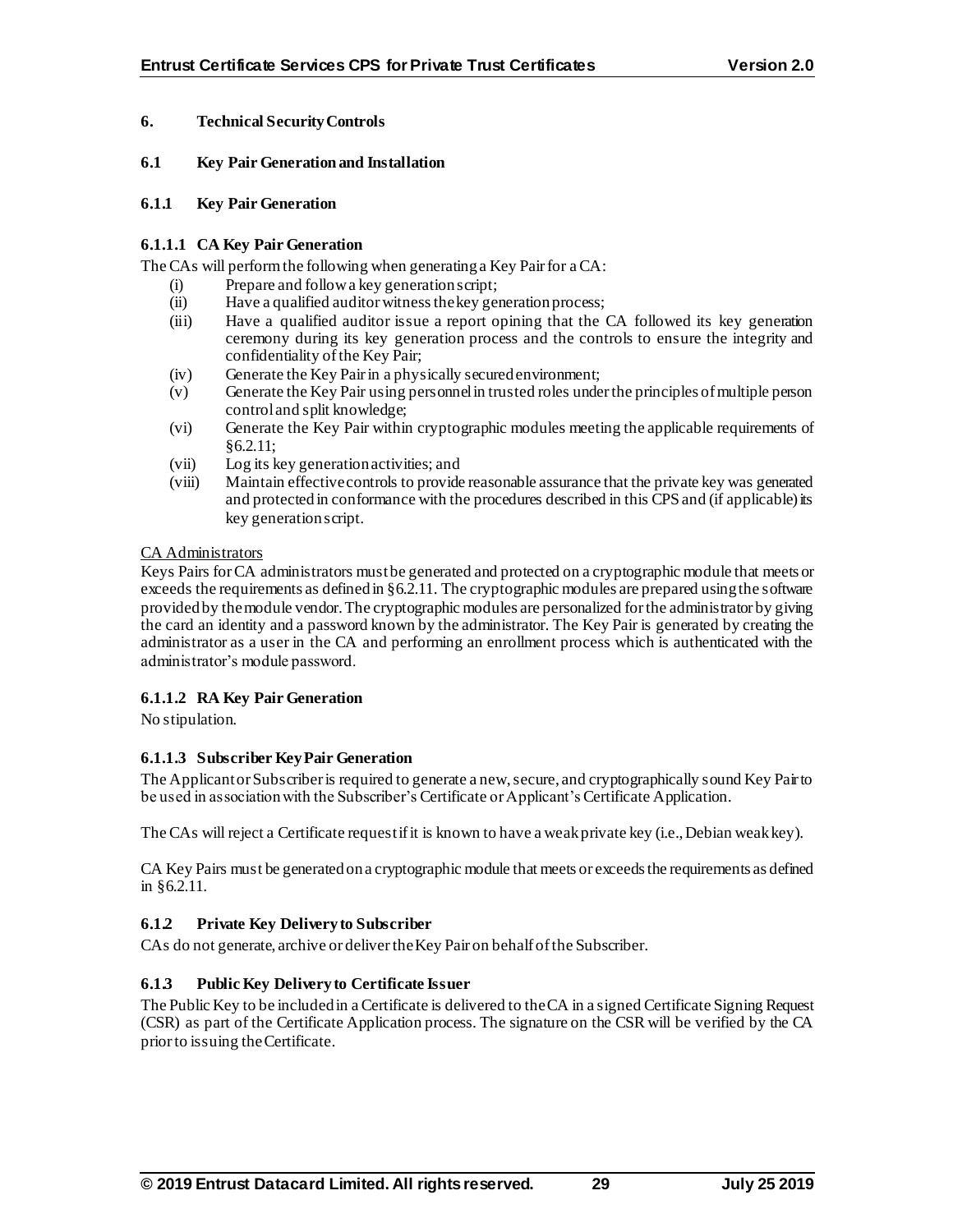# **6.1.4 CA Public Key Delivery to Relying Parties**

The Certification Authority Certificate(s) containing the Root CAs Public Key are made available to Subscribers with the Certificate or may be obtained from the Entrust Datacard support team. The Subordinate CA Certificate is provided to the Subscriber with the Certificate.

The Subordinate CA Certificate for the CA is provided to the Relying Parties by the Subscriber.

## **6.1.5 Key Sizes**

For CA, Private SSL Certificates and Mobile Device Certificates, the key sizes supported are:

- (i) RSA 2048-bit, 3072 bit and 4096-bit
- (ii) Elliptic curve cryptography (ECC) NIST P-384

## **6.1.6 Public Key Parameters Generation and Quality Checking**

For RSA public keys, CAsshall confirm that the value of the public exponent is an odd number equal to 3 or more. Additionally, the public exponent will be in the range between  $2^{16}+1$  and  $2^{256}$ -1. The modulus will also have the following characteristics: an odd number, not the power of a prime, and have no factors smaller than 752.

For ECC public keys, CAs shall confirm the validity of all keys using either the ECC Full Public Key Validation Routine or the ECC Partial Public Key Validation Routine.

## **6.1.7 Key Usage Purposes**

Root CA Private Keys must not be used to sign Certificates except in the following cases:

- (i) Self-signed Certificates to represent the Root CA itself;
- (ii) Certificates for Subordinate CAs and Cross Certificates;
- (iii) Certificates for infrastructure purposes (e.g. administrative role certificates, internal CA operational device certificates, and OCSP Response verification Certificates); and
- (iv) Certificates issued solely for the purpose of testing products with Certificates issued by a Root CA.

## **6.2 Private Key Protection and Cryptographic Module Engineering Controls**

The CAs have implemented physical and logical safeguards to prevent unauthorized Certificate issuance. Protection of the CA Private Key outside the validated system consist of physical security, encryption, or a combination of both, implemented in a manner that prevents disclosure of the CA Private Key. The CA encrypts its Private Key with an algorithm and key-length that are capable of withstanding cryptanalytic attacks for the residual life of the encrypted key.

## **6.2.1 Cryptographic Module Standards and Controls**

CA Private Keys must be stored and protected on cryptographic modules that meet or exceed the requirements as defined in §6.2.11. Private Keys on cryptographic modules are held in secure facilities under two-person control. RA Private Keys must be stored and protected on cryptographic modules that meet or exceed the requirements defined in §6.2.11.

## **6.2.2 Private Key (N out of M) Multi-person Control**

A minimum of two-person control shall be established on any CA Private Key for all purposes including activation and backup, and may be implemented as a combination of technical and procedural controls. Persons involved in management and use of the CA Private Keys shall be designated as authorized by the CA for this purpose. The names of the parties used for two-person control shall be maintained on a controlled list.

## **6.2.3 Private Key Escrow**

Entrust Datacard does not escrow the CAs' Private Keys.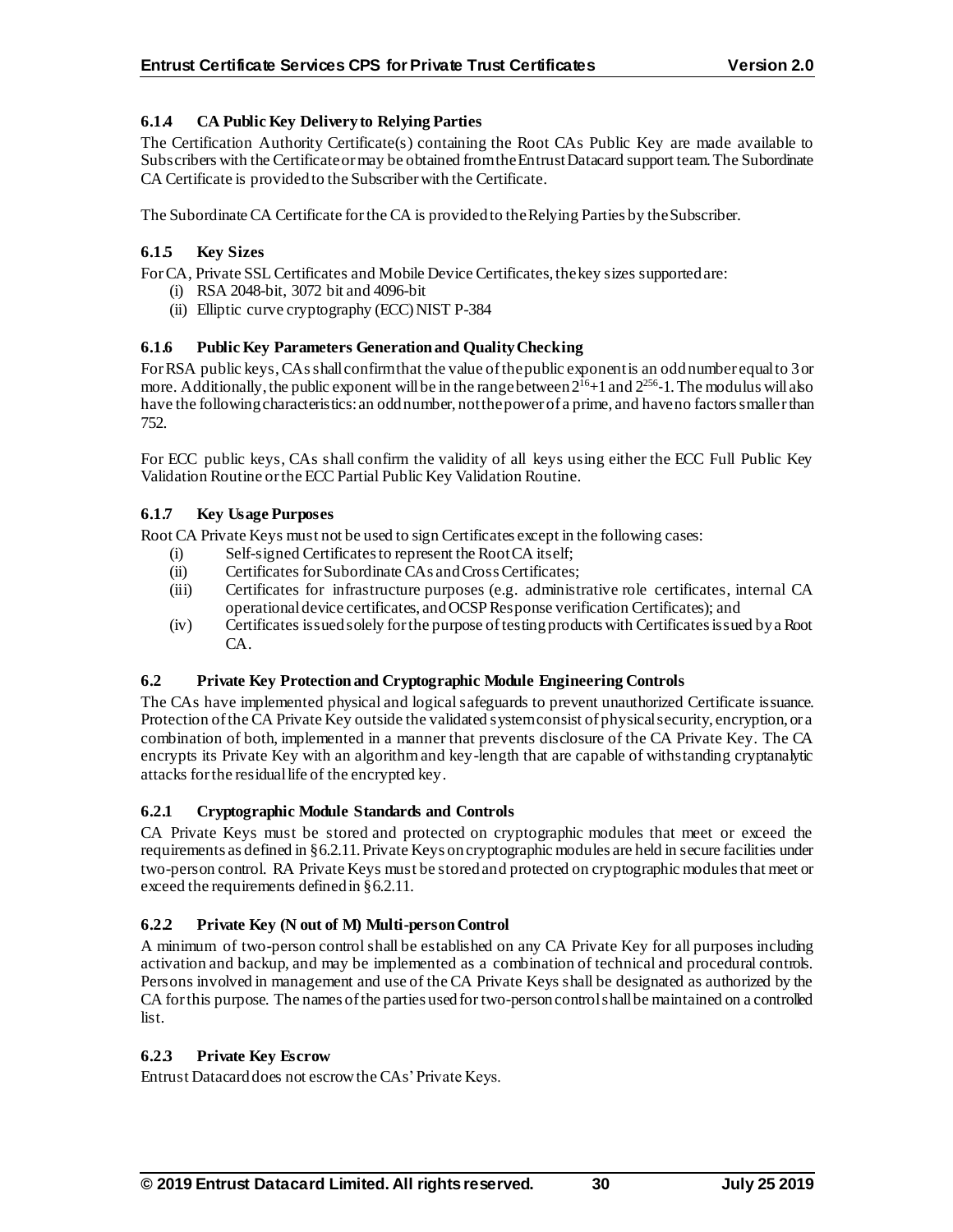## **6.2.4 Private Key Backup**

## CA Private Keys

CA Private Keys shall be backed up under the two-person control used to create the original version of the Private Keys. All copies of the CA Private Key shall be securely protected.

#### Subscriber Private Keys

Subscribers are responsible for protecting the Private Key associated with the Public Key in the Subscriber's Certificate.

## **6.2.5 Private Key Archival**

## CA Private Keys

Upon retirement of a CA, the Private Keys will be archived securely using hardware cryptographic modules that meet the requirements §6.2.11. The Key Pairs shall not be used unless the CA has been removed from retirement or the keys are required temporarily to validate historical data. Private Keys required for temporary purposes shall be removed from archive for a short period of time.

The archived CA Private Keys will be reviewed on an annual basis. After the minimum period of 5 years, the CA Private Keys may be destroyed according to the requirements in §6.2.10. The CA Private Keys must not be destroyed if they are still required for business or legal purposes.

Third parties will not archive CA Private Keys.

## **6.2.6 Private Key Transfer into or from Cryptographic Module**

CA Private Keys shall be generated by and secured in a cryptographic module. In the event that a Private Key is to be transported from one cryptographic module to another, the Private Key must be migrated using the secure methodology supported by the cryptographic module.

If the Private Key of a Subordinate CA is communicated to an unauthorized third party, then the Subordinate CA shall revoke all Certificates corresponding to Private Key.

## **6.2.7 Private Key Storage on Cryptographic Module**

CA Private Keys are stored on a cryptographic module are secured in cryptographic module as defined in §6.2.11.

## **6.2.8 Method of Activating Private Key**

## CA Private Keys

CA Private Keys shall be activated under two-person control using the methodology provided with the cryptographic module.

## Subscriber Private Keys

Subscriber Private Keys shall be activated by the Subscriber to meet the requirements of the security software used for their applications. Subscribers shall protect their Private Keys corresponding to the requirements in §9.6.3.

## **6.2.9 Method of Deactivating Private Key**

## CA Private Keys

CA Private Keys shall be deactivated when the CA is not required for active use. Deactivation of the Private Keys shall be done in accordance with the methodology provided with the cryptographic module.

#### CA Administrators

The administrator's identity is deactivated in the CA and the administrator's Certificate is revoked.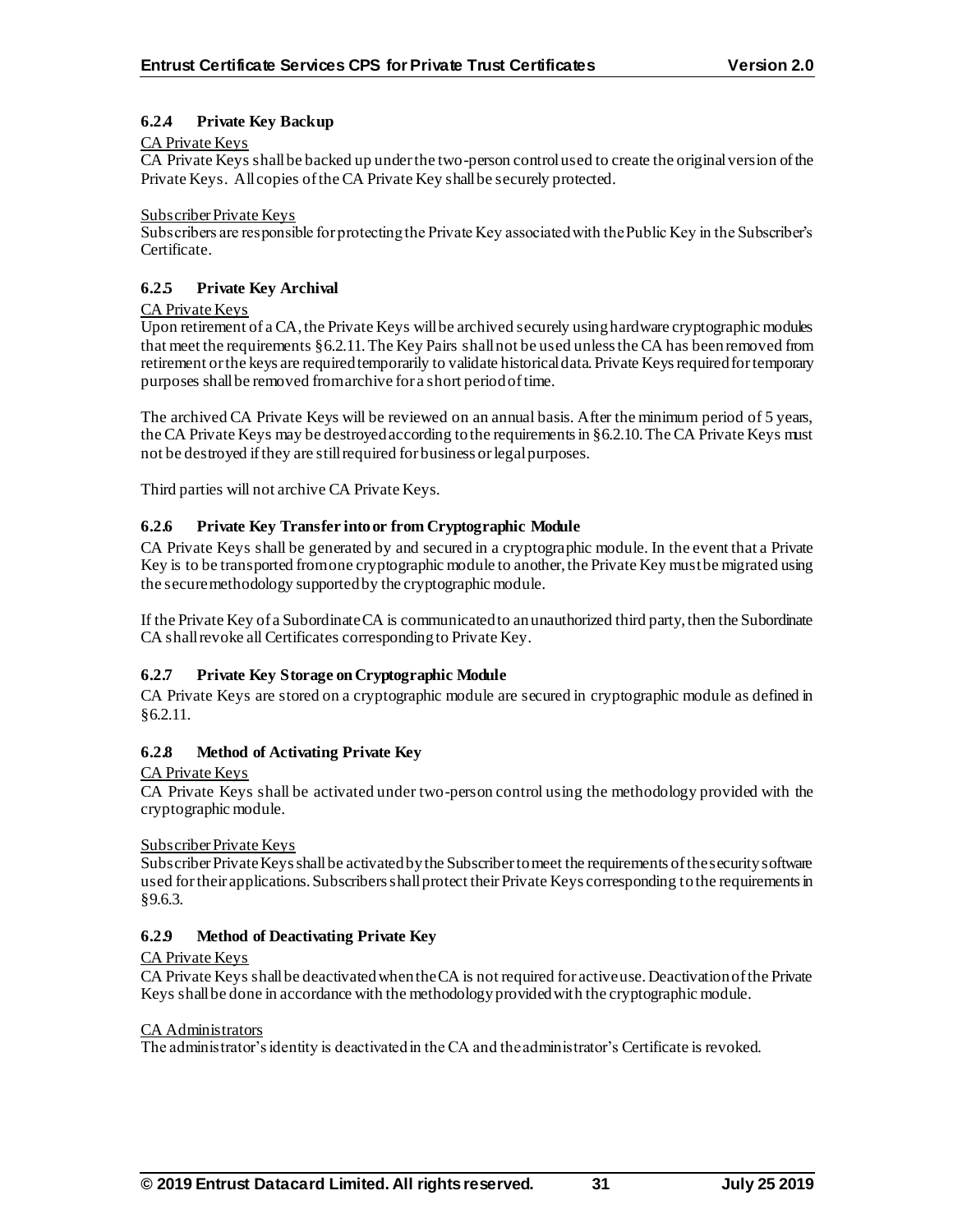## **6.2.10 Method of Destroying Private Key**

#### CA Private Keys

CA Private Keys destruction will be two-person controlled and may be accomplished by executing a "zeroize" command or by destruction of the cryptographic module. Destruction of CA Private Keys must be authorized by the Policy Authority.

If the CA is removing a cryptographic module from service, then all Private Keys must be removed from the module. If the CA cryptographic module is intended to provide tamper-evident characteristics is removed from service, then the device will be destroyed.

#### CA Administrators

The administrator's Private Key is destroyed by reinitializing the cryptographic module.

## **6.2.11 Cryptographic Module Rating**

## CA Key Pairs

CA Key Pairs must be generated and protected on a cryptographic module that is compliant to at least FIPS 140-2 Level 3 certification standards.

#### CA Administrators

Key Pairs for CA administrators must be generated and protected on a cryptographic module that is compliant to at least FIPS 140-2 Level 2 certification standards.

#### **6.3 Other Aspects of Key Pair Management**

#### **6.3.1 Public Key Archival**

No stipulation.

## **6.3.2 Certificate Operational Periods and Key Pair Usage Periods**

#### CA Key Pairs

CA 2048-bit RSA Key Pairs may have a validity period expiring no later than 31 December 2030.

Private SSL Certificates

Private SSL Certificates contain a validity period of up to, but no more than, 39 months.

#### Mobile Device Certificates

Mobile Device Certificates contain a validity period of up to, but no more than, 39 months.

#### **6.4 Activation Data**

#### **6.4.1 Activation Data Generation and Installation**

No stipulation.

## **6.4.2 Activation Data Protection**

No stipulation.

## **6.4.3 Other Aspects of Activation Data**

No stipulation.

#### **6.5 Computer Security Controls**

## **6.5.1 Specific Computer Security Technical Requirements**

The workstations on which the CAs operate are physically secured as described in §5.1. The operating systems on the workstations on which the CAs operate enforce identification and authentication of users.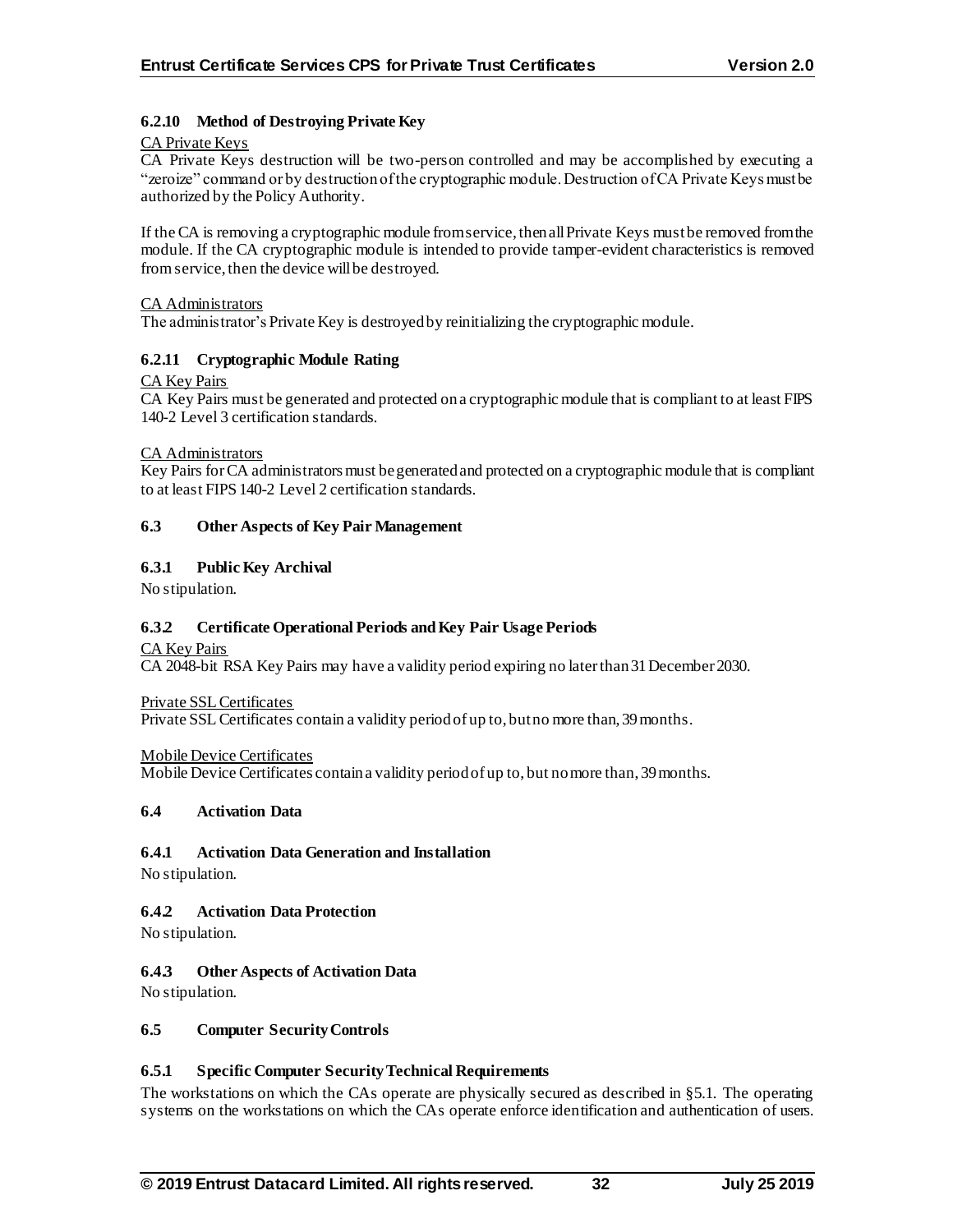Access to CA software databases and audit trails is restricted as described in this CPS. All operational personnel that are authorized to have access to the CAs are required to use hardware tokens in conjunction with a PIN to gain access to the physical room that contains the CA software being used for such CAs.

The CA enforces multi-factor authentication for all accounts capable of directly causing Certificate is suance.

## **6.5.2 Computer Security Rating**

No stipulation.

## **6.6 Life Cycle Security Controls**

## **6.6.1 System Development Controls**

The CA makes use of commercial products for the hardware, software, and network components. Systems developed by the CA are deployed in accordance with Entrust Datacard software lifecycle development standards.

## **6.6.2 Security Management Controls**

The configuration of the CA system as well as any modifications and upgrades are documented and controlled. Methods of detecting unauthorized modifications to the CA equipment and configuration are in place to ensure the integrity of the security software, firmware, and hardware for correct operation. A formal configuration management methodology is used for installation and ongoing maintenance of the CA system.

When first loaded, the CA software is verified as being that supplied from the vendor, with no modifications, and be the version intended for use.

## **6.6.3 Life Cycle Security Controls**

No stipulation.

## **6.7 Network Security Controls Security Controls**

Remote access to CA application via the Administration software interface is secured.

## **6.8 Time-stamping**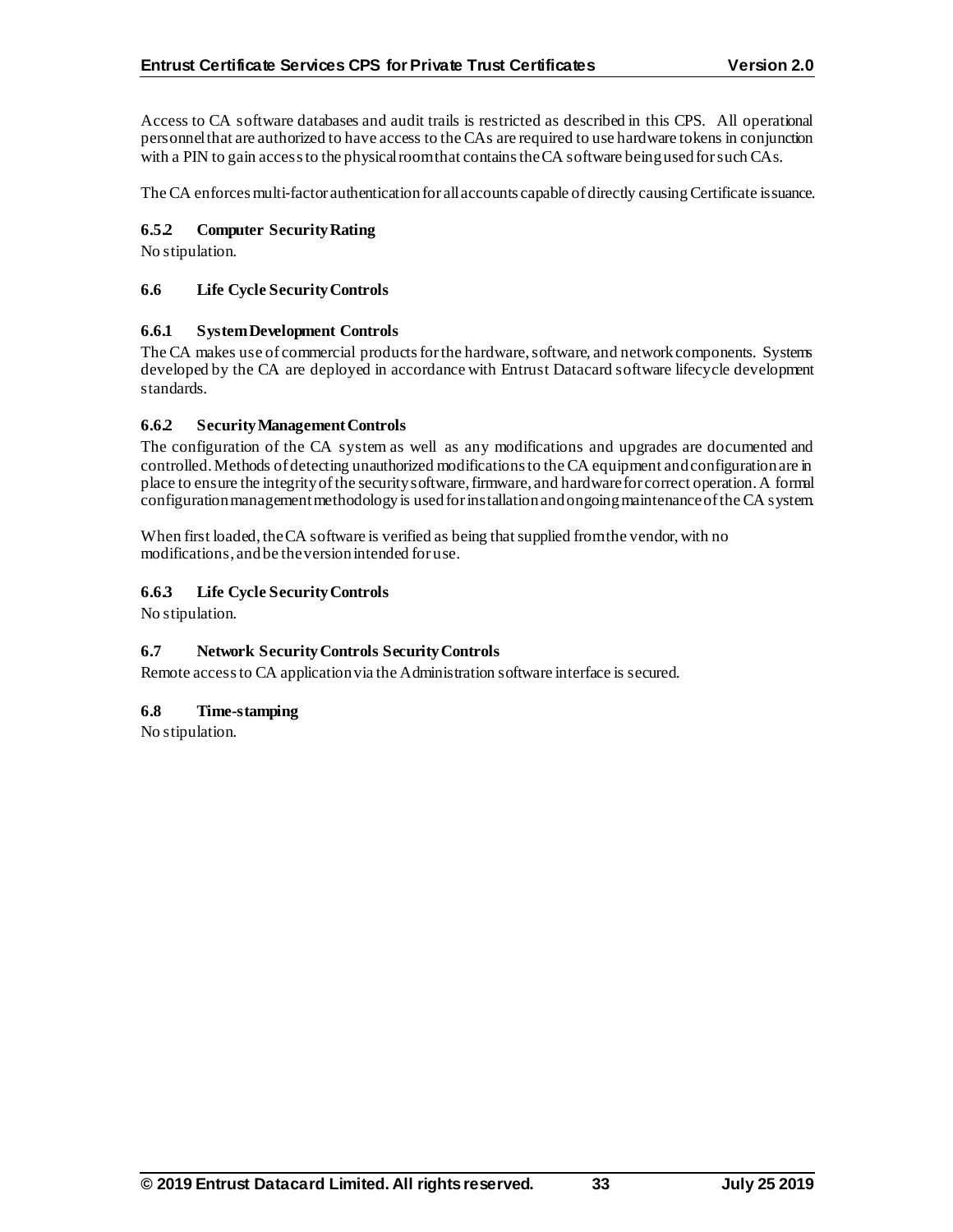## **7. Certificate, CRL and OCSP Profiles**

The profile for the Certificates and Certificate Revocation List (CRL) issued by a CA conform to the specifications contained in the IETF RFC 5280 Internet X.509 PKI Certificate and Certificate Revocation List (CRL) Profile.

## **7.1 Certificate Profile**

CAs issue Certificates in accordance with the X.509 version 3. Certificate profiles for Root CA, Subordinate CA, and end entity Certificates are described in the sections below.

Certificates have a serial number greater than zero (0) that contains at least 64 unpredictable bits.

## **7.1.1 Version Number**

All Certificates issued by the CAs are X.509 version 3 certificates.

## **7.1.2 Certificate Extensions**

Certificate extensions are as set as stipulated in IETF RFC 5280.

## **7.1.2.1 Root CA Certificate**

| <b>Extension</b>    | <b>Critical</b> | <b>Description</b>                                 |
|---------------------|-----------------|----------------------------------------------------|
| basicConstraints    | Yes             | CA field is set to be true                         |
|                     |                 | pathLenConstraint field not present                |
| keyUsage            | Yes             | Bit positions for key CertSign and cRLSign are set |
| certificatePolicies |                 | Not present                                        |
| extended Key Usage  |                 | Not present                                        |

## **7.1.2.2 Subordinate CA Certificate**

| <b>Extension</b>           | <b>Critical</b> | <b>Description</b>                                                                                                                                                              |
|----------------------------|-----------------|---------------------------------------------------------------------------------------------------------------------------------------------------------------------------------|
| basicConstraints           | <b>Yes</b>      | CA field is set to be true<br>pathLenConstraint field not present                                                                                                               |
| keyUsage                   | Yes             | Bit positions for key CertSign and cRLSign are set                                                                                                                              |
| certificatePolicies        | No              | Policy Identifier, Qualifier ID of CPS and URI for CPS<br>are required                                                                                                          |
| extendedKeyUsage           | N <sub>0</sub>  | As applicable from the following:<br>None present<br>Server Authentication (1.3.6.1.5.5.7.3.1)<br>Client Authentication (1.3.6.1.5.5.7.3.2)<br>Secure Email (1.3.6.1.5.5.7.3.4) |
| cRLDistributionPoints      | No              | HTTP URL of the CA's CRL service                                                                                                                                                |
| authorityInformationAccess | N <sub>0</sub>  | HTTP URL of the Issuing CA's OCSP responder                                                                                                                                     |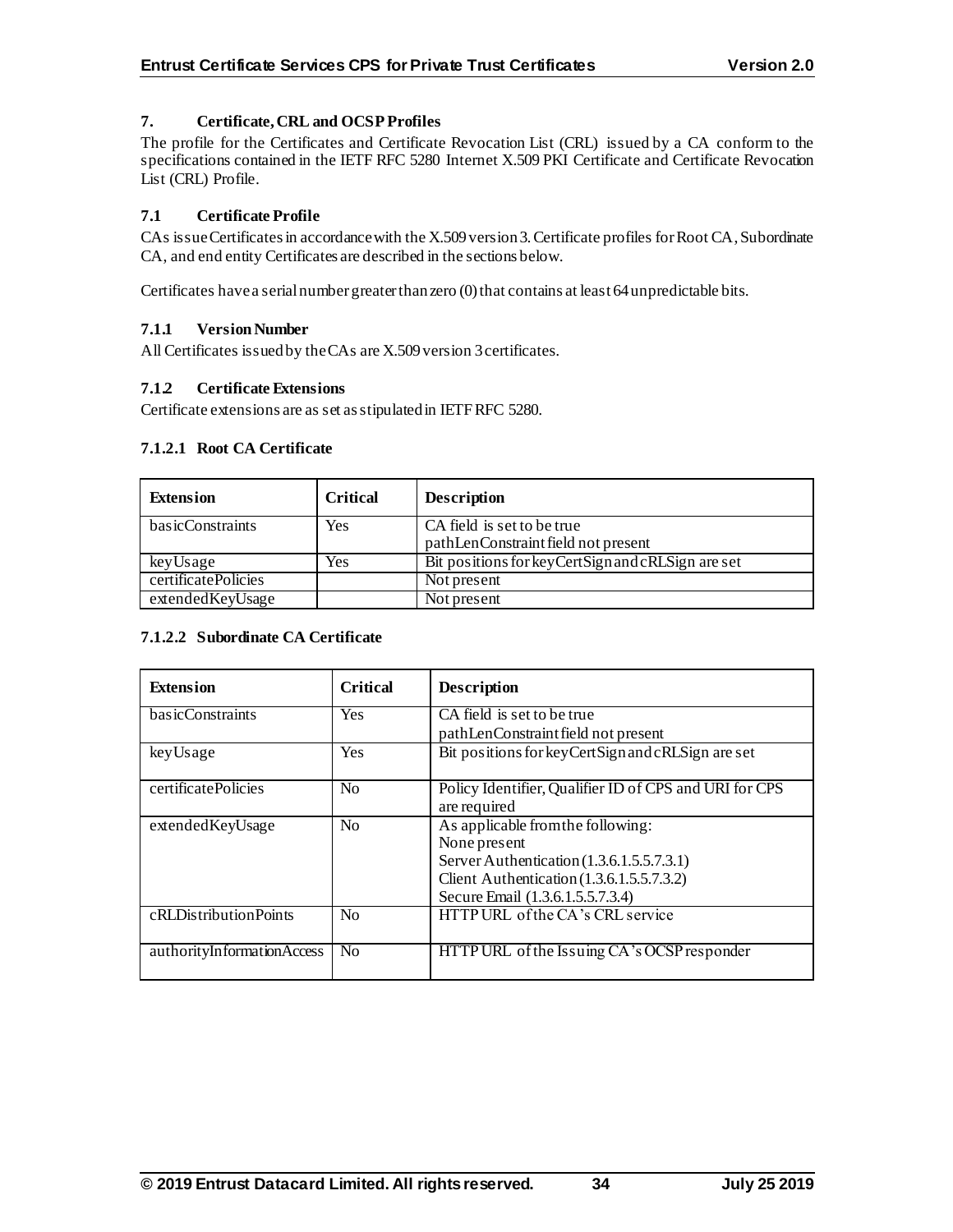# **7.1.2.3 Subscriber Certificate**

| <b>Extension</b>           | <b>Critical</b> | <b>Description</b>                                                                                                                                                              |
|----------------------------|-----------------|---------------------------------------------------------------------------------------------------------------------------------------------------------------------------------|
| basicConstraints           |                 | Not present                                                                                                                                                                     |
| keyUsage                   | Yes             | As applicable from the following:<br>Digital Signature<br>Key Encipherment                                                                                                      |
| certificatePolicies        | N <sub>o</sub>  | Policy Identifier, Qualifier ID of CPS and URI for CPS<br>are required                                                                                                          |
| extendedKeyUsage           | N <sub>0</sub>  | As applicable from the following:<br>None present<br>Server Authentication (1.3.6.1.5.5.7.3.1)<br>Client Authentication (1.3.6.1.5.5.7.3.2)<br>Secure Email (1.3.6.1.5.5.7.3.4) |
| cRLDistributionPoints      | N <sub>0</sub>  | HTTP URL of the CA's CRL service                                                                                                                                                |
| authorityInformationAccess | N <sub>o</sub>  | HTTP URL of the Issuing CA's OCSP responder<br>HTTP URL of the Issuing CA's certificate                                                                                         |

# **7.1.2.4 All Certificates**

All other fields and extensions MUST be set in accordance with RFC 5280.

## **7.1.2.5 Application of RFC 5280**

No stipulation.

## **7.1.3 Algorithm Object Identifiers**

Algorithm object identifiers are as specified in IETF RFC 3279 and RFC 4005.

Private SSL Certificates SHA-1 or SHA-256 hash algorithm may be used.

Mobile Device Certificates

SHA-256 hash algorithm shall be used.

## **7.1.4 Name Forms**

## **7.1.4.1 Issuer Information**

The content of the certificate issuer DN field will match the subject DN of the issuing CA to support name chaining as specified in RFC 5280, section 4.1.2.4.

# **7.1.4.2 Subject Information – Subscriber Certificates**

Name forms for Subscriber Certificates are as stipulated in §3.1.1.All other optional attributes must contain information that has been verified by the CA or RA. Optional attributes will not contain only metadata such as '.', '‐', and ' ' (i.e. space) characters, and/or any other indication that the value is absent, incomplete, or not applicable.

# **7.1.4.3 Subject Information – Root Certificates and Subordinate CA Certificates**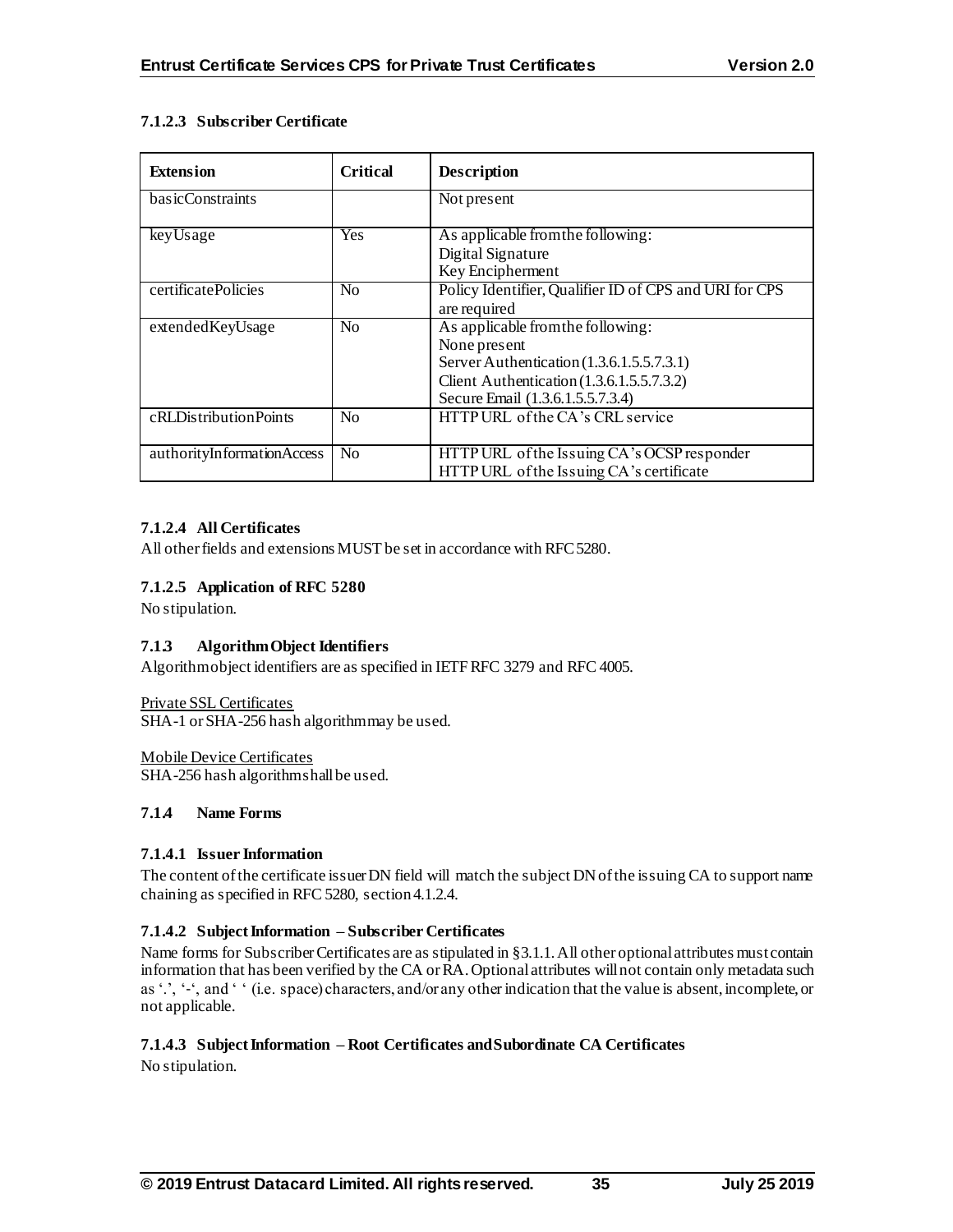## **7.1.5 Name Constraints**

No stipulation.

## **7.1.6 Certificate Policy Object Identifier**

## **7.1.6.1 Reserved Certificate Policy Identifiers**

No stipulation.

## **7.1.6.2 Root CA Certificates**

Root CA Certificates do not contain the certificate policy object identifiers.

## **7.1.6.3 Subordinate CA Certificates**

SubordinateCA Certificates must include either the "any policy" certificate policy object identifier or one or more explicit certificate policy object identifiers that indicates compliance with a specific certificate policy. Certificate policy object identifiers are listed in §7.1.6.4.

## **7.1.6.4 Subscriber Certificates**

Certificates include one of the following certificate policy identifiers:

| Private SSL Certificates (Shared CA):    | 2.16.840.1.114028.10.1.9.1 |
|------------------------------------------|----------------------------|
| Private SSL Certificates (Dedicated CA): | 2.16.840.1.114028.10.1.9.5 |
| Mobile Device Certificates:              | 2.16.840.1.114028.10.1.9.4 |

## **7.1.7 Usage of Policy Constraints Extension**

No stipulation.

## **7.1.8 Policy Qualifiers Syntax and Semantics**

No stipulation.

# **7.1.9 Processing Semantics for the Critical Certificate Policies Extension**

Certificate policies extension is marked Not Critical.

# **7.2 CRL Profile**

The following fields of the X.509 version 2 CRL format are used by the CAs:

- version: set to  $v2$
- signature: identifier of the algorithm used to sign the CRL
- issuer: the full Distinguished Name of the CA issuing the CRL
- this update: time of CRL issuance
- next update: time of next expected CRL update
- revoked Certificates: list of revoked Certificate information

## **7.2.1 Version Number**

No stipulation.

## **7.2.2 CRL and CRL Entry Extensions**

No stipulation.

## **7.3 OCSP Profile**

The profile for the Online Certificate Status Protocol (OCSP) messages issued by a CA conform to the specifications contained in the IETF RFC 6960 Internet X.509 PKI Online Certificate Status Protocol (OCSP) Profile.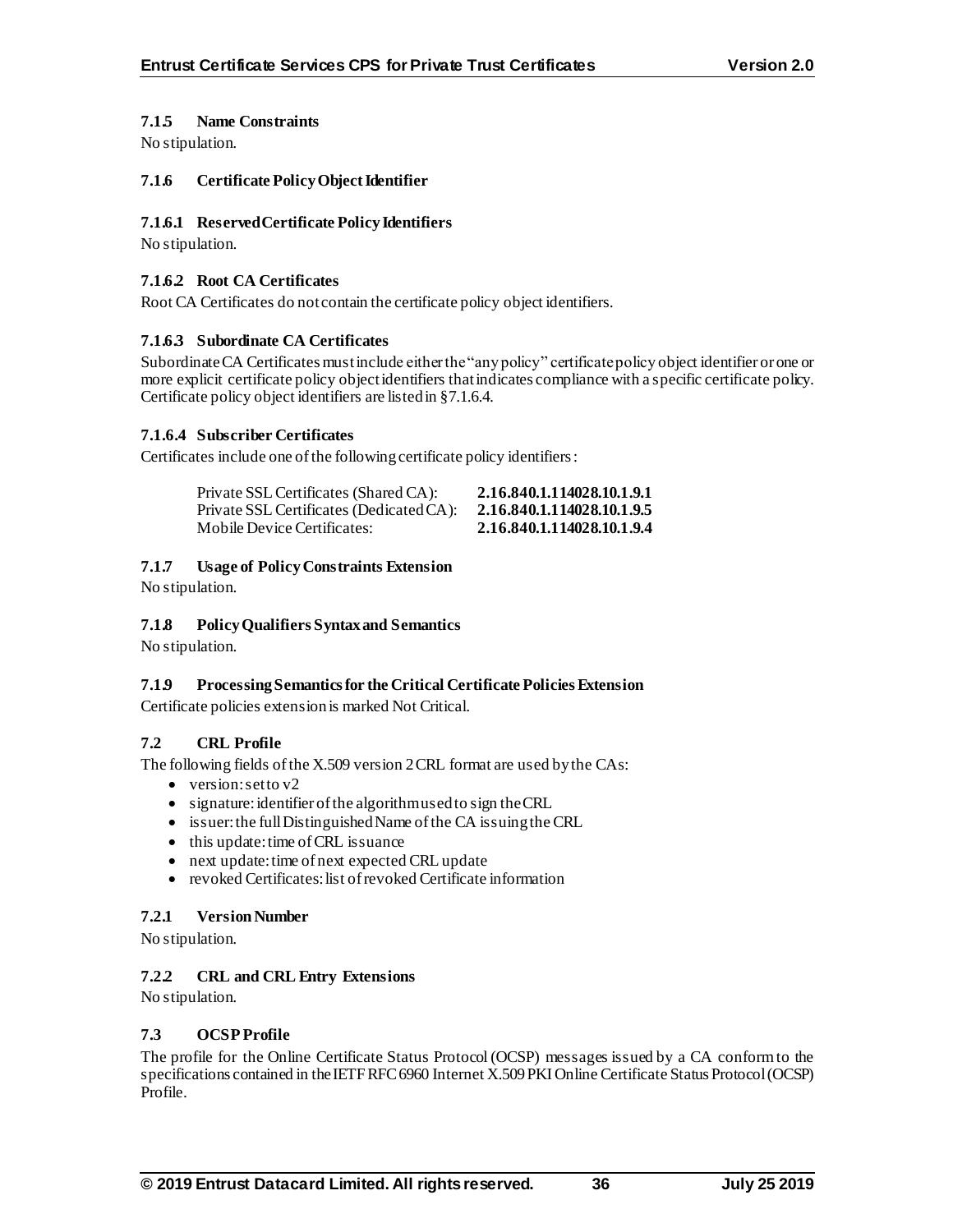# **7.3.1 Version Number**

No stipulation.

# **7.3.2 OCSP Extensions**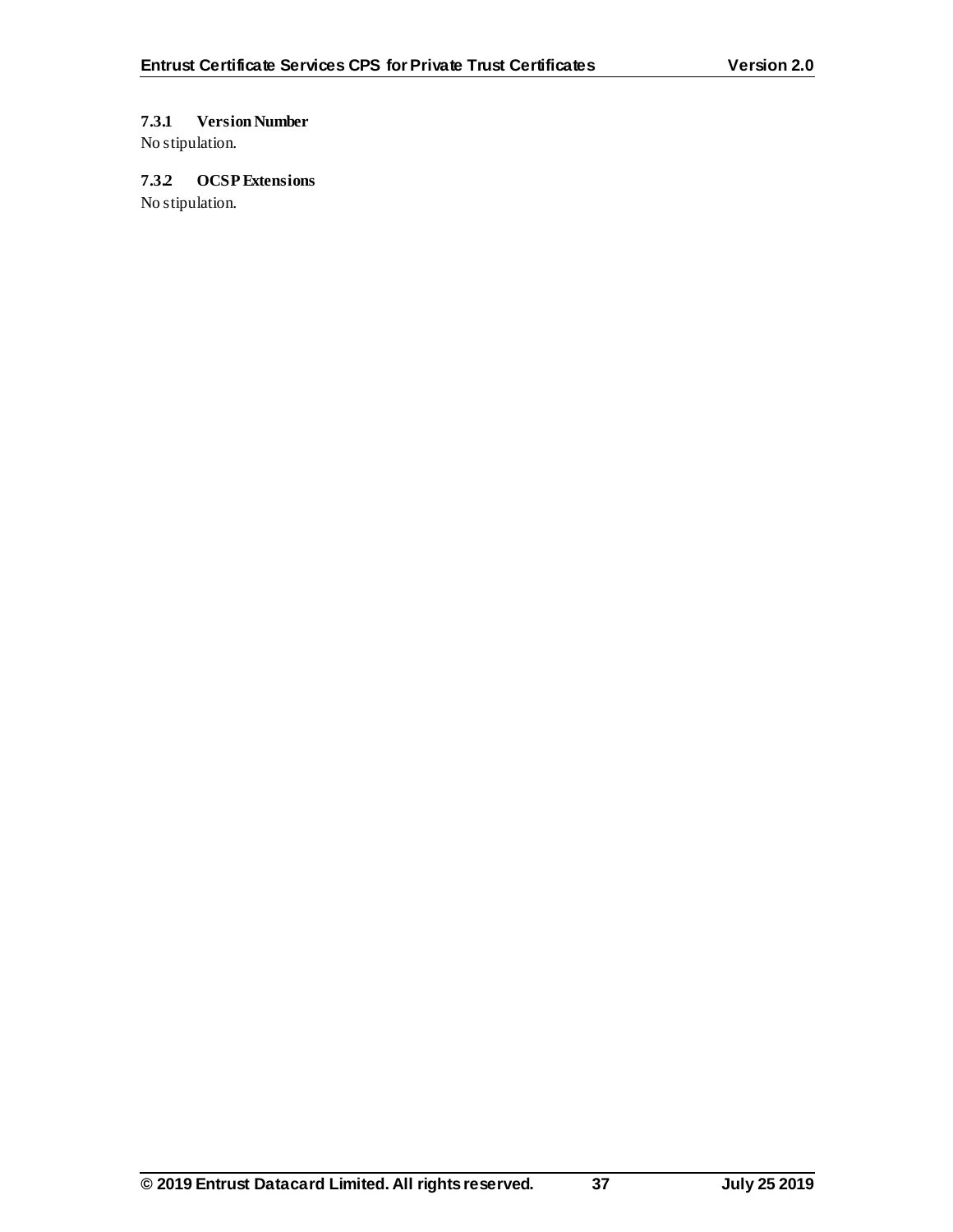## **8. Compliance Audit and Other Assessment**

## **8.1 Frequency or Circumstances of Assessment**

Compliance audits will be performed on Shared CAs. Compliance audits may be performed on Dedicated  $CAs$ 

The period during which the CA issues Certificates will be divided into an unbroken sequence of audit periods. An audit period will not exceed one year in duration.

#### **8.2 Identity/Qualifications of Assessor**

The compliance audit of the CAs shall be performed by an auditor which possesses the following qualifications and skills:

- i. Independence from the subject of the audit;
- ii. Ability to conduct an audit that addresses the criteria of the audit schemes specified in §8.4;
- iii. Employs individuals who have proficiency in examining PKI technology, information security tools and techniques, information technology and security auditing, and the third-party attestation function; and
- iv. Bound by law, government regulation, or professional code of ethics.

## **8.3 Assessor's Relationship to Assessed Entity**

The certified public accounting firm selected to perform the compliance audit for the CAs and RAsshall be independent from the entity being audited.

## **8.4 Topics Covered by Assessment**

The compliance audit shall test compliance of the CAs and RAs against the policies and procedures set forth, as applicable in:

- i. This CPS; and
- ii. WebTrust Program for Certification Authorities;

## **8.5 Actions Taken as a Result of Deficiency**

Upon receipt of a compliance audit that identifies any deficiencies, the audited CA or RA shall use commercially reasonable efforts to correct any such deficiencies in an expeditious manner.

## **8.6 Communication of Results**

The results of all compliance audits shall be communicated to the Policy Authority and to any third party entities which are entitled by law orregulation to receive a copy of the audit results.

## **8.7 Self-audits**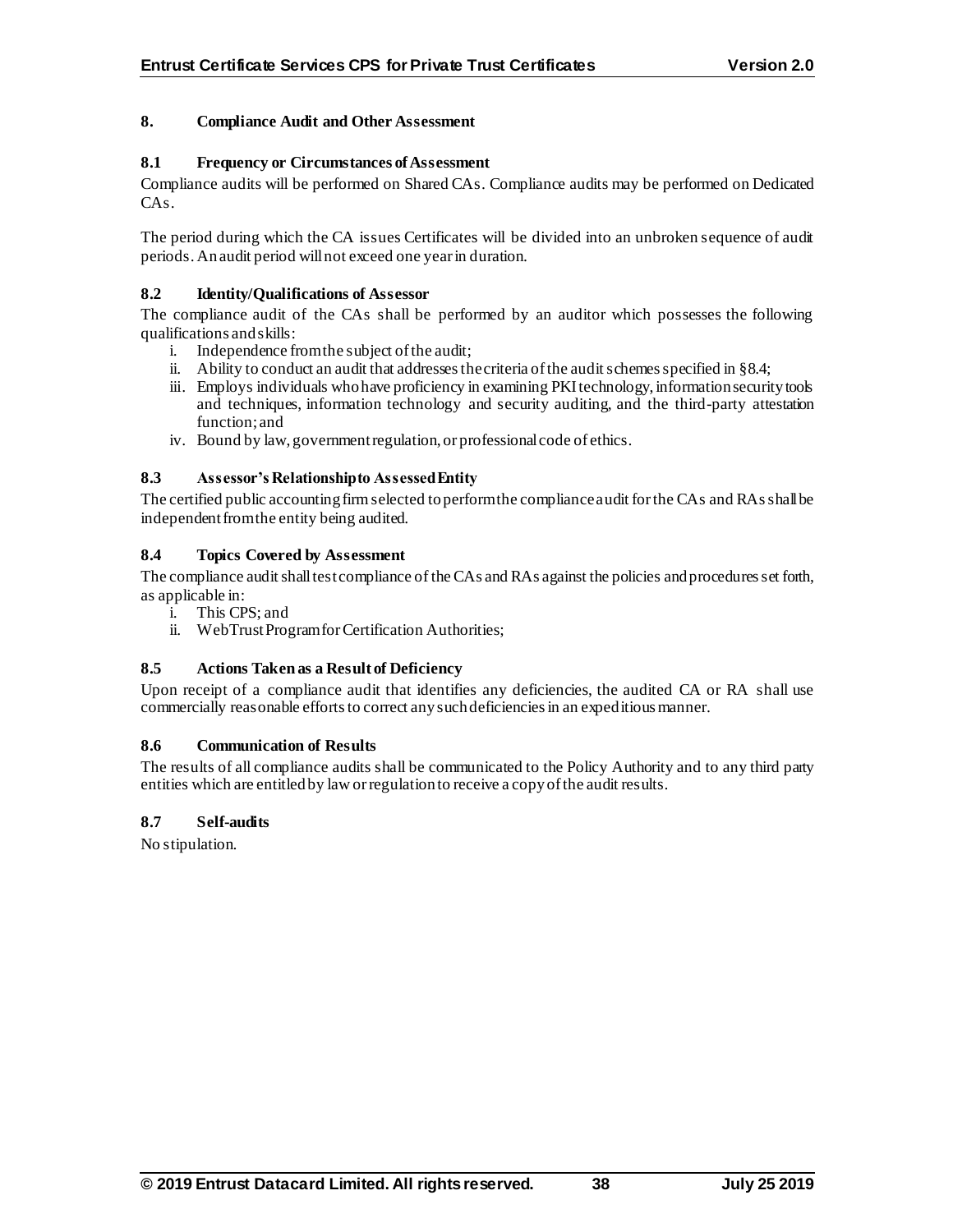# **9. Other Business and Legal Matters**

# **9.1 Fees**

Unless otherwise set out in a Subscription Agreement, the fees for services provided by Entrust Datacard in respect to Certificates are set forth in the Repository. Unless otherwise set out in a Subscription Agreement, these fees are subject to change, and any such changes shall become effective immediately after posting in the Repository. The fees for services provided by independent third-party RAs, Resellers and Co-marketers in respect to Certificates are set forth on the web sites operated by such RAs, Resellers and Co-marketers. These fees are subject to change, and any such changes shall become effective immediately after posting in such web sites.

# **9.1.1 Certificate Issuance or Renewal Fees**

See the Repository for the fees charged by Entrust Datacard. See the web sites operated by RAs operating under the CAs, Resellers, and Co-marketers for the fees charged by such RAs, Resellers, and Co-marketers.

# **9.1.2 Certificate Access Fees**

See the Repository for the fees charged by Entrust Datacard. See the web sites operated by RAs operating under the CAs, Resellers, and Co-marketers for the fees charged by such RAs, Resellers, and Co-marketers.

# **9.1.3 Revocation or Status Information Access Fees**

See the Repository for the fees charged by Entrust Datacard. See the web sites operated by RAs operating under the CAs, Resellers, and Co-marketers for the fees charged by such RAs, Resellers, and Co-marketers.

# **9.1.4 Fees for Other Services**

See the Repository for the fees charged by Entrust Datacard. See the web sites operated by RAs operating under the CAs, Resellers, and Co-marketers for the fees charged by such RAs, Resellers, and Co-marketers.

# **9.1.5 Refund Policy**

Except for a formal written Entrust Datacard refund policy, if any, neither Entrust Datacard nor any RAs operating under the CAs nor any Resellers or Co-Marketers provide any refunds for Certificates or services provided in respect to Certificates.

# **9.2 Financial Responsibility**

Subscribers and Relying Parties shall be responsible for the financial consequences to such Subscribers, Relying Parties, and to any other persons, entities, or organizations for any transactions in which such Subscribers or Relying Parties participate and which use Certificates or any services provided in respect to Certificates. Entrust Datacardmakes no representations and gives no warranties or conditions regarding the financial efficacy of any transaction completed utilizing a Certificate or any services provided in respect to Certificates and the Entrust Datacard Group shall have no liability except as explicitly set forth herein in respect to the use of or reliance on a Certificate or any services provided in respect to Certificates.

# **9.2.1 Insurance Coverage**

Entrust Datacard maintains (a) Commercial General Liability insurance with policy limits of at least two million US dollars (US\$2,000,000.00) in coverage; and (b) Professional Liability/Errors and Omissions insurance, with policy limits of at least five million US dollars (US\$5,000,000.00) in coverage. Such insurance policies will be carried with companies rated no less than A- as to Policy Holder's Rating in the current edition of Best's Insurance Guide.

# **9.2.2 Other Assets**

No stipulation.

# **9.2.3 Insurance or Warranty Coverage for End-entities**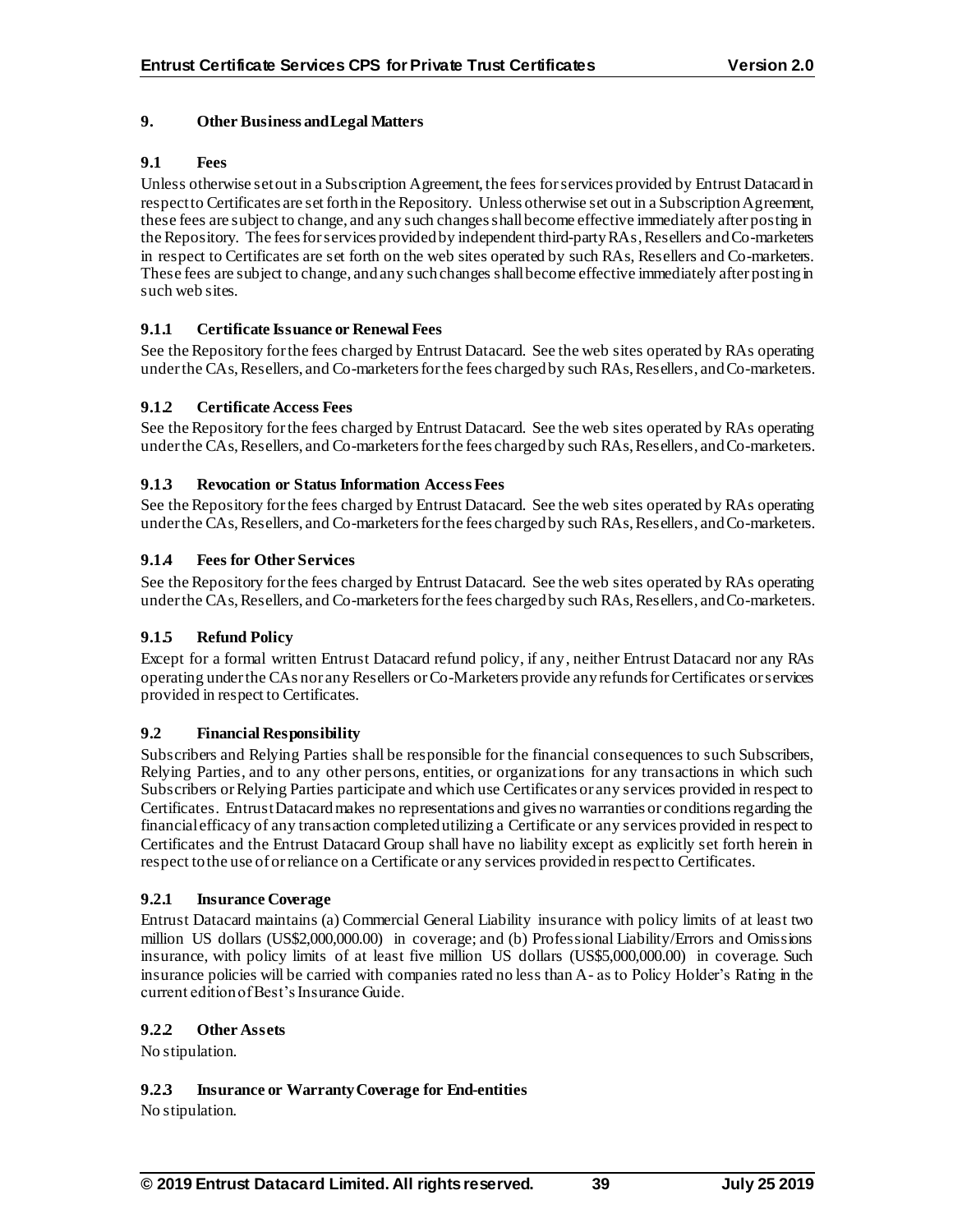# **9.3 Confidentiality of Business Information**

Neither Entrust Datacard nor any independent third-party RAs operating under the CAs, nor any Resellers or Co-Marketers shall disclose or sell Applicant or Subscriber names (or other information submitted by an Applicant or Subscriber when applying for a Certificate), except in accordance with this CPS, a Subscription Agreement, or a Relying Party Agreement. Entrust Datacard and all independent third-party RAs operating under the CAs, and all Resellers and Co-Marketers shall use a commercially reasonable degree of care to prevent such information from being used or disclosed for purposes other than those set forth in the CPS, a Subscription Agreement, or a Relying Party Agreement. Notwithstanding the foregoing, Applicants and Subscribers acknowledge that some of the information supplied with a Certificate Application is incorporated into Certificates and that Entrust Datacard and all independent third-party RAs operating under the CAs, and all Resellers and Co-Marketers shall be entitled to make such information publicly available.

# **9.3.1 Scope of Confidential Information**

Information that is supplied by Applicants, Subscribers, or Relying Parties for the subscription for, use of, or reliance upon a Certificate, and which is not included in the information described in §9.3.2below, shall be considered to be confidential. Entrust Datacard and RAsshall be entitled to disclose such information to any subcontractors or agents that are assisting in the verification of information supplied in Certificate Applications or that are assisting in the operation of the CAs or Entrust Datacard RAs. Information considered to be confidential shall not be disclosed unless compelled pursuant to legal, judicial, or administrative proceedings, or otherwise required by law. Entrust Datacard and independent third-party RAs shall be entitled to disclose information that is considered to be confidential to legal and financial advisors assisting in connection with any such legal, judicial, administrative, or other proceedings required by law, and to potential acquirors, legal counsel, accountants, banks and financing sources and their advisors in connection with mergers, acquisitions, or reorganizations.

# **9.3.2 Information not with the Scope of Confidential Information**

Information that is included in a Certificate or a Certificate Revocation List, including without limitation personal information, shall not be considered confidential. Information contained in the CPS shall not be considered confidential. Without limiting the foregoing, information that (i) was or becomes known through no fault of Entrust Datacard, an independent third-party RA under a CA, a Reseller, or a Co-marketer, (ii) was rightfully known or becomes rightfully known to EntrustDatacard, an independent third-party RA under the CA, a Reseller, or a Co-marketer without confidential or proprietary restriction from a source other than the Subscriber, (iii) is independently developed by Entrust Datacard, an independent third-party RA under a CA, a Reseller, or a Co-marketer, or (iv) is approved by a Subscriber for disclosure, shall not be considered confidential.

# **9.3.3 Responsibility to Protect Confidential Information**

Entrust Datacard's employees, agents, and contractors are responsible for protecting confidential information and are contractually obligated to do so. Entrust Datacard systems are configured to protect confidential information.

# **9.4 Privacy or Personal Information**

# **9.4.1 Privacy Plan**

Entrust Datacard follows the Privacy Policy available at www.entrustdatacard.com when handling personal information.

# **9.4.2 Information Treated as Private**

Entrust Datacard treats all personal information about an individual that is not publicly available in the contents of a Certificate, CRL or OCSP as personalinformation in accordance with the Privacy Policy.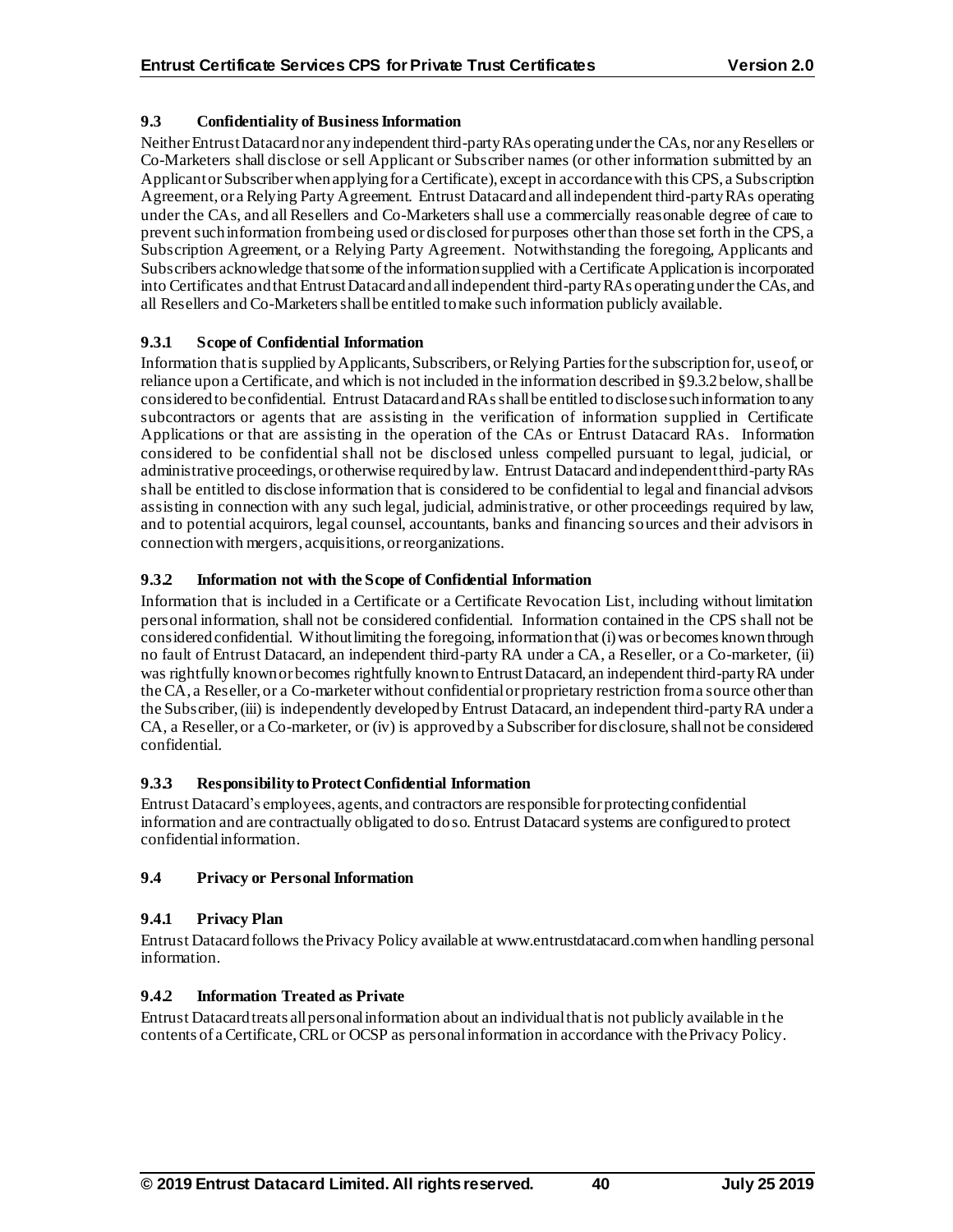# **9.4.3 Information not Deemed Private**

Subject to applicable law, Certificates, CRLs, and OCSP and the personal or corporate information appearing in them are not considered personalor private information.

## **9.4.4 Responsibility to Protect Private Information**

Entrust Datacard personnel are required to protect personalinformation in accordance with the Privacy Policy.

## **9.4.5 Notice and Consent to Use Private Information**

Unless otherwise stated in the CPS, Privacy Policy or other agreement (such as a Subscription Agreement or Relying Party Agreement), personal informationwill not be used without the consent of the subject of such personal information. Notwithstanding the foregoing, personal information contained in a Certificate may be published in online public repositories and all Subscribers consent to the global transfer of any personal data contained in the Certificate.

## **9.4.6 Disclosure Pursuant to Judicial or Administrative Process**

Entrust Datacard, independent third-party RAs under a CA, Resellers, and Co-marketersshall have the right to release information that is considered to be personal or confidential to law enforcement officials in compliance with applicable law.

Entrust Datacard, independent third-party RAs under a CA, Resellers, and Co-marketers may disclose information that is considered confidential during the course of any arbitration, litigation, or any other legal, judicial, or administrative proceeding relating to such information. Any such disclosures shall be permissible provided that EntrustDatacard, the independent third-party RA, Reseller, or Co-marketer uses commercially reasonable efforts to obtain a court-entered protective order restricting the use and disclosure of any such information to the extent reasonably required for the purposes of s uch arbitration, litigation, or any other legal, judicial, or administrative proceeding.

# **9.4.7 Other Information Disclosure Circumstances**

Entrust Datacard, independent third-party RAs under a CA, Resellers, and Co-marketers may disclose information provided to Entrust Datacard, such RA, Reseller or Co-marketer, by an Applicant, a Subscriber, or a Relying Party upon request of such Applicant, Subscriber, or Relying Party.

If a Certificate is revoked by a CA, a serial number will be included in the Certificate Revocation List entry for the revoked Certificate.

# **9.5 Intellectual Property Rights**

Entrust Datacard retains all right, title, and interest (including all intellectual property rights), in, to and under all Certificates, except for any information that is supplied by an Applicant or a Subscriber and that is included in a Certificate, which information shall remain the property of the Applicant or Subscriber. All Applicants and Subscribers grant to Entrust Datacard and any RAs operating under the CAs a non-exclusive, worldwide, paid-up, royalty-free license to use, copy, modify, publicly display, and distribute such information, by any and all means and through any and all media whether now known or hereafter devised for the purposes contemplated under the CPS, the Subscriber's Subscription Agreement, and any Relying Party Agreements. Entrust Datacard and any RAs operating under the CAs shall be entitled to transfer, convey, or assign this license in conjunction with any transfer, conveyance, or assignment as contemplated in §9.16.2. Entrust Datacard grants to Subscribers and Relying Parties a non-exclusive, non-transferable license to use, copy, and distribute Certificates, subject to such Certificates being used as contemplated under the CPS, the Subscriber's Subscription Agreement, and any Relying Party Agreements, and further provided that such Certificates are reproduced fully and accurately and are not published in any publicly available database, repository, or directory without the express written permission of Entrust Datacard. Except as expressly set forth herein, no otherright is or shall be deemed to be granted, whether by implication, estoppel, inference or otherwise. Subject to availability, Entrust Datacard may in its discretion make copies of one or more Subordinate CA Certificate(s) available to Subscribers for use solely with the Certificate issued to such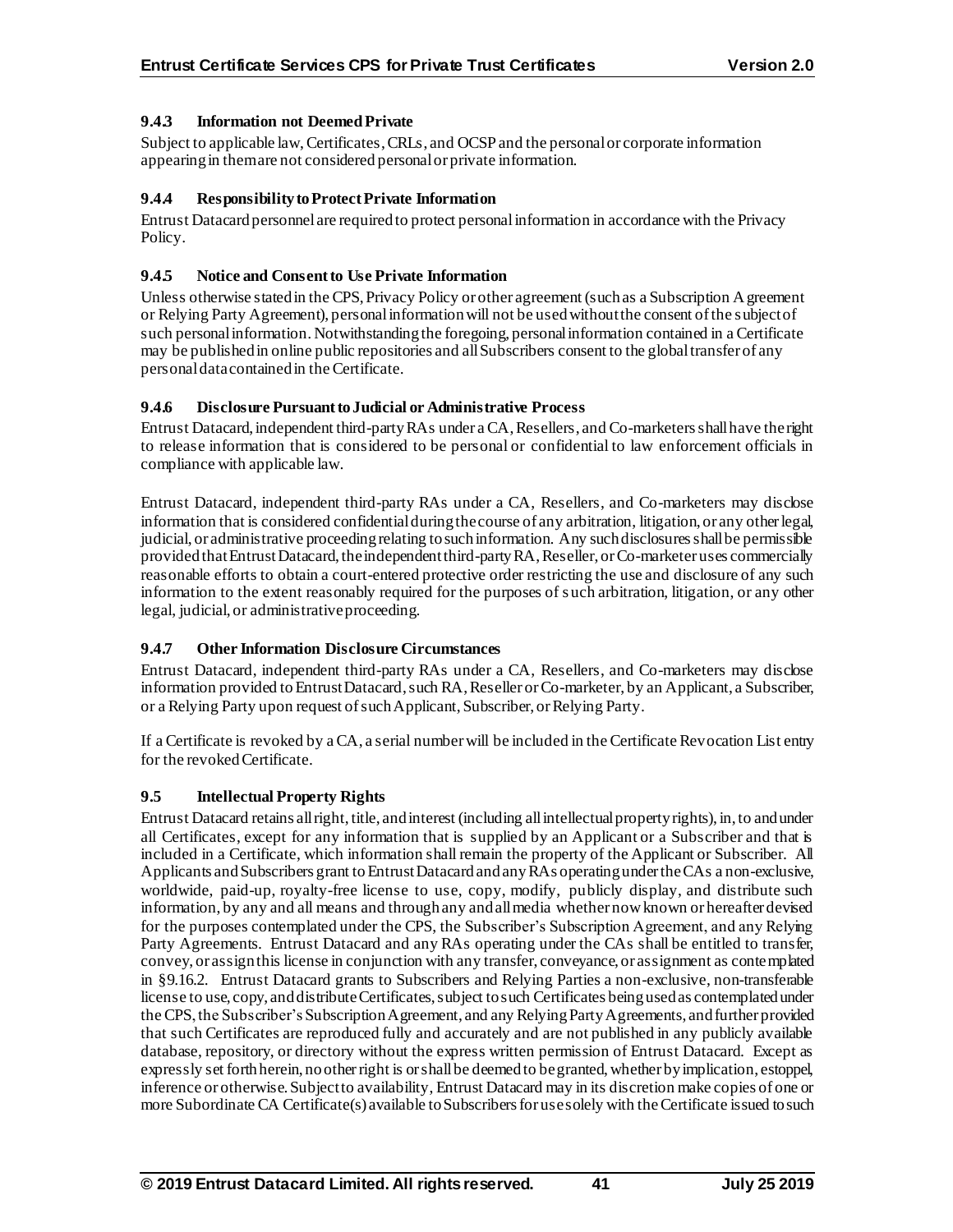Subscribers. Entrust Datacard retains all right, title, and interest (including all intellectual property rights), in, to and under the Subordinate CA Certificate(s).

Entrust Datacard grants permission to reproduce the CPS provided that (i) the copyright notice on the first page of this CPS is retained on any copies of the CPS, and (ii) the CPS is reproduced fully and accurately. Entrust Datacard retains all right, title, and interest (including all intellectual property rights), in, to and under the CPS.

In no event shall the Entrust Datacard Group be liable to any Applicants, Subscribers, or Relying Parties or any other third parties for any losses, costs, liabilities, expenses, damages, claims, or settlement amounts arising from or relating to claims of infringement, misappropriation, dilution, unfair competition, or any other violation of any patent, trademark, copyright, trade secret, or any other intellectual property or any other right of person, entity, or organization in any jurisdiction arising from or relating to any Certificate or arising from or relating to any services provided in relation to any Certificate.

#### **9.6 Representation and Warranties**

#### **9.6.1 CA Representations and Warranties**

A CA shall:

- (i) provide CA services in accordance with the terms and conditions of the CPS;
- (ii) upon receipt of a request from an RA operating under such CA, issue a Certificate in accordance with the terms and conditions of the CPS;
- (iii) make available Certificate revocation information by issuing Certificates and by issuing and making available Certificate CRLs in a Repository in accordance with the terms and conditions of the CPS;
- (iv) issue and publish Certificate CRLs on a regular schedule in accordance with the terms and conditions of the CPS; and
- (v) upon receipt of a revocation request from an RA operating under such CA, revoke the specified Certificate in accordance with the terms and conditions of the CPS.

In operating the CAs, Entrust Datacard may use one or more representatives or agents to perform its obligations under the CPS, any Subscription Agreements, or any Relying Party Agreements, provided that Entrust Datacard shall remain responsible for its performance.

#### **9.6.1.1 Warranties and Limitations on Warranties**

Entrust Datacard makes the following limited warranties to Subscribers with respect to the operation of the CAs:

- (i) CAs shall provide Repository services consistent with the practices and procedures set forth in this CPS;
- (ii) CAs shall perform Certificate issuance consistent with the procedures set forth in this CPS; and
- (iii) CAs shall provide revocation services consistent with the procedures set forth in this CPS.

Notwithstanding the foregoing, in no event does the Entrust Datacard Group make any representations, or provide any warranties, or conditions to any Applicants, Subscribers, Relying Parties, or any other persons, entities, or organizations with respect to (i) the techniques used in the generation and storage of the Private Key corresponding to the Public Key in a Certificate, including, whether such Private Key has been Compromised or was generated using sound cryptographic techniques, (ii) the reliability of any cryptographic techniques or methods used in conducting any act, transaction, or process involving or utilizing a Certificate, (iii) any software whatsoever, or (iv) non-repudiation of any Certificateor any transaction facilitated through the use of a Certificate, since such determination is a matter of applicable law.

Applicants, Subscribers, and Relying Parties acknowledge and agree that operations in relation to Certificates and Certificate Applications are dependent on the transmission of information over communication infrastructures such as, without limitation, the Internet, telephone and telecommunications lines and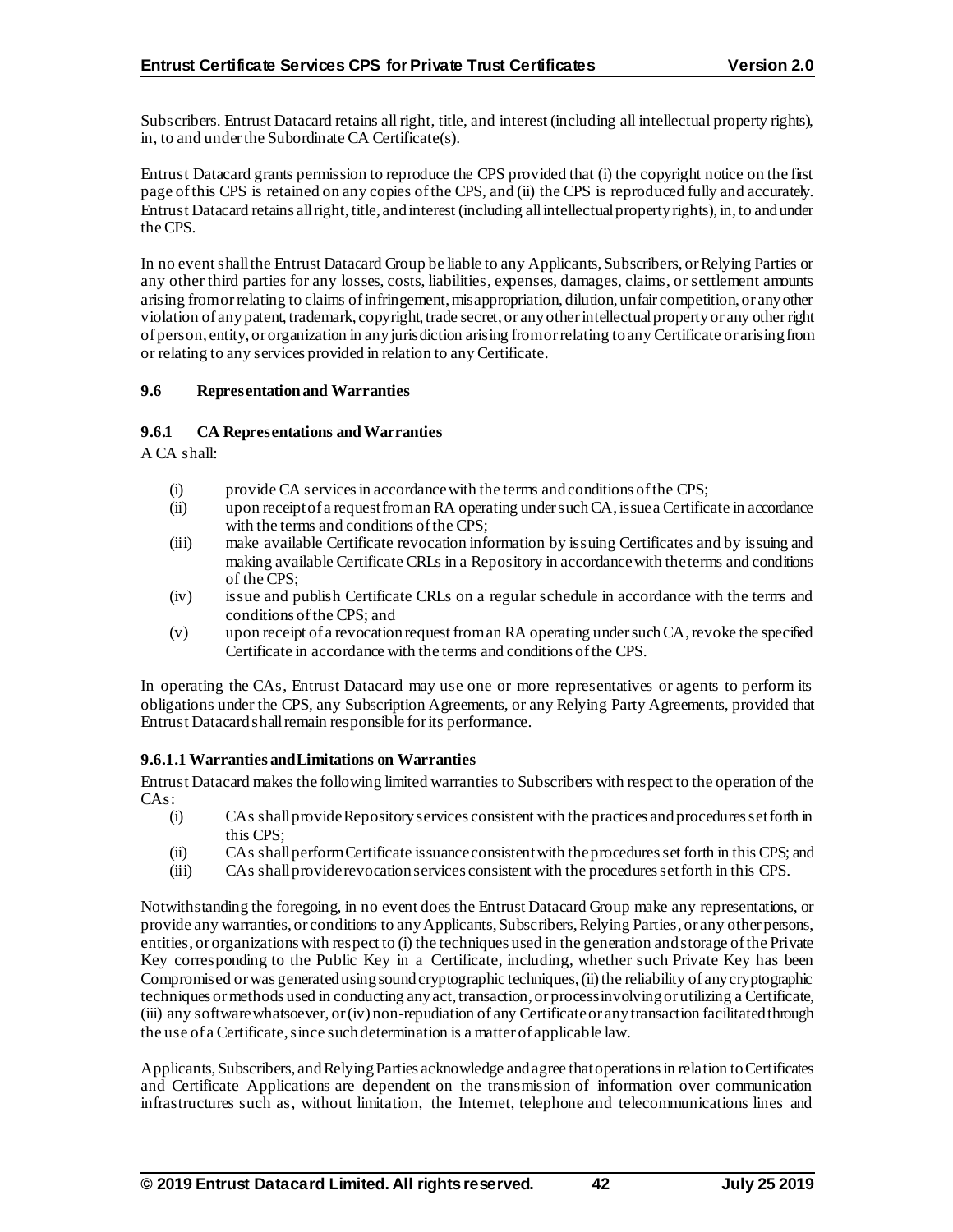networks, servers, firewalls, proxies, routers, switches, and bridges ("Telecommunication Equipment") and that this Telecommunication Equipment is not under the control of Entrust Datacard. The Entrust Datacard Group shall not be liable for any error, failure, delay, interruption, defect, or corruption in relation to a Certificate, a Certificate CRL, OCSP message, or a Certificate Application to the extent that such error, failure, delay, interruption, defect, or corruption is caused by such Telecommunication Equipment.

#### **9.6.2 RA Representations and Warranties**

RAs operating under a CA shall:

- (i) receive Certificate Applications in accordance with the terms and conditions of the CPS;
- (ii) perform, log and secure verification of information submitted by Applicants when applying for Certificates, and if such verification is successful, submit a request to a CA for the issuance of a Certificate, all in accordance with the terms and conditions of the CPS;
- (iii) receive and verify requests from Subscribers for the revocation of Certificates, and if the verification of a revocation request is successful, submit a request to a CA for the revocation of such Certificate, all in accordance with the terms and conditions of the CPS;
- (iv) notify Subscribers, in accordance with the terms and conditions of the CPS, that a Certificate has been issued to them; and
- (v) notify Subscribers, in accordance with the terms and conditions of the CPS that and Certificate issued to them has been revoked or will soon expire.

Entrust Datacard may use one or more representatives or agents to perform its obligations in respect of an Entrust Datacard RA under the CPS, any Subscription Agreements, or any Relying Party Agreements, provided that Entrust Datacard shall remain responsible for the performance of such representatives or agents under the CPS, any Subscription Agreements, or any Relying Party Agreements. Entrust Datacard may appoint independent third parties to act as RAs under a CA. Such independent third-party RAs shall be responsible for their performance under the CPS, any Subscription Agreements, or any Relying Party Agreements. Entrust Datacard shall not be responsible for the performance of such independent third-party RAs. Independent third-party RAs may use one or more representatives or agents to perform their obligations when acting as an RA under a CA. Independent third-party RAs shall remain responsible for the performance of such representatives or agents under the CPS, any Subscription Agreements, or any Relying Party Agreements. Entrust Datacardmay appoint Resellers and Co-marketers for (i) Certificates, and (ii) services provided in respect to Certificates. Such Resellers and Co-marketers shall be responsible for their performance under the CPS, any Subscription Agreements, or any Relying Party Agreements. Entrust Datacard shall not be responsible for the performance of any such Resellers and Co-marketers. Resellers and Co-marketers may use one or more representatives or agents to perform their obligations under the CPS, any Subscription Agreements, or any Relying Party Agreements. Resellers and Co-marketers shall remain responsible for the performance of such representatives or agents under the CPS, any Subscription Agreements, or any Relying Party Agreements. Independent third-party RAs, Resellers, and Co-marketers shall be entitled to receive all of the benefit of all (i) disclaimers of representations, warranties, and conditions, (ii) limitations of liability, (iii) representations and warranties from Applicants, Subscribers, and Relying Parties, and (iv) indemnities from Applicants, Subscribers, and Relying Parties, set forth in this CPS, any Subscription Agreements, and any Relying Party Agreements.

The same liability provisions that apply in §9.6.1 with respect to the CAsshall apply with respect to RAs.

## **9.6.3 Subscriber representations and Warranties**

Subscribers and Applicants shall:

- (i) understand and, if necessary, receive proper education in the use of Public-Key cryptography and Certificates including Certificates;
- (ii) provide, in any communications with Entrust Datacard or an independent third-party RA, correct information with no errors, misrepresentations, or omissions;
- (iii) provide verification information that Entrust Datacard may request, within the time period requested;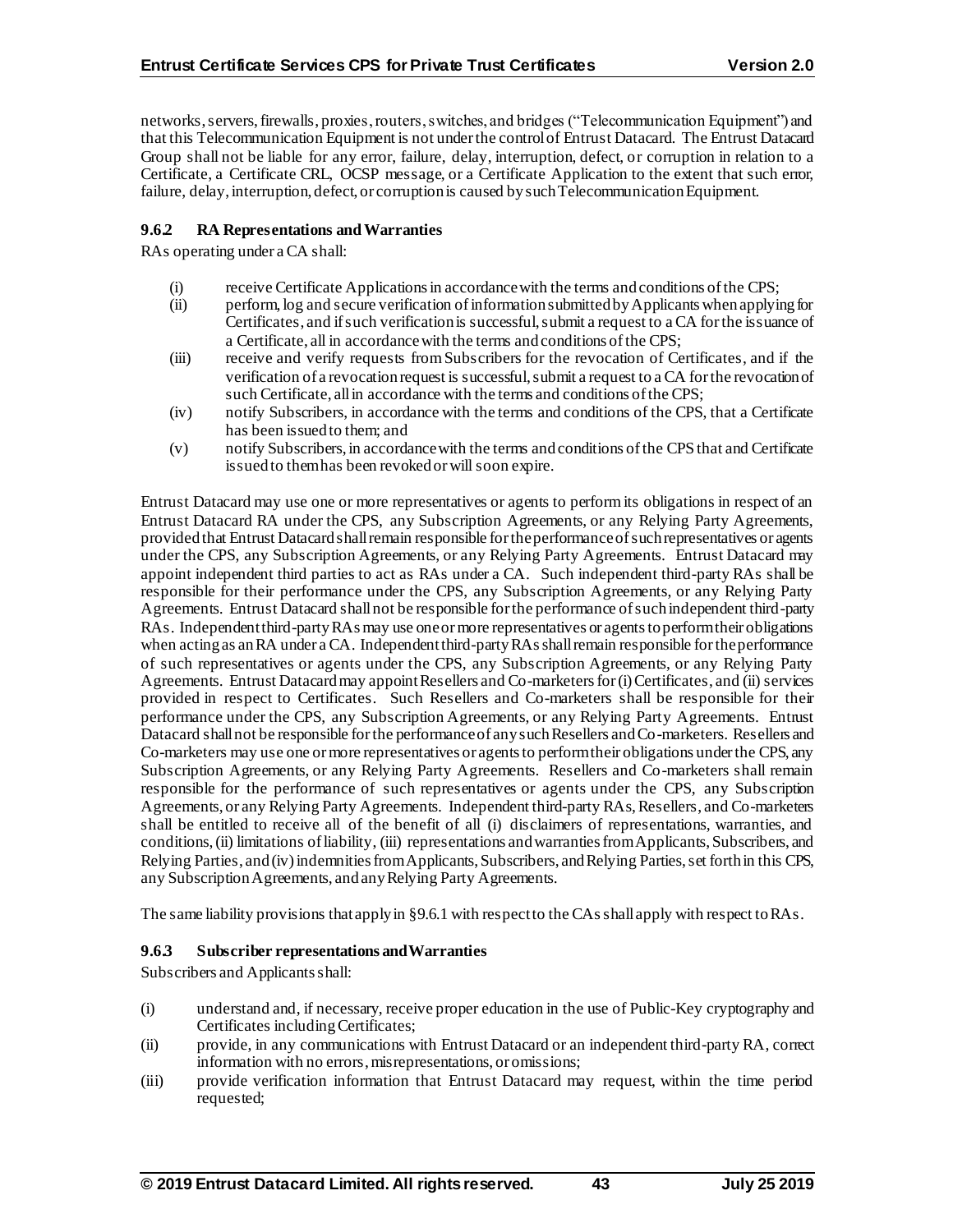- (iv) generate a new, secure, and cryptographically sound Key Pair to be used in association with the Subscriber's Certificateor Applicant's Certificate Application, if not generated by a CA;
- (v) read and agree to all terms and conditions of the CPS and Subscription Agreement;
- (vi) refrain from modifying the contents of a Certificate;
- (vii) use Certificates exclusively for legal and authorized purposes in accordance with the terms and conditions of the CPS and applicable laws including, without limitation, laws relating to import, export, data protection and the right to include personal information in Certificates;
- (viii) only use a Certificate on behalf of the person, entity, or organization listed as the Subject in such Certificate;
- (ix) keep confidential and properly protect the Subscriber's or Applicant's Private Keys;
- (x) notify Entrust Datacard or, if Applicant submitted its Certificate Application to an independent third-party RA, such independent third-party RA, as soon as reasonably practicable of any change to any information included in the Applicant's Certificate Application or any change in any circumstances that would make the information in the Applicant's Certificate Application misleading or inaccurate;
- (xi) notify Entrust Datacard or, if Subscriber received its Certificatethrough an independent third-party RA, such independent third-party RA, as soon as reasonably practicable of any change to any information included in the Subscriber's Certificate or any change in any circumstances that would make the information in the Subscriber's Certificatemisleading or inaccurate;
- (xii) immediately cease to use a Certificate if any information included in the Subscriber's Certificate or if a change in circumstances would make the information in the Subscriber's Certificatemisleading or inaccurate;
- (xiii) notify Entrust Datacard or, if Subscriber received its Certificate from an independent third-party RA, such independent third-party RA, immediately of any suspected or actual Compromise of the Subscriber's or Applicant's Private Keys and request the revocation of such Certificate;
- (xiv) immediately cease to use the Subscriber's Certificate upon (a) expiration or revocation of such Certificate, or (b) any suspected or actual Compromise of the Private Key corresponding to the Public Key in such Certificate, and remove such Certificate from the devices and/or software in which it has been installed, where applicable;
- (xv) refrain from using the Subscriber's Private Key corresponding to the Public Key in the Subscriber's Certificate to sign other Certificates; and
- (xvi) use the Subscriber's or Applicant's own judgment about whether it is appropriate, given the level of security and trust provided by a Certificate, to use a Certificate in any given circumstance.

Certificates and related information may be subject to export, import, and/or use restrictions. Subscribers shall comply with all laws and regulations applicable to a Subscriber's right to export, import, and/or use Certificates and/or related information, including, without limitation, all laws and regulationsin respect to nuclear, chemical or biological weapons proliferation. Subscribers shall be responsible for procuring all required licenses and permissions for any export, import, and/or use of Certificates and/or related information. Certain cryptographic techniques, software, hardware, and firmware ("Technology") that may be used in processing or in conjunction with Certificates may be subject to export, import, and/or use restrictions. Subscribers shall comply with all laws and regulations applicable to a Subscriber's right to export, import, and/or use such Technology or related information. Subscribers shall be responsible for procuring all required licenses and permissions for any export, import, and/or use of such Technology or related information.

Subscribers and Applicants represent and warrant to Entrust Datacard, that:

- (i) all information provided, and all representations made, by Subscriber in relation to any Certificates are and will be complete, accurate and truthful (and Subscriber shall promptly update such information and representations from time to time as necessary to maintain such completeness and accuracy);
- (ii) provision of verification information reasonably requested by Entrust Datacard or its delegate will not be unreasonably delayed;
- (iii) the Private Key corresponding to the Public Key submitted to Entrust Datacard in connection with a Certificate Application was created using sound cryptographic techniques, if not generated by a CA;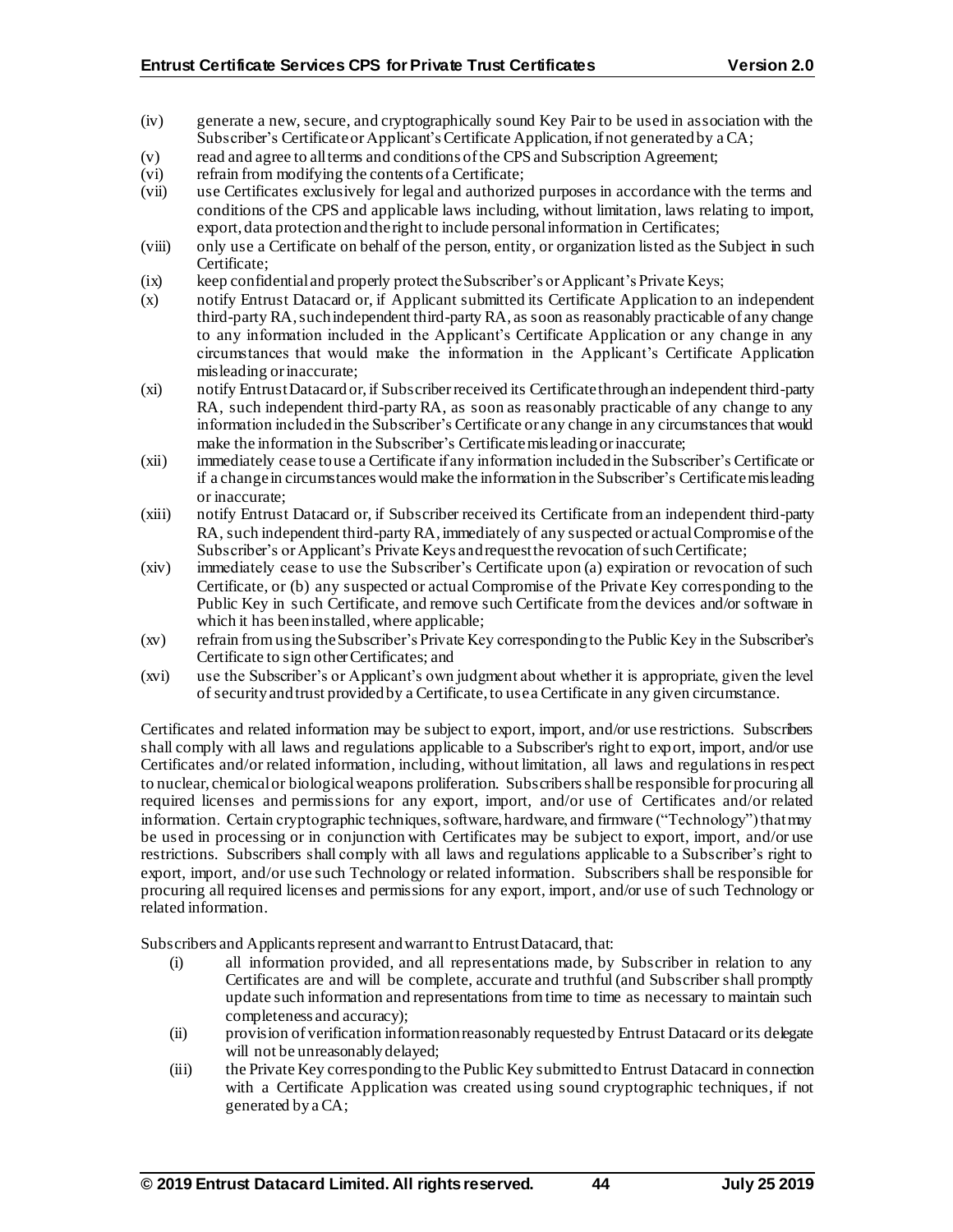- (iv) all measures necessary have been taken to maintain sole control of, keep confidential, and properly protect the Private Key (and any associated access information or device  $-e.g.,$ password or token) at all times;
- (v) any information provided to Entrust Datacard or to any independent third-party RAs in connection with a Certificate Application does not infringe, misappropriate, dilute, unfairly compete with, or otherwise violate the intellectual property, or other rights of any person, entity, or organization in any jurisdiction;
- (vi) the Certificate(s) will not be installed or used until it has reviewed and verified the accuracy of the data in each Certificate;
- (vii) Subscriber will immediately respond to Entrust Datacard's instructions concerning (1) compromise of the Private Key associated with any Certificate and (2) misuse or suspected misuse of a Certificate;
- (viii) all use of the Certificate and its associated Private Key shall cease immediately, and the Subscriber shall promptly notify Entrust Datacard and request the revocation of the Certificate, if (1) any information included in the Certificate changes, is or becomes incorrect or inaccurate, or if any change in any circumstances would make the information in the Certificate Application or Certificate incorrect, misleading or inaccurate; or (2) there is any actual or suspected misuse or compromise of the Private Key (or key activation data) associated with the Public Key in the Certificate;
- (ix) all use of the (1) Certificate and (2) Private Key associated with the Public Key in such Certificate shall cease upon expiration or revocation of such Certificate and such Certificate shall be removed from the devices and/or software in which it has been installed;
- (x) the Certificates will not be used for any hazardous or unlawful (including tortious) activities; and
- (xi) the subject named in the Certificate corresponds to the Subscriber, and that it legally exists as a valid entity in the jurisdiction of incorporation specified in the Certificates;

#### **9.6.4 Relying Parties Representations and Warranties**

Relying Parties shall:

- (i) understand and, if necessary, receive proper education in the use of Public-Key cryptography and Certificates including Certificates;
- (ii) read and agree to all terms and conditions of the CPS and the Relying Party Agreement;
- (iii) verify Certificates, including use of CRLs, in accordance with the certification path validation procedure specified in ITU-T Rec. X.509:2005 | ISO/IEC 9594-8 (2005), taking into account any critical extensions and approved technical corrigenda as appropriate;
- (iv) trust and make use of a Certificate only if the Certificate has not expired or been revoked and if a proper chain of trust can be established to a trustworthy Root; and
- (v) make their own judgment and rely on a Certificate only if such reliance is reasonable in the circumstances, including determining whether such reliance is reasonable given the nature of the security and trust provided by a Certificateand the value of any transaction that may involve the use of a Certificate.

Certificates and related information may be subject to export, import, and/or use restrictions. Relying Parties shall comply with all laws and regulations applicable to a Relying Party's right to use Certificates and/or related information, including, without limitation, all laws and regulationsin respect to nuclear, chemical or biological weapons proliferation.Relying Parties shall be responsible for procuring all required licenses and permissions for any export, import, and/or use of Certificates and/or related information. Certain cryptographic techniques, software, hardware, and firmware ("Technology") that may be used in processing or in conjunction with Certificates may be subject to export, import, and/or use restrictions. Relying Parties shall comply with all laws and regulations applicable to a Relying Party's right to export, import, and/or use such Technology or related information. Relying Parties shall be responsible for procuring all required licenses and permissions for any export, import, and/or use of such Technology or related information.

Relying Parties represent and warrant to Entrust Datacard that: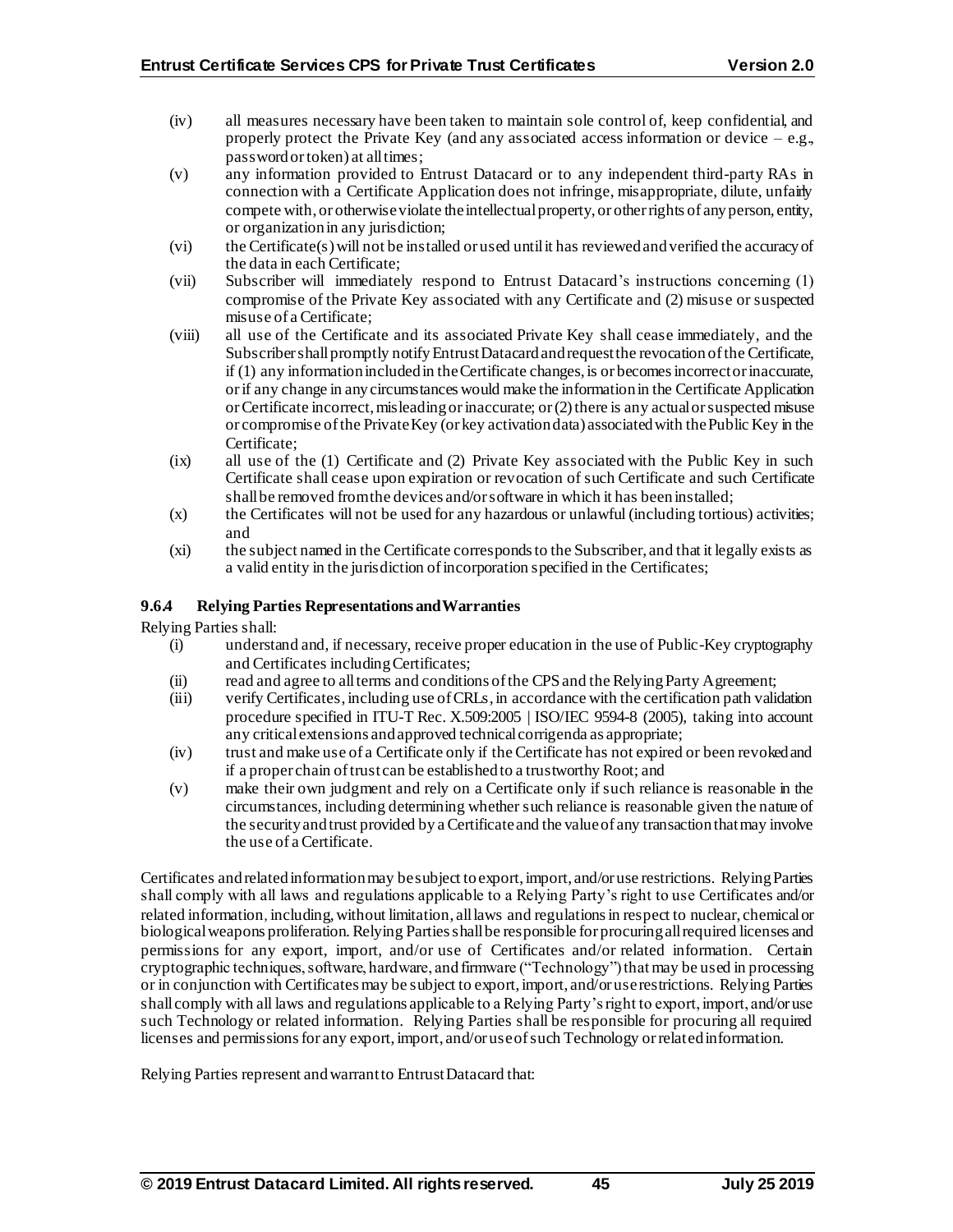- (i) the Relying Party shall properly validate a Certificate before making a determination about whether to rely on such Certificate, including confirmation that the Certificate has not expired or been revoked and that a proper chain of trust can be established to a trustworthy root;
- (ii) the Relying Party shall not rely on a Certificate that cannot be validated back to a trustworthy root;
- (iii) the Relying Party shall exercise its own judgment in determining whether it is reasonable under the circumstances to rely on a Certificate, including determining whether such reliance is reasonable given the nature of the security and trust provided by a Certificate and the value of any transaction that may involve the use of a Certificate;
- (iv) the Relying Party shall not use a Certificate for any hazardous or unlawful (including tortious) activities;
- (v) the Relying Party shall not rely on a revoked or expired Certificate.

#### **9.6.5 Representations and Warranties of Other Participants**

#### **9.7 Disclaimers of Warranties**

EXCEPT FOR THE LIMITED WARRANTY DESCRIBED IN §9.6.1 §9.6.1.1 ABOVE, ENTRUST DATACARD AND ENTRUST DATACARD GROUP AFFILIATES EXPRESSLY DISCLAIMS AND MAKES NO REPRESENTATION, WARRANTY OR COVENANT OF ANY KIND, WHETHER EXPRESS OR IMPLIED, EITHER IN FACT OR BY OPERATION OF LAW, WITH RESPECT TO THIS CPS OR ANY CERTIFICATE ISSUED HEREUNDER, INCLUDING WITHOUT LIMITATION, ALL WARRANTIES OF QUALITY, MERCHANTABILITY, NON-INFRINGEMENT, TITLE AND FITNESS FOR A PARTICULAR PURPOSE, AND ALL WARRANTIES, REPRESENTATIONS, CONDITIONS, UNDERTAKINGS, TERMS AND OBLIGATIONS IMPLIED BY STATUTE OR COMMON LAW, TRADE USAGE, COURSE OF DEALING OR OTHERWISE ARE HEREBY EXCLUDED TO THE FULLEST EXTENT PERMITTED BY LAW. EXCEPT FOR THE LIMITED WARRANTY DESCRIBED ABOVE, ENTRUST DATACARD AND ENTRUST DATACARD GROUP AFFILIATES FURTHER DISCLAIM AND MAKES NO REPRESENTATION, WARRANTY OR COVENANT OF ANY KIND, WHETHER EXPRESS OR IMPLIED, EITHER IN FACT OR BY OPERATION OF LAW, TO ANY APPLICANT, SUBSCRIBER OR ANY RELYING PARTY THAT (A) THE SUBSCRIBER TO WHICH IT HAS ISSUED A CERTIFICATE IS IN THE FACT THE PERSON, ENTITY OR ORGANIZATION IT CLAIMS TO HAVE BEEN (B) A SUBSCRIBER IS IN FACT THE PERSON, ENTITY OR ORGANIZATION LISTED IN THE CERTIFICATE, OR (C) THAT THE INFORMATION CONTAINED IN THE CERTIFICATES OR IN ANY CERTIFICATE STATUS MECHANISM COMPILED, PUBLISHED OR OTHERWISE DISSEMINATED BY ENTRUST DATACARD, OR THE RESULTS OF ANY CRYPTOGRAPHIC METHOD IMPLEMENTED IN CONNECTION WITH THE CERTIFICATES IS ACCURATE, AUTHENTIC, COMPLETE OR RELIABLE.

IT IS AGREED AND ACKNOWLEDGED THAT APPLICANTS AND SUBSCRIBERS ARE LIABLE FOR ANY MISREPRESENTATIONS MADE TO ENTRUST DATACARD AND RELIED UPON BY A RELYING PARTY. ENTRUST DATACARD AND ENTRUST DATACARD GROUP AFFILIATES DO NOT WARRANT OR GUARANTEE UNDER ANY CIRCUMSTANCES THE "NON-REPUDIATION" BY A SUBSCRIBER AND/OR RELYING PARTY OF ANY TRANSACTION ENTERED INTO BY THE SUBSCRIBER AND/OR RELYING PARTY INVOLVING THE USE OF OR RELIANCE UPON A CERTIFICATE.

IT IS UNDERSTOOD AND AGREED UPON BY SUBSCRIBERS AND RELYING PARTIES THAT IN USING AND/OR RELYING UPON A CERTIFICATE THEY ARE SOLELY RESPONSIBLE FOR THEIR RELIANCE UPON THAT CERTIFICATE AND THAT SUCH PARTIES MUST CONSIDER THE FACTS, CIRCUMSTANCES AND CONTEXT SURROUNDING THE TRANSACTION IN WHICH THE CERTIFICATE IS USED IN DETERMINING SUCH RELIANCE.

THE SUBSCRIBERS AND RELYING PARTIES AGREE AND ACKNOWLEDGE THAT CERTIFICATES HAVE A LIMITED OPERATIONAL PERIOD AND MAY BE REVOKED AT ANY TIME. SUBSCRIBERS AND RELYING PARTIES ARE UNDER AN OBLIGATION TO VERIFY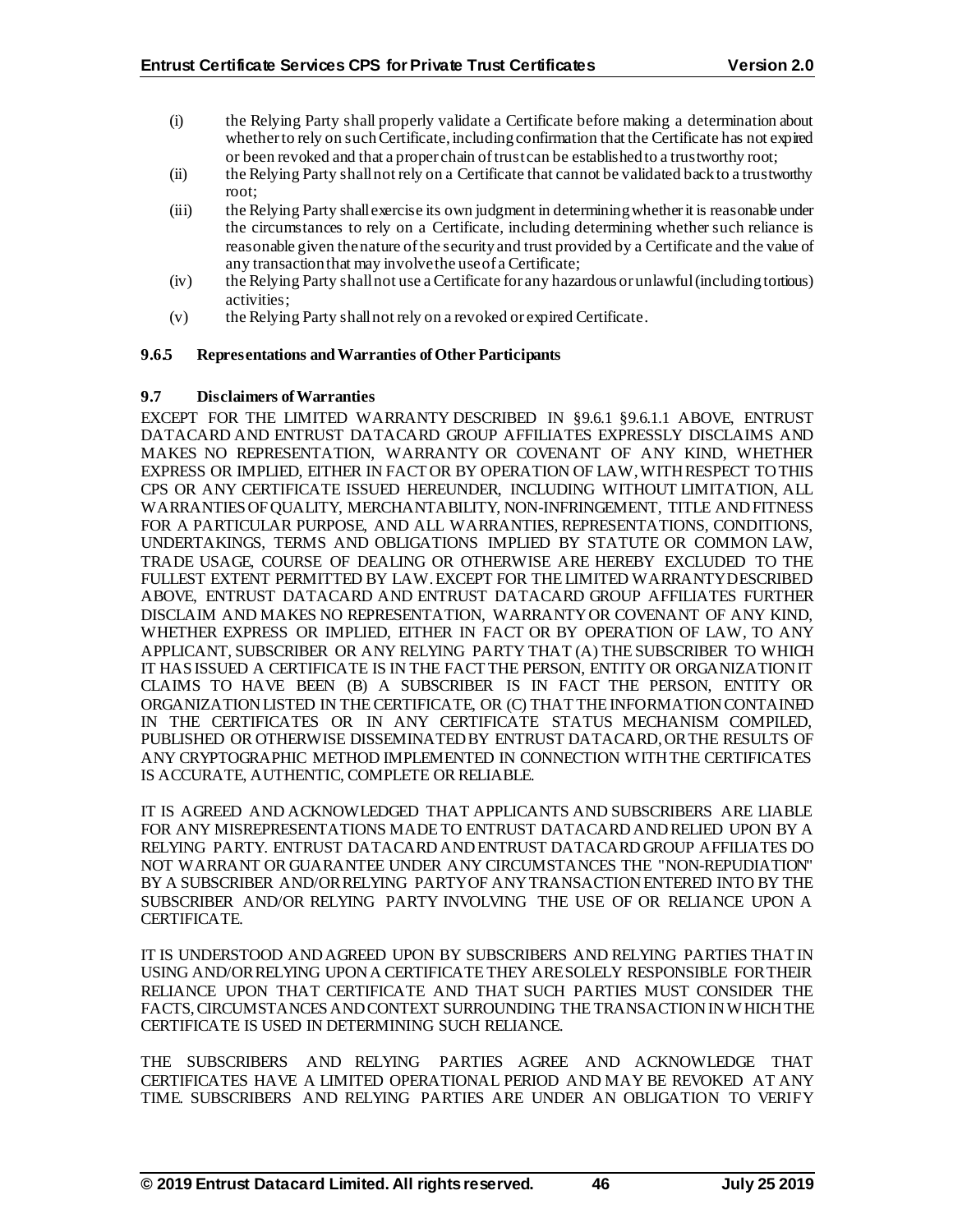WHETHER A CERTIFICATE IS EXPIRED OR HAS BEEN REVOKED. ENTRUST DATACARD AND ENTRUST DATACARD GROUP AFFILIATES HEREBY DISCLAIM ANY AND ALL LIABILITY TO SUBSCRIBERS AND RELYING PARTIES WHO DO NOT FOLLOW SUCH PROCEDURES. MORE INFORMATION ABOUT THE SITUATIONS IN WHICH A CERTIFICATE MAY BE REVOKED CAN BE FOUND IN §4.9.3 OF THIS CPS.

## **9.8 Limitations of Liability**

9.8.1 IN RESPECT TO APPLICANT'S, SUBSCRIBERS AND RELYING PARTIES, THE ENTRUST GROUP'S ENTIRE LIABILITY UNDER THE CPS IS SET FORTH IN THE APPLICABLE SUBSCRIPTION AGREEMENT(S) AND/OR RELYING PARTY AGREEMENT(S). THE ENTRUST DATACARD GROUP'S ENTIRE LIABILITY TO ANY OTHER PARTY IS SET OUT IN THE AGREEMENT(S) BETWEEN ENTRUST DATACARD AND SUCH OTHER PARTY. TO THE EXTENT ENTRUST DATACARD HAS ISSUED THE CERTIFICATE IN COMPLIANCE WITH THE CPS, THE ENTRUST DATACARD GROUP SHALL HAVE NO LIABILITY TO THE SUBSCRIBER, RELYING PARTY OR ANY OTHER PARTY FOR ANY CLAIMS, DAMAGES OR LOSSES SUFFERED AS THE RESULT OF THE USE OF OR RELIANCE ON SUCH CERTIFICATE.

FOR GREATER CERTAINTY, ENTRUST DATACARD GROUP'S ENTIRE LIABILITY UNDER THIS CPS TO: (I) AN APPLICANT OR SUBSCRIBER IS SET OUT IN THE SUBSCRIPTION AGREEMENT BETWEEN ENTRUST DATACARD (OR AN AFFILIATE OF ENTRUST DATACARD) AND SUCH SUBSCRIBER; AND (II) A RELYING PARTY IS SET OUT IN THE RELYING PARTY AGREEMENT POSTED IN THE REPOSITORY ON THE DATE THE RELYING PARTY RELIES ON SUCH CERTIFICATE.

9.8.2 TO THE EXTENT ENTRUST DATACARD HAS ISSUED THE CERTIFICATE(S) IN COMPLIANCE WITH THE CPS, THE ENTRUST DATACARD GROUP SHALL HAVE NO LIABILITY TO THE SUBSCRIBER, RELYING PARTY OR ANY OTHER PARTY FOR ANY CLAIMS, DAMAGES OR LOSSES SUFFERED AS THE RESULT OF THE USE OF OR RELIANCE ON SUCH CERTIFICATE. SUBJECT TO THE FOREGOING AND IF §9.8.1 ABOVE DOES NOT APPLY:

9.8.2.1 ENTRUST DATACARD GROUP AFFILIATES, ANY RESELLERS, CO-MARKETERS, SUBCONTRACTORS, DISTRIBUTORS, AGENTS, SUPPLIERS, AND EMPLOYEES AND DIRECTORS OF ANY OF THE FOREGOING (COLLECTIVELY, "ENTRUST DATACARD AND ITS ENTITIES") SHALL NOT BE LIABLE IN CONTRACT, TORT (INCLUDING NEGLIGENCE), STRICT LIABILITY, FOR BREACH OF A STATUTORY DUTY OR IN ANY OTHER WAY (EVEN IF ADVISED OF THE POSSIBILITY OF SUCH DAMAGES) FOR:

- (I) ANY ECONOMIC LOSS (INCLUDING, WITHOUT LIMITATION, LOSS OF REVENUES, PROFITS, CONTRACTS, BUSINESS OR ANTICIPATED SAVINGS);
- (II) TO THE EXTENT ALLOWED BY APPLICABLE LAW, ANY LOSS OR DAMAGE RESULTING FROM DEATH OR INJURY OF SUBSCRIBER AND/OR ANY RELYING PARTY OR ANYONE ELSE;
- (III) ANY LOSS OF GOODWILL OR REPUTATION;
- (IV) ANY OTHER INDIRECT, CONSEQUENTIAL, INCIDENTAL, MULTIPLE, SPECIAL, PUNITIVE, EXEMPLARY DAMAGES, OR
- V) ANY LOSS OR DAMAGE THAT IS NOT DIRECTLY ATTRIBUTABLE TO THE USE OR RELIANCE ON A CERTIFICATE OR SERVICE PROVIDED UNDER THIS CPS INCLUDING, WITHOUT LIMITATION, ANY LOSS OR DAMAGE RESULTING FROM THE COMBINATION OR INTEGRATION OF THE CERTIFICATE OR SERVICE WITH ANY SOFTWARE OR HARDWARE NOT PROVIDED BY ENTRUST DATACARD IF THE LOSS OR DAMAGE WOULD NOT HAVE OCCURRED AS A RESULT OF USE OF THE CERTIFICATE ALONE.

IN ANY CASE WHETHER OR NOT SUCH LOSSES OR DAMAGES WERE WITHIN THE CONTEMPLATION OF THE PARTIES AT THE TIME OF THE APPLICATION FOR, INSTALLATION OF, USE OF OR RELIANCE ON THE CERTIFICATE, OR AROSE OUT OF ANY OTHER MATTER OR SERVICES (INCLUDING, WITHOUT LIMITATION, ANY SUPPORT SERVICES) UNDER THIS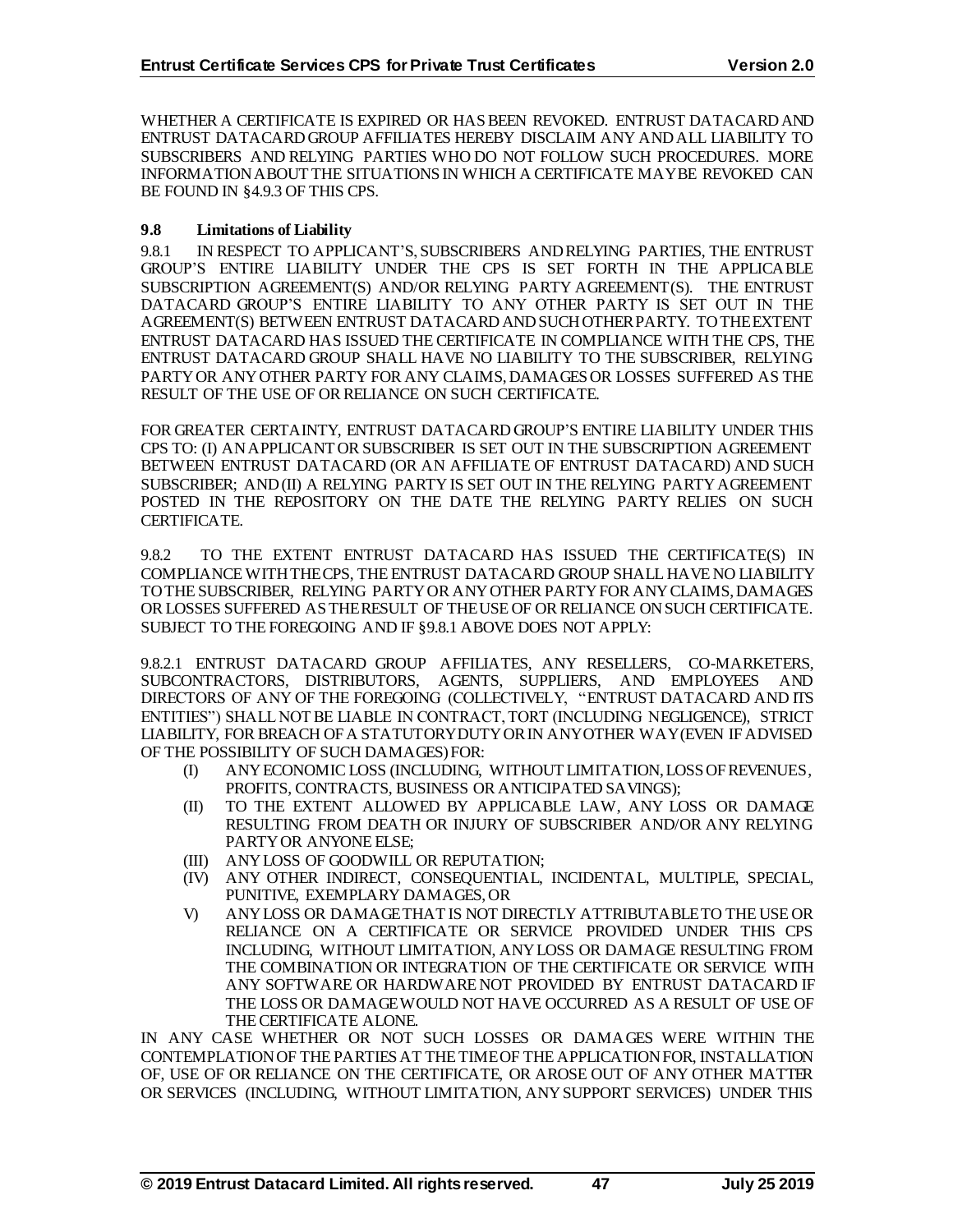AGREEMENT, THE APPLICABLE CPS OR WITH REGARD TO THE USE OF OR RELIANCE ON THE CERTIFICATE.

9.8.2.2 IN NO EVENT SHALL THE TOTAL AGGREGATE LIABILITY OF ENTRUST DATACARD AND ITS ENTITIES TO ANY APPLICANT, SUBSCRIBER, RELYING PARTY OR ANY OTHER PERSON, ENTITY, OR ORGANIZATION ARISING OUT OF OR RELATING TO THIS AGREEMENT, THE CPS AND ALL CERTIFICATES ISSUED (INCLUDING WITHOUT LIMITATION, THE INSTALLATION OF, USE OF OR RELIANCE UPON A CERTIFICATE) AND SERVICES PROVIDED UNDER THIS AGREEMENT UNDER ANY CAUSE OF ACTION, OR ANY CONTRACT, STRICT LIABILITY, TORT (INCLUDING NEGLIGENCE), OR OTHER LEGAL OR EQUITABLE THEORY OR IN ANY OTHER WAY, EXCEED THE GREATER OF ONE THOUSAND UNITED STATES DOLLARS (\$1,000.00 U.S.), OR (2) THE FEES PAID BY SUCH PARTY TO ENTRUST DATACARD UNDERTHIS CPS DURING THE TWELVE MONTHS PRIOR TO THE INITIATION OF THE CLAIM TO A MAXIMUM OF ONE HUNDRED THOUSAND DOLLARS (\$100,000.00).

9.8.3 BECAUSE SOME JURISDICTIONS DO NOT ALLOW THE EXCLUSION OR LIMITATION OF INCIDENTAL OR CONSEQUENTIAL DAMAGES, THE ABOVE EXCLUSIONS OF INCIDENTAL AND CONSEQUENTIAL DAMAGES MAY NOT APPLY TO AN APPLICANT, SUBSCRIBER AND/OR A RELYING PARTY BUT SHALL BE GIVEN EFFECT TO THE FULL EXTENT PERMITTED BY LAW.

9.8.4 Without limitation, the Entrust Datacard Group shall not be liable to any Applicants, Subscribers, Relying Parties or any other person, entity, or organization for any losses, costs, expenses, liabilities, damages, claims, or settlement amounts arising out of or relating to use of a Certificate or any services provided in respect to a Certificate if:

(i) the Certificate was issued as a result of errors, misrepresentations, or other acts or omissions of a Subscriber or of any other person, entity, or organization;

the Certificate has expired or has been revoked;

the Certificate has been modified or otherwise altered;

the Subscriber failed to stop using a Certificate after the information contain in such Certificate changed or after circumstances changed so that the information contained in such Certificate became misleading or inaccurate;

a Subscriber breached the CPS or the Subscriber's Subscription Agreement, or a Relying Party breached the CPS or the Relying Party's Relying Party Agreement;

the Private Key associated with the Certificate has been Compromised; or

the Certificate is used other than as permitted by the CPS or is used in contravention of applicable law.

In no event shall the Entrust Datacard Group be liable to any Applicant, Subscriber, or any other person, entity, or organization for any losses, costs, liabilities, expenses, damages, claims, or settlement amounts arising out of or relating to the refusal by Entrust Datacard to issue or request the issuance of a Certificate. In no event shall the Entrust Datacard Group be liable to any Applicant, Subscriber, or any other person, entity, or organization for any losses, costs, liabilities, expenses, damages, claims, or settlement amounts arising out of or relating to any delay by the Entrust DatacardGroup, in issuing or in requesting the issuance of a Certificate.

In no event shall the Entrust Datacard Group be liable to any Subscriber, Relying Party, or any other person, entity, or organization for any losses, costs, expenses, liabilities, damages, claims, or settlement amounts arising out of or relating to any proceeding or allegation that a Certificate or any information contained in a Certificate infringes, misappropriates, dilutes, unfairly competes with, or otherwise violates any patent, trademark, copyright, trade secret, or any other intellectual property right or other right of any person, entity, or organization in any jurisdiction.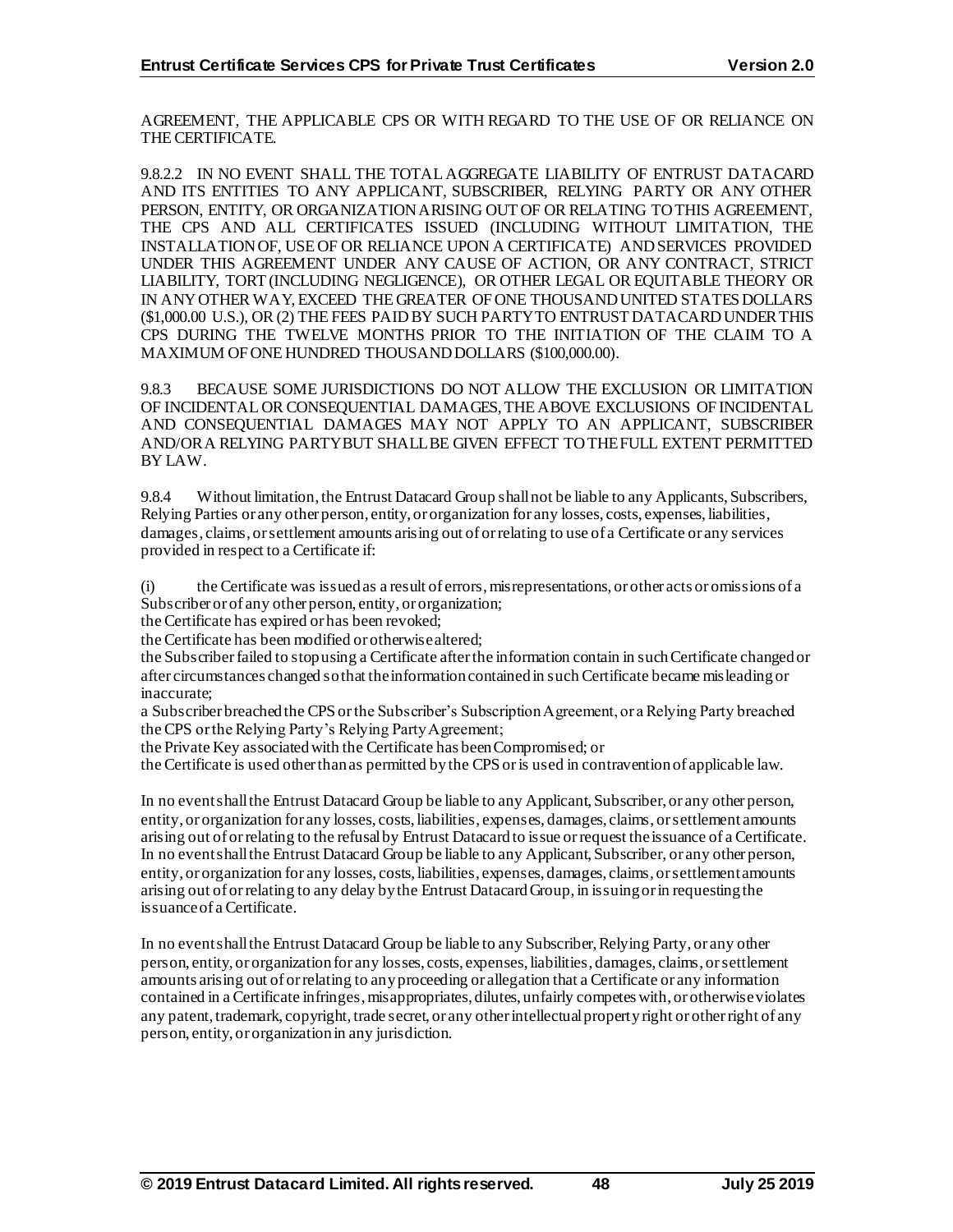## **9.9 Indemnities**

#### **9.9.1 Indemnification by CAs**

No stipulation.

#### **9.9.2 Indemnification for Relying Parties**

RELYING PARTIES SHALL INDEMNIFY AND HOLD ENTRUST DATACARD AND ALL INDEPENDENT THIRD-PARTY REGISTRATION AUTHORITIES OPERATING UNDER A CERTIFICATION AUTHORITY, AND ALL RESELLERS, CO-MARKETERS, AND ALL SUBCONTRACTORS, DISTRIBUTORS, AGENTS, SUPPLIERS, EMPLOYEES, AND DIRECTORS OF ANY OF THE FOREGOING (COLLECTIVELY, THE "INDEMNIFIED PARTIES") HARMLESS FROM AND AGAINST ANY AND ALL LIABILITIES, LOSSES, COSTS, EXPENSES, DAMAGES, CLAIMS, AND SETTLEMENT AMOUNTS (INCLUDING REASONABLE ATTORNEY'S FEES, COURT COSTS, AND EXPERT'S FEES) ARISING OUT OF OR RELATING TO ANY USE OR RELIANCE BY A RELYING PARTY ON ANY CERTIFICATE OR ANY SERVICE PROVIDED IN RESPECT TO CERTIFICATES, INCLUDING (I) LACK OF PROPER VALIDATION OF A CERTIFICATE BY A RELYING PARTY, (II) RELIANCE BY THE RELYING PARTY ON AN EXPIRED OR REVOKED CERTIFICATE, (III) USE OF A CERTIFICATE OTHER THAN AS PERMITTED BY THE CPS, THE SUBSCRIPTION AGREEMENT, ANY RELYING PARTY AGREEMENT, AND APPLICABLE LAW, (IV) FAILURE BY A RELYING PARTY TO EXERCISE REASONABLE JUDGMENT IN THE CIRCUMSTANCES IN RELYING ON A CERTIFICATE, OR (V) ANY CLAIM OR ALLEGATION THAT THE RELIANCE BY A RELYING PARTY ON A CERTIFICATE OR THE INFORMATION CONTAINED IN A CERTIFICATE INFRINGES, MISAPPROPRIATES, DILUTES, UNFAIRLY COMPETES WITH, OR OTHERWISE VIOLATES THE RIGHTS INCLUDING INTELLECTUAL PROPERTY RIGHTS OR ANY OTHER RIGHTS OF ANYONE IN ANY JURISDICTION. NOTWITHSTANDING THE FOREGOING, RELYING PARTIES SHALL NOT BE OBLIGATED TO PROVIDE ANY INDEMNIFICATION TO AN INDEMNIFIED PARTY IN RESPECT TO ANY LIABILITIES, LOSSES, COSTS, EXPENSES, DAMAGES, CLAIMS, AND SETTLEMENT AMOUNTS (INCLUDING REASONABLE ATTORNEY'S FEES, COURT COSTS AND EXPERT'S FEES) TO THE EXTENT THAT SUCH LIABILITIES, LOSSES, COSTS, EXPENSES, DAMAGES, CLAIMS, AND SETTLEMENT AMOUNTS (INCLUDING REASONABLE ATTORNEY'S FEES, COURT COSTS, AND EXPERT'S FEES) ARISE OUT OF OR RELATE TO ANY WILLFUL MISCONDUCT BY SUCH INDEMNIFIED PARTY.

## **9.9.3 Indemnification by Subscribers**

SUBSCRIBERS SHALL INDEMNIFY AND HOLD ENTRUST DATACARD AND ALL INDEPENDENT THIRD-PARTY REGISTRATION AUTHORITIES OPERATING UNDER A CERTIFICATION AUTHORITY, AND ALL RESELLERS, CO-MARKETERS, AND ALL SUBCONTRACTORS, DISTRIBUTORS, AGENTS, SUPPLIERS, EMPLOYEES, OR DIRECTORS OF ANY OF THE FOREGOING (COLLECTIVELY, THE "INDEMNIFIED PARTIES") HARMLESS FROM AND AGAINST ANY AND ALL LIABILITIES, LOSSES, COSTS, EXPENSES, DAMAGES, CLAIMS, AND SETTLEMENT AMOUNTS (INCLUDING REASONABLE ATTORNEY'S FEES, COURT COSTS, AND EXPERT'S FEES) ARISING OUT OF OR RELATING TO ANY RELIANCE BY A RELYING PARTY ON ANY CERTIFICATE OR ANY SERVICE PROVIDED IN RESPECT TO CERTIFICATES, INCLUDING ANY (I) ERROR, MISREPRESENTATION OR OMISSION MADE BY A SUBSCRIBER IN USING OR APPLYING FOR A CERTIFICATE, (II) MODIFICATION MADE BY A SUBSCRIBER TO THE INFORMATION CONTAINED IN A CERTIFICATE, (III) USE OF A CERTIFICATE OTHER THAN AS PERMITTED BY THE CPS, THE SUBSCRIPTION AGREEMENT, ANY RELYING PARTY AGREEMENT, AND APPLICABLE LAW, (IV) FAILURE BY A SUBSCRIBER TO TAKE THE NECESSARY PRECAUTIONS TO PREVENT LOSS, DISCLOSURE, COMPROMISE OR UNAUTHORIZED USE OF THE PRIVATE KEY CORRESPONDING TO THE PUBLIC KEY IN SUCH SUBSCRIBER'S CERTIFICATE, OR (V) ALLEGATION THAT THE USE OF A SUBSCRIBER'S CERTIFICATE OR THE INFORMATION CONTAINED IN A SUBSCRIBER'S CERTIFICATE INFRINGES, MISAPPROPRIATES, DILUTES, UNFAIRLY COMPETES WITH, OR OTHERWISE VIOLATES THE RIGHTS INCLUDING INTELLECTUAL PROPERTY RIGHTS OR ANY OTHER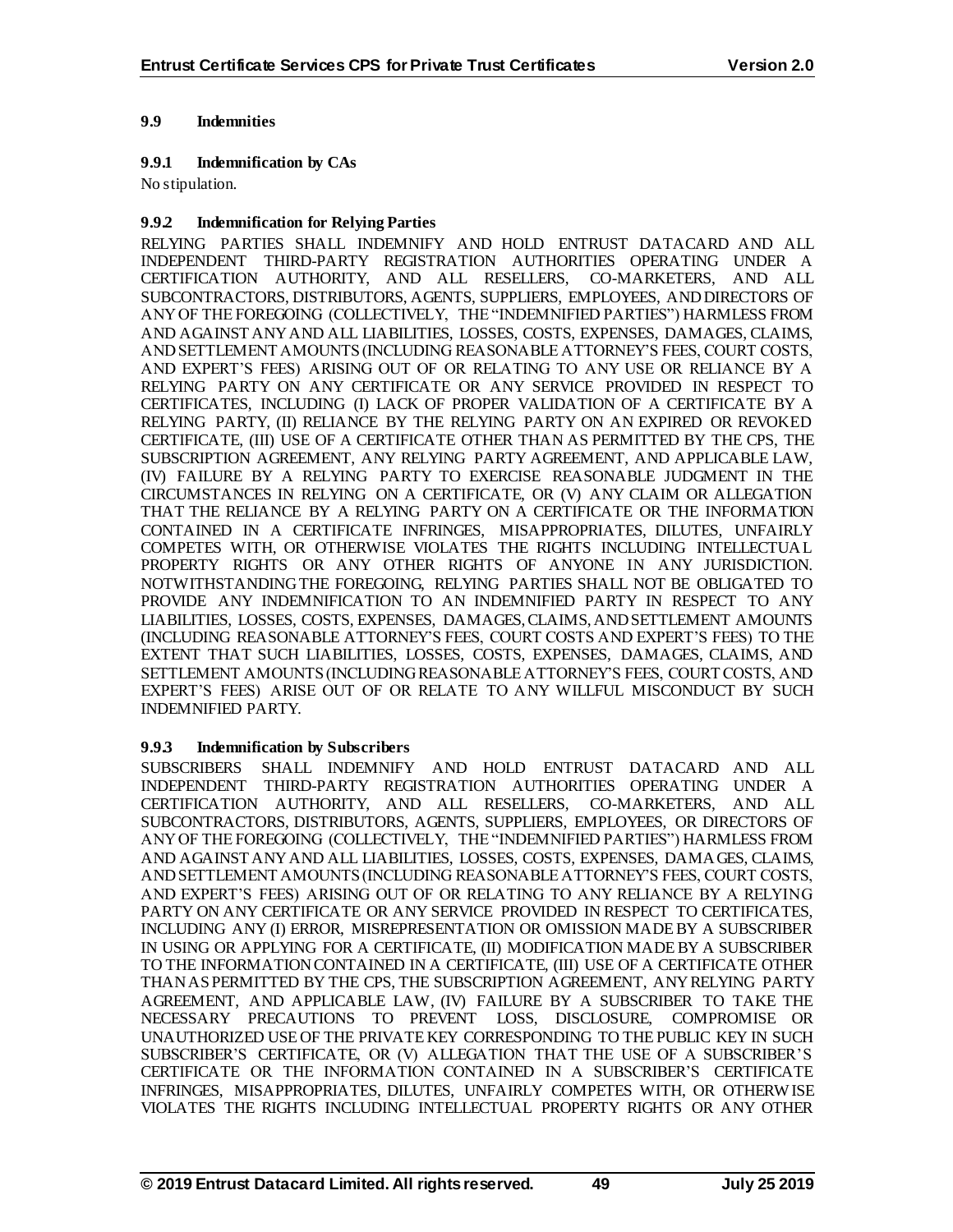RIGHTS OF ANYONE IN ANY JURISDICTION. NOTWITHSTANDING THE FOREGOING, A SUBSCRIBER SHALL NOT BE OBLIGATED TO PROVIDE ANY INDEMNIFICATION TO AN INDEMNIFIED PARTY IN RESPECT TO ANY LIABILITIES, LOSSES, COSTS, EXPENSES, DAMAGES, CLAIMS, AND SETTLEMENT AMOUNTS (INCLUDING REASONABLE ATTORNEY'S FEES, COURT COSTS AND EXPERTS FEES) TO THE EXTENT THAT SUCH LIABILITIES, LOSSES, COSTS, EXPENSES, DAMAGES, CLAIMS, AND SETTLEMENT AMOUNTS (INCLUDING REASONABLE ATTORNEY'S FEES, COURT COSTS, AND EXPERT'S FEES) ARISE OUT OF OR RELATE TO ANY WILLFUL MISCONDUCT BY SUCH INDEMNIFIED PARTY.

#### **9.10 Term and Termination**

## **9.10.1 Term**

This CPS will be effective on the date this CPS is published in the Repository and will continue until a newer version of the CPS is published.

#### **9.10.2 Termination**

This CPS will remain in effect until replaced by a newer version.

#### **9.10.3 Effect of Termination and Survival**

The provisions of sections 1.6, 3.1.6, 5.5, 9.1, 9.3, 9.4, 9.5, 9.7, 9.8, 9.9.2, 9.9.3, 9.10.3, 9.13, 9.14 and 9.16 shall survive termination or expiration of the CPS, any Subscription Agreements, and any Relying Party Agreements. All references to sections that survive termination of the CPS, any Subscription Agreements, and any Relying Party Agreements, shall include all sub-sections of such sections. All payment obligations shall survive any termination or expiration of the CPS, any Subscription Agreements, and any Relying Party Agreements.

#### **9.11 Individual Notices and Communications with Participants**

Unless otherwise set out in in a Subscription Agreement or Relying Party Agreement, any notice to be given to Entrust Datacardunder this CPS, a Subscription Agreement, or a Relying Party Agreement shall be given in writing to the address specified in §1.5.2 by prepaid receipted mail, facsimile, or overnight courier, and shall be effective as follows (i) in the case of facsimile or courier, on the next Business Day, and (ii) in the case of receipted mail, five (5) Business Days following the date of deposit in the mail. Any notice to be given by Entrust Datacard under the CPS, any Subscription Agreement, or any Relying Party Agreement shall be given by email or by facsimile or courier to the last address, email address or facsimile number for the Subscriber on file with Entrust Datacard. In the event of notice by email, the notice shall become effective on the next Business Day. In the event of notice by prepaid receipted mail, facsimile, or overnight courier, notice shall become effective as specified in (i) or (ii), depending on the means of notice utilized.

## **9.12 Amendments**

## **9.12.1 Procedure for Amendment**

Entrust Datacard may, in its discretion, modify the CPS and the terms and conditions contained herein from time to time.

## **9.12.2 Notification Mechanism and Period**

Modifications to the CPS shall be published in the Repository and shall become effective fifteen (15) days after publication in the Repository unless Entrust Datacard withdraws such modified CPS prior to such effective date. In the event that Entrust Datacardmakes a significant modification to CPS, the version number of the CPS shall be updated accordingly. Unless a Subscriber ceases to use, removes, and requests revocation of such Subscriber's Certificate(s) prior to the date on which an updated version of the CPS becomes effective, such Subscriber shall be deemed to have consented to the terms and conditions of such updated version of the CPS and shall be bound by the terms and conditions of such updated version of the CPS.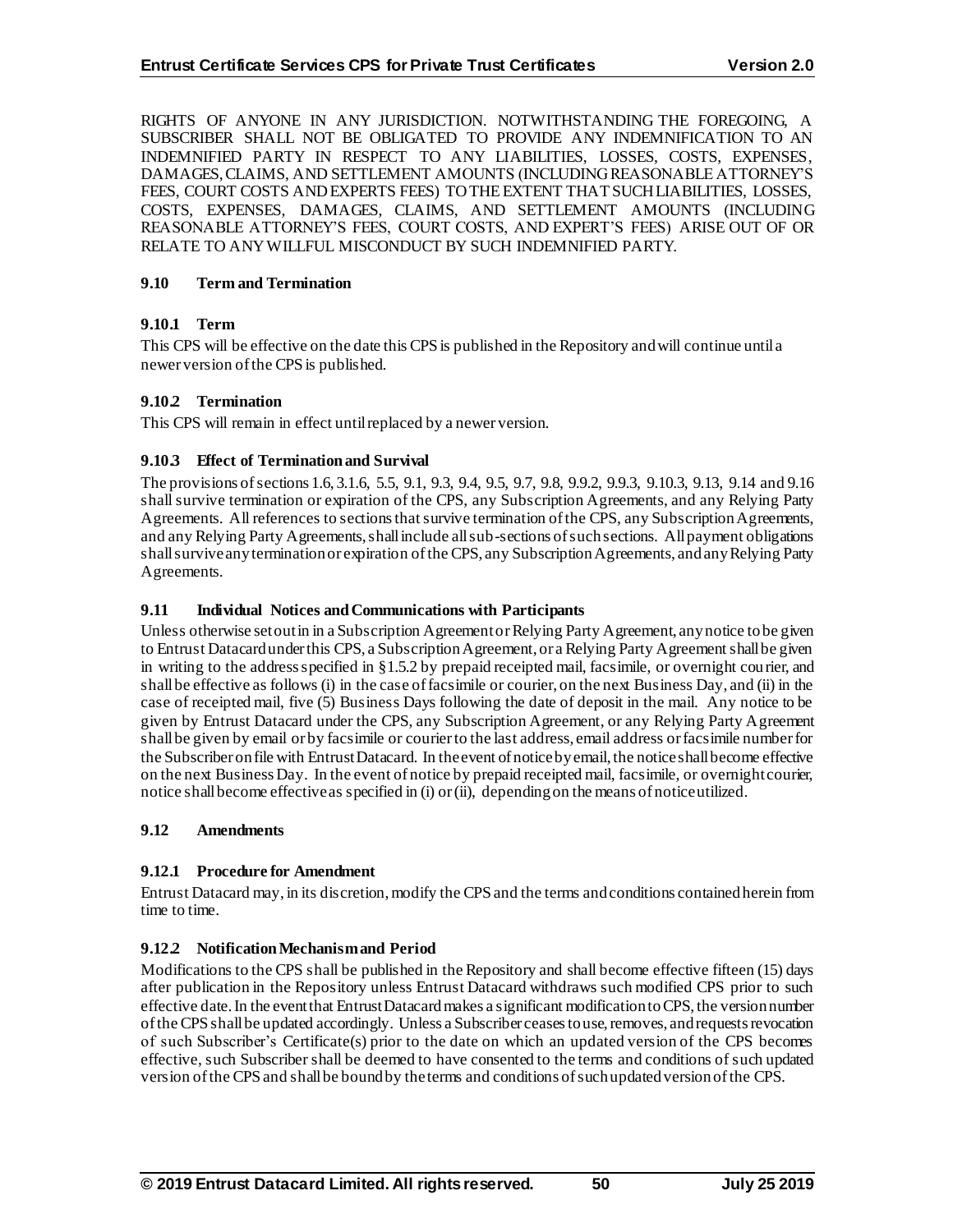## **9.12.3 Circumstances Under which OID must be Changed**

## **9.13 Dispute Resolution Provisions**

Unless otherwise set out in in a Subscription Agreement or Relying Party Agreement, any disputes between a Subscriber or an Applicant and Entrust Datacard or any third-party RAs operating under the CAs, or a Relying Party and Entrust Datacard or any third-party RAs operating under the CAs, shall be submitted to mediation in accordance with the Commercial Mediation Rules of the American Arbitration Association which shall take place in English in Ottawa, Ontario. In the event that a resolution to such dispute cannot be achieved through mediation within thirty (30) days, the dispute shall be submitted to binding arbitration. The arbitrator shall have the right to decide all questions of arbitrability. The dispute shall be finally settled by arbitration in accordance with the rules of the American Arbitration Association, as modified by this provision. Such arbitration shall take place in English in Ottawa, Ontario, before a sole arbitrator appointed by the American Arbitration Association (AAA) who shall be appointed by the AAA from its Technology Panel and shall be reasonably knowledgeable in electronic commerce disputes. The arbitrator shall apply the laws of the Province of Ontario, without regard to its conflict of laws provisions, and shall render a written decision within thirty (30) days from the date of close of the arbitration hearing, but no more than one (1) year from the date that the matter was submitted for arbitration. The decision of the arbitrator shall be binding and conclusive and may be entered in any court of competent jurisdiction. In each arbitration, the prevailing party shall be entitled to an award of all or a portion of its costs in such arbitration, including reasonable attorney's fees actually incurred. Nothing in the CPS, or in any Subscription Agreement, or any Relying Party Agreement shall preclude Entrust Datacard or any third-party RAs operating under the CAs from applying to any court of competent jurisdiction for temporary or permanent injunctive relief, without breach of this §9.13 and without any abridgment of the powers of the arbitrator, with respect to any (i) alleged Compromise that affects the integrity of a Certificate, or (ii) alleged breach of the terms and conditions of the CPS, any Subscription Agreement, or any Relying Party Agreement. The institution of any arbitration or any action shall not relieve an Applicant, Subscriber or Relying Party of its obligations under the CPS, any Subscription Agreement, or any Relying Party Agreement.

Any and all arbitrations or legal actions in respect to a dispute that is related to a Certificate or any services provided in respect to a Certificate shall be commenced prior to the end of one (1) year after (i) the expiration or revocation of the Certificate in dispute, or (ii) the date of provision of the disputed service or services in respect to the Certificate in dispute, whichever is sooner. If any arbitration or action in respect to a dispute that is related to a Certificate or any service or services provided in respect to a Certificate is not commenced prior to such time, any party seeking to institute such an arbitration or action shall be barred from commencing or proceeding with such arbitration or action.

## **9.14 Governing Law**

Unless otherwise set out in in a Subscription Agreement or Relying Party Agreement, the laws of the Province of Ontario, Canada, excluding its conflict of laws rules, shall govern the construction, validity, interpretation, enforceability and performance of the CPS, all Subscription Agreements and all Relying Party Agreements. The application of the United Nations Convention on Contracts for the International Sale of Goods to the CPS, any Subscription Agreements, and any Relying Party Agreements is expressly excluded. Any dispute arising out of or in respect to the CPS, any Subscription Agreement, any Relying Party Agreement, or in respect to any Certificates or any services provided in respect to any Certificates that is not resolved by alternative dispute resolution, shall be brought in the provincial or federal courts sitting in Ottawa, Ontario, and each person, entity, or organization hereby agrees that such courts shall have personal and exclusive jurisdiction over such disputes. In the event that any matter is brought in a provincial or federal court, Applicants, Subscribers, and Relying Parties waive any right thatsuch Applicants, Subscribers, and Relying Parties may have to a jury trial.

## **9.15 Compliance with Applicable Law**

Subscribers and Relying Parties acknowledge and agree to use Certificates in compliance with all applicable laws and regulations, including without limitation all applicable export laws and regulations. Entrust Datacard may refuse to issue or may revoke Certificates if in the reasonable opinion of Entrust Datacard such issuance or the continued use of such Certificates would violate applicable laws and regulations.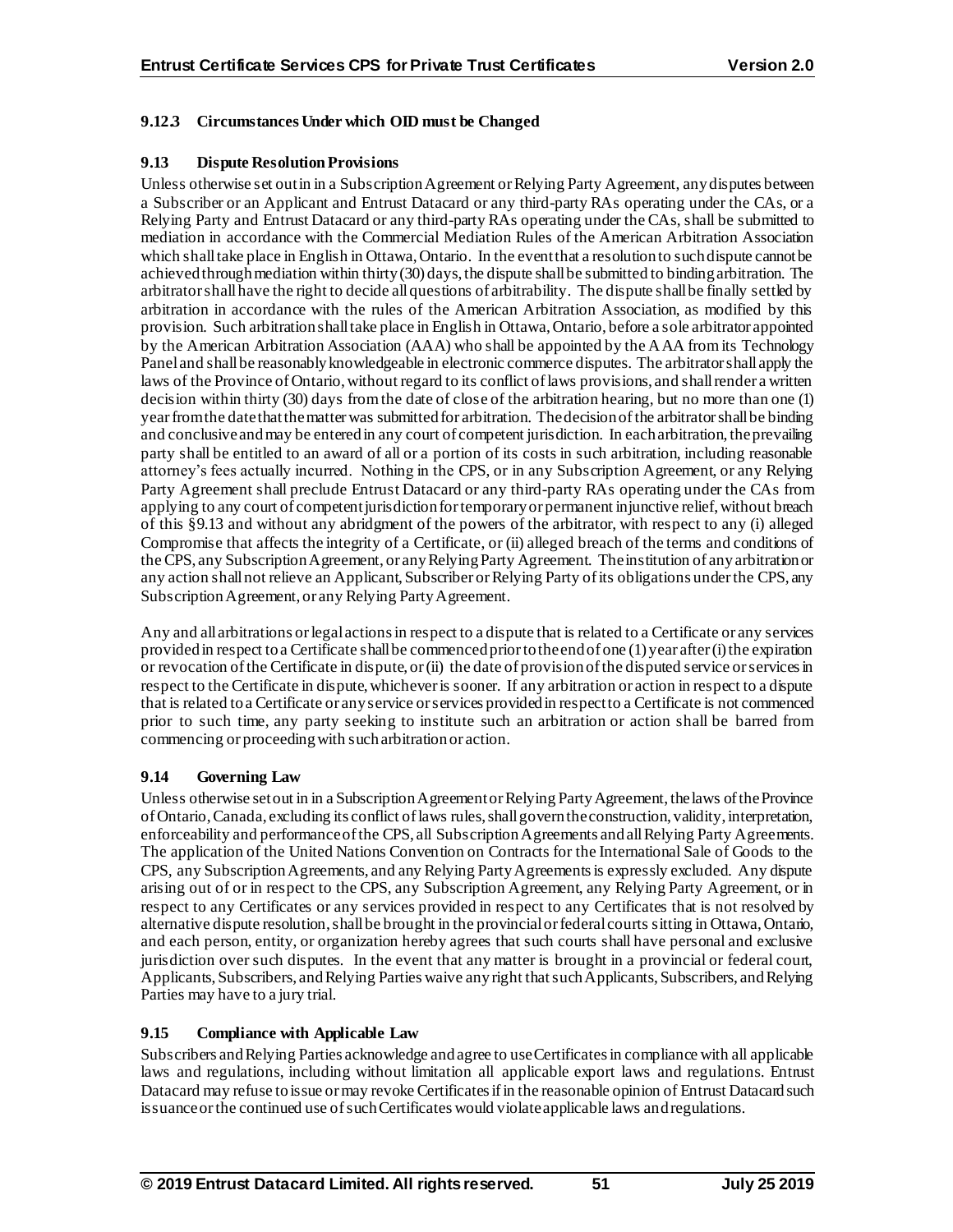## **9.16 Miscellaneous Provisions**

#### **9.16.1 Entire Agreement**

No stipulation.

#### **9.16.2 Assignment**

Certificates and the rights granted under the CPS, any Subscription Agreement, or any Relying Party Agreement are personal to the Applicant, Subscriber, or Relying Party that entered into the Subscription Agreement or Relying Party Agreement and cannot be assigned, sold, transferred, or otherwise disposed of, whether voluntarily, involuntarily, by operation of law, or otherwise, without the prior written consent of Entrust Datacard or the RA under a CA with which such Applicant, Subscriber, or Relying Party has contracted. Any attempted assignment or transfer without such consent shall be void and shall automatically terminate such Applicant's, Subscriber's or Relying Party's rights under the CPS, any Subscription Agreement, or any Relying Party Agreement. Entrust Datacard may assign, sell, transfer, or otherwise dispose of the CPS, any Subscription Agreements, or any Relying Party Agreements together with all of its rights and obligations under the CPS, any Subscription Agreements, and any Relying Party Agreements (i) to an Affiliate, or (ii) as part of a sale, merger, or other transfer of all or substantially all the assets or stock of the business of Entrust Datacard to which the CPS, the Subscription Agreements, and Relying Party Agreements relate. Subject to the foregoing limits, this Agreement shall be binding upon and shall inure to the benefit of permitted successors and assigns of Entrust Datacard, any third-party RAs operating under the CAs, Applicants, Subscribers, and Relying Parties, as the case may be.

The CPS, the Subscription Agreements, and the Relying Party Agreements state all of the rights and obligations of the Entrust DatacardGroup, any Applicant, Subscriber, or Relying Party and any other persons, entities, or organizations in respect to the subject matter hereof and thereof and such rights and obligations shall not be augmented or derogated by any prior agreements, communications, or understandings of any nature whatsoever whether oral or written. The rights and obligations of the Entrust Datacard Group may not be modified or waived orally and may be modified only in a writing signed or authenticated by a duly authorized representative of Entrust Datacard.

## **9.16.3 Severability**

Whenever possible, each provision of the CPS, any Subscription Agreements, and any Relying Party Agreements shall be interpreted in such a manner as to be effective and valid under applicable law. If the application of any provision of the CPS, any Subscription Agreements, or any Relying Party Agreements or any portion thereof to any particular facts or circumstances shall be held to be invalid or unenforceable by an arbitrator or court of competent jurisdiction, then (i) the validity and enforceability of such provision as applied to any other particular facts or circumstances and the validity of other provisions of the CPS, any Subscription Agreements, or any Relying Party Agreements shall not in any way be affected or impaired thereby, and (ii)such provision shall be enforced to the maximum extent possible so as to effect its intent and it shall be reformed without further action to the extent necessary to make such provision valid and enforceable.

#### **9.16.4 Enforcement**

No stipulation.

## **9.16.5 Force Majeure**

The Entrust Datacard Group shall not be in default hereunder or liable for any losses, costs, expenses, liabilities, damages, claims, or settlement amounts arising out of or related to delays in performance or from failure to perform or comply with the terms of the CPS, any Subscription Agreement, or any Relying Party Agreement due to any causes beyond its reasonable control, which causes include acts of God or the public enemy, riots and insurrections, war, accidents, fire, strikes and other labor difficulties (whether or not Entrust Datacard is in a position to concede to such demands), embargoes, judicial action, failure or default of any superior CA, lack of or inability to obtain export permits or approvals, necessary labor, materials, energy, utilities, components or machinery, acts of civil or military authorities.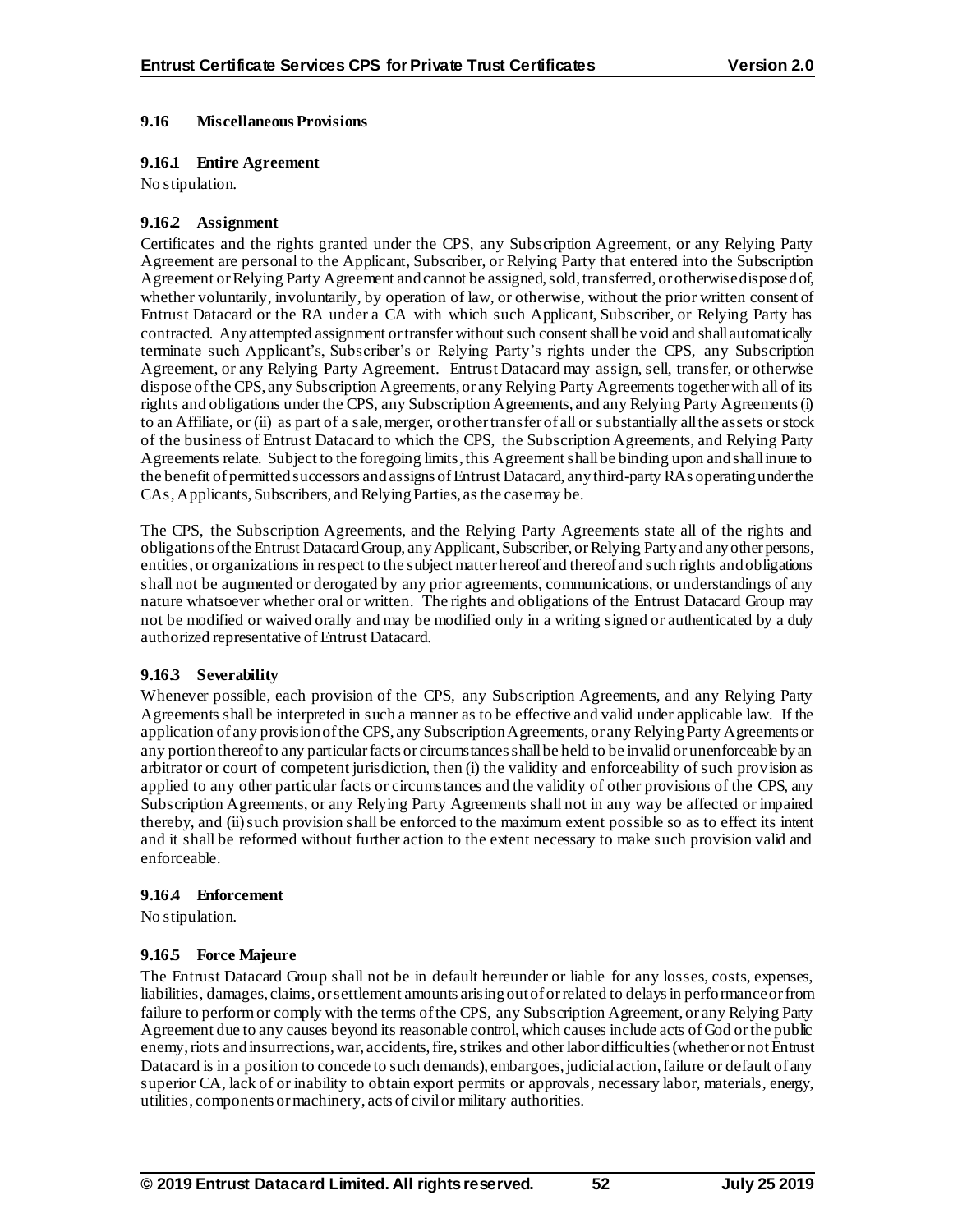## **9.17 Other Provisions**

## **9.17.1 Conflict of Provisions**

In the event of any inconsistency between the provisions of this CPS and the provisions of any Subscription Agreement or any Relying Party Agreement, the terms and conditions of this CPS shall govern.

## **9.17.2 Fiduciary Relationships**

Nothing contained in this CPS, or in any Subscription Agreement, or any Relying Party Agreement shall be deemed to constitute the Entrust Datacard Group as the fiduciary, partner, agent, trustee, or legal representative of any Applicant, Subscriber, Relying Party or any other person, entity, or organization or to create any fiduciary relationship between the Entrust DatacardGroup and any Subscriber, Applicant, Relying Party or any other person, entity, or organization, for any purpose whatsoever. Nothing in the CPS, or in any Subscription Agreement or any Relying Party Agreement shall confer on any Subscriber, Applicant, Relying Party, or any other third party, any authority to act for, bind, or create or assume any obligation or responsibility, or make any representation on behalf of the Entrust Datacard Group.

## **9.17.3 Waiver**

The failure of Entrust Datacard to enforce, at any time, any of the provisions of this CPS, a Subscription Agreement with Entrust Datacard, or a Relying Party Agreement with Entrust Datacard or the failure of Entrust Datacard to require, at any time, performance by any Applicant, Subscriber, Relying Party or any other person, entity, or organization of any of the provisions of this CPS, a Subscription Agreement with Entrust Datacard, or a Relying Party Agreement with Entrust Datacard, shall in no way be construed to be a present or future waiver of such provisions, nor in any way affect the ability of Entrust Datacard to enforce each and every such provision thereafter. The express waiver by Entrust Datacard of any provision, condition, or requirement of this CPS, a Subscription Agreement with Entrust Datacard, or a Relying Party Agreement with Entrust Datacard shall not constitute a waiver of any future obligation to comply with such provision, condition, or requirement. The failure of an independent third-party RA or Reseller operating under a CA to enforce, at any time, any of the provisions of a this CPS, any Subscription Agreement with such RA, or any Relying Party Agreement with such RA or the failure to require by such RA, at any time, performance by any Applicant, Subscriber, Relying Party or any other person, entity, or organization of this CPS, any Subscription Agreement with such RA, or any Relying Party Agreement with such RA shall in no way be construed to be a present or future waiver of such provisions, nor in any way affect the ability of such RA to enforce each and every such provision thereafter. The express waiver by a RA of any provision, condition, or requirement of a Subscription Agreement with such RA or a Relying Party Agreement with such RA shall not constitute a waiver of any future obligation to comply with such provision, condition, or requirement.

## **9.17.4 Interpretation**

All references in this CPS to "section" or "§" refer to the sections of this CPS unless otherwise stated. As used in this CPS, neutral pronouns and any variations thereof shall be deemed to include the feminine and masculine and all terms used in the singular shall be deemed to include the plural, and vice versa, as the context may require. The words "hereof", "herein", and "hereunder" and other words of similar import refer to this CPS as a whole, as the same may from time to time be amended or supplemented, and not to any subdivision contained in this CPS. The word "including" when used herein is not intended to be exclusive and means "including, without limitation".